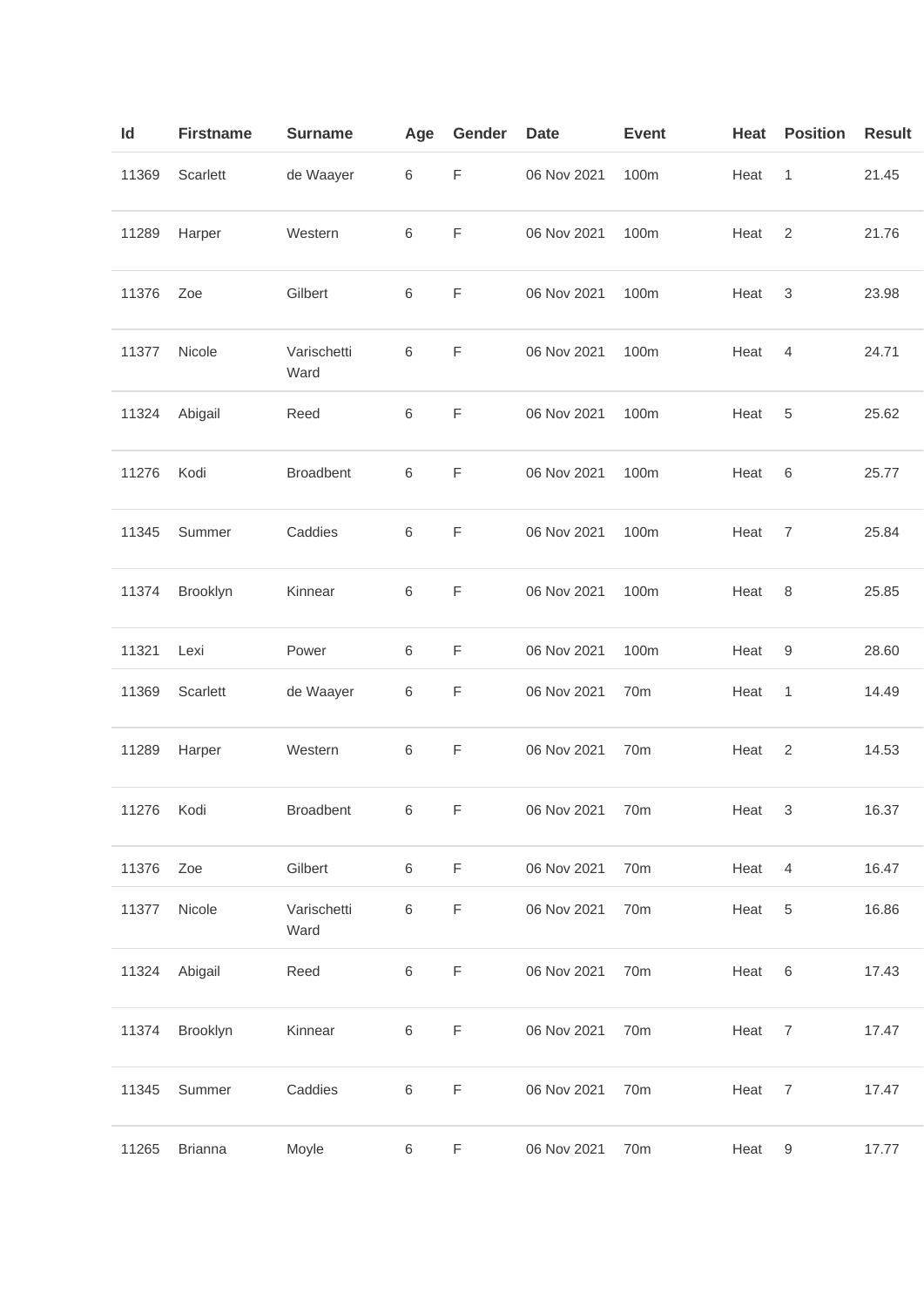| ld    | <b>Firstname</b> | <b>Surname</b>      | Age | Gender | <b>Date</b> | <b>Event</b>    | Heat | <b>Position</b> | <b>Result</b> |
|-------|------------------|---------------------|-----|--------|-------------|-----------------|------|-----------------|---------------|
| 11321 | Lexi             | Power               | 6   | F      | 06 Nov 2021 | 70 <sub>m</sub> | Heat | 10              | 19.91         |
| 11295 | Harriette        | <b>Brain</b>        | 6   | F      | 06 Nov 2021 | 70m             | Heat | 11              | 21.54         |
| 11377 | Nicole           | Varischetti<br>Ward | 6   | F      | 06 Nov 2021 | Discus 350g     | Heat | 1               | 5.52          |
| 11369 | Scarlett         | de Waayer           | 6   | F      | 06 Nov 2021 | Discus 350g     | Heat | 2               | 4.27          |
| 11276 | Kodi             | <b>Broadbent</b>    | 6   | F      | 06 Nov 2021 | Discus 350g     | Heat | 3               | 3.95          |
| 11376 | Zoe              | Gilbert             | 6   | F      | 06 Nov 2021 | Discus 350g     | Heat | 3               | 3.95          |
| 11265 | <b>Brianna</b>   | Moyle               | 6   | F      | 06 Nov 2021 | Discus 350g     | Heat | 5               | 3.83          |
| 11289 | Harper           | Western             | 6   | F      | 06 Nov 2021 | Discus 350g     | Heat | 6               | 2.84          |
| 11374 | Brooklyn         | Kinnear             | 6   | F      | 06 Nov 2021 | Discus 350g     | Heat | $\overline{7}$  | 2.67          |
| 11324 | Abigail          | Reed                | 6   | F      | 06 Nov 2021 | Discus 350g     | Heat | 8               | 1.87          |
| 11295 | Harriette        | <b>Brain</b>        | 6   | F      | 06 Nov 2021 | Discus 350g     | Heat | 9               | 1.45          |
| 11345 | Summer           | Caddies             | 6   | F      | 06 Nov 2021 | Discus 350g     | Heat | 10              | 1.37          |
| 11321 | Lexi             | Power               | 6   | F      | 06 Nov 2021 | Discus 350g     | Heat | 11              | <b>NA</b>     |
| 11289 | Harper           | Western             | 6   | F      | 06 Nov 2021 | Long Jump       | Heat | 1               | 2.09          |
| 11376 | Zoe              | Gilbert             | 6   | F      | 06 Nov 2021 | Long Jump       | Heat | $\overline{2}$  | 1.97          |
| 11377 | Nicole           | Varischetti<br>Ward | 6   | F      | 06 Nov 2021 | Long Jump       | Heat | $\sqrt{3}$      | 1.96          |
| 11369 | Scarlett         | de Waayer           | 6   | F      | 06 Nov 2021 | Long Jump       | Heat | 4               | 1.94          |
| 11265 | <b>Brianna</b>   | Moyle               | 6   | F      | 06 Nov 2021 | Long Jump       | Heat | 5               | 1.72          |
| 11276 | Kodi             | <b>Broadbent</b>    | 6   | F      | 06 Nov 2021 | Long Jump       | Heat | 6               | 1.66          |
| 11345 | Summer           | Caddies             | 6   | F      | 06 Nov 2021 | Long Jump       | Heat | $\overline{7}$  | 1.61          |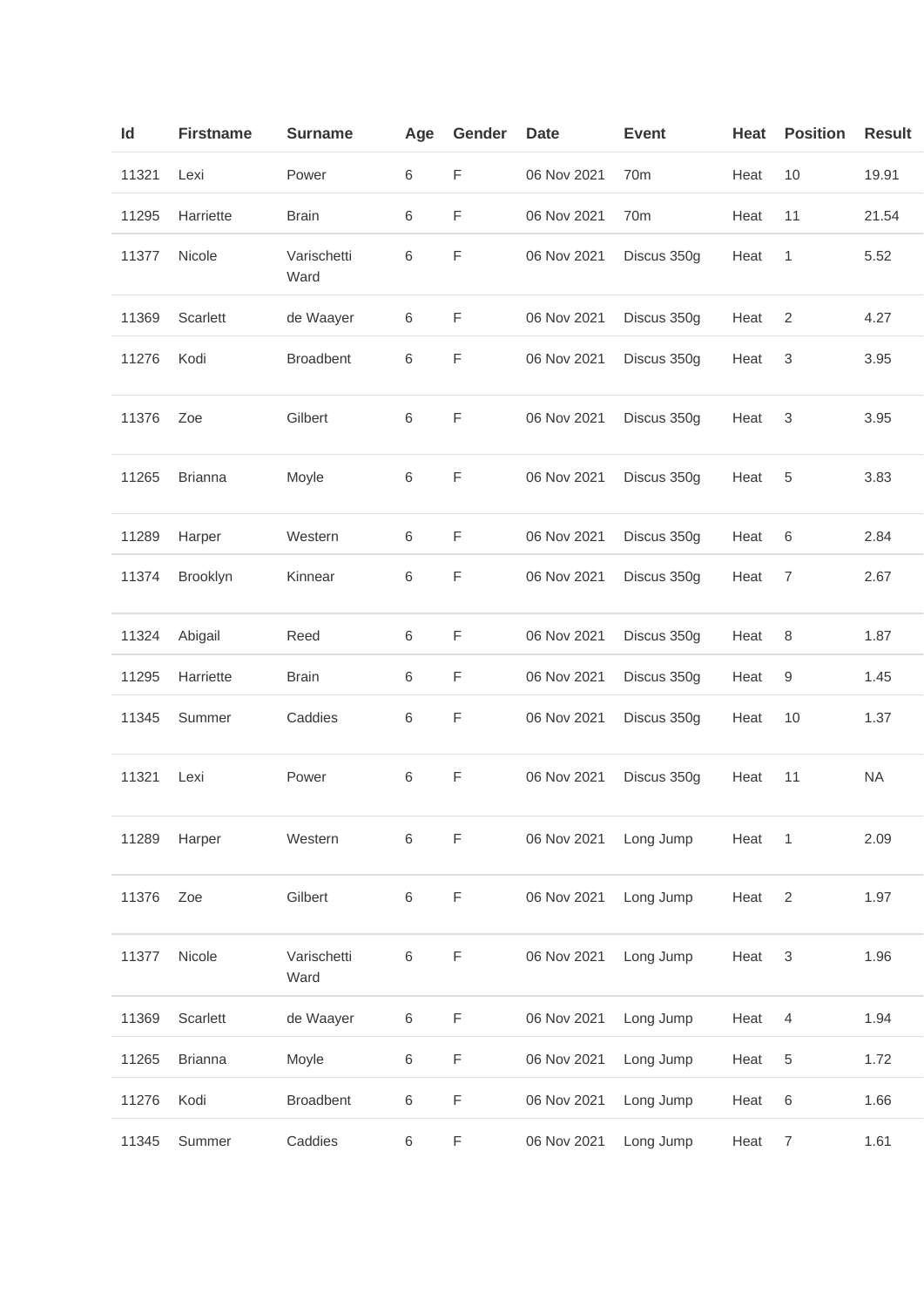| Id    | <b>Firstname</b> | <b>Surname</b>    | Age            | Gender      | <b>Date</b> | <b>Event</b> | <b>Heat</b> | <b>Position</b> | <b>Result</b> |
|-------|------------------|-------------------|----------------|-------------|-------------|--------------|-------------|-----------------|---------------|
| 11295 | Harriette        | <b>Brain</b>      | 6              | $\mathsf F$ | 06 Nov 2021 | Long Jump    | Heat        | 8               | 1.50          |
| 11374 | Brooklyn         | Kinnear           | $\,6\,$        | $\mathsf F$ | 06 Nov 2021 | Long Jump    | Heat        | 9               | 1.37          |
| 11321 | Lexi             | Power             | 6              | $\mathsf F$ | 06 Nov 2021 | Long Jump    | Heat        | 10              | 1.34          |
| 11324 | Abigail          | Reed              | 6              | $\mathsf F$ | 06 Nov 2021 | Long Jump    | Heat        | 11              | 1.13          |
| 11310 | Kaliyah          | Pirihi            | $\overline{7}$ | F           | 06 Nov 2021 | 100m         | Heat        | 1               | 18.22         |
| 11380 | Harper           | Hansen            | $\overline{7}$ | $\mathsf F$ | 06 Nov 2021 | 100m         | Heat        | 2               | 19.87         |
| 5679  | Jordyn           | Phillips          | $\overline{7}$ | $\mathsf F$ | 06 Nov 2021 | 100m         | Heat        | 3               | 20.14         |
| 11331 | Diana            | Rajabi<br>Movahed | $\overline{7}$ | F           | 06 Nov 2021 | 100m         | Heat        | 4               | 21.27         |
| 11301 | Savanna          | Green             | $\overline{7}$ | $\mathsf F$ | 06 Nov 2021 | 100m         | Heat        | 5               | 23.66         |
| 5685  | Indianna         | <b>Barker</b>     | $\overline{7}$ | F           | 06 Nov 2021 | 100m         | Heat        | 6               | 23.68         |
| 12470 | Lucca            | Elloy             | $\overline{7}$ | $\mathsf F$ | 06 Nov 2021 | 100m         | Heat        | 7               | 24.86         |
| 11281 | Harper           | Allsopp           | $\overline{7}$ | $\mathsf F$ | 06 Nov 2021 | 100m         | Heat        | 8               | 24.99         |
| 11310 | Kaliyah          | Pirihi            | $\overline{7}$ | $\mathsf F$ | 06 Nov 2021 | 300m         | Heat        | 1               | 1:04.35       |
| 11380 | Harper           | Hansen            | $\overline{7}$ | F           | 06 Nov 2021 | 300m         | Heat        | $\overline{2}$  | 1:12.68       |
| 11331 | Diana            | Rajabi<br>Movahed | $\overline{7}$ | $\mathsf F$ | 06 Nov 2021 | 300m         | Heat        | 3               | 1:21.48       |
| 5679  | Jordyn           | Phillips          | $\overline{7}$ | F           | 06 Nov 2021 | 300m         | Heat        | $\overline{4}$  | 1:25.80       |
| 11281 | Harper           | Allsopp           | $\overline{7}$ | F           | 06 Nov 2021 | 300m         | Heat        | 5               | 1:29.82       |
| 11301 | Savanna          | Green             | $\overline{7}$ | F           | 06 Nov 2021 | 300m         | Heat        | 6               | 1:34.19       |
| 5685  | Indianna         | <b>Barker</b>     | $\overline{7}$ | $\mathsf F$ | 06 Nov 2021 | $300m$       | Heat        | $\overline{7}$  | 1:34.41       |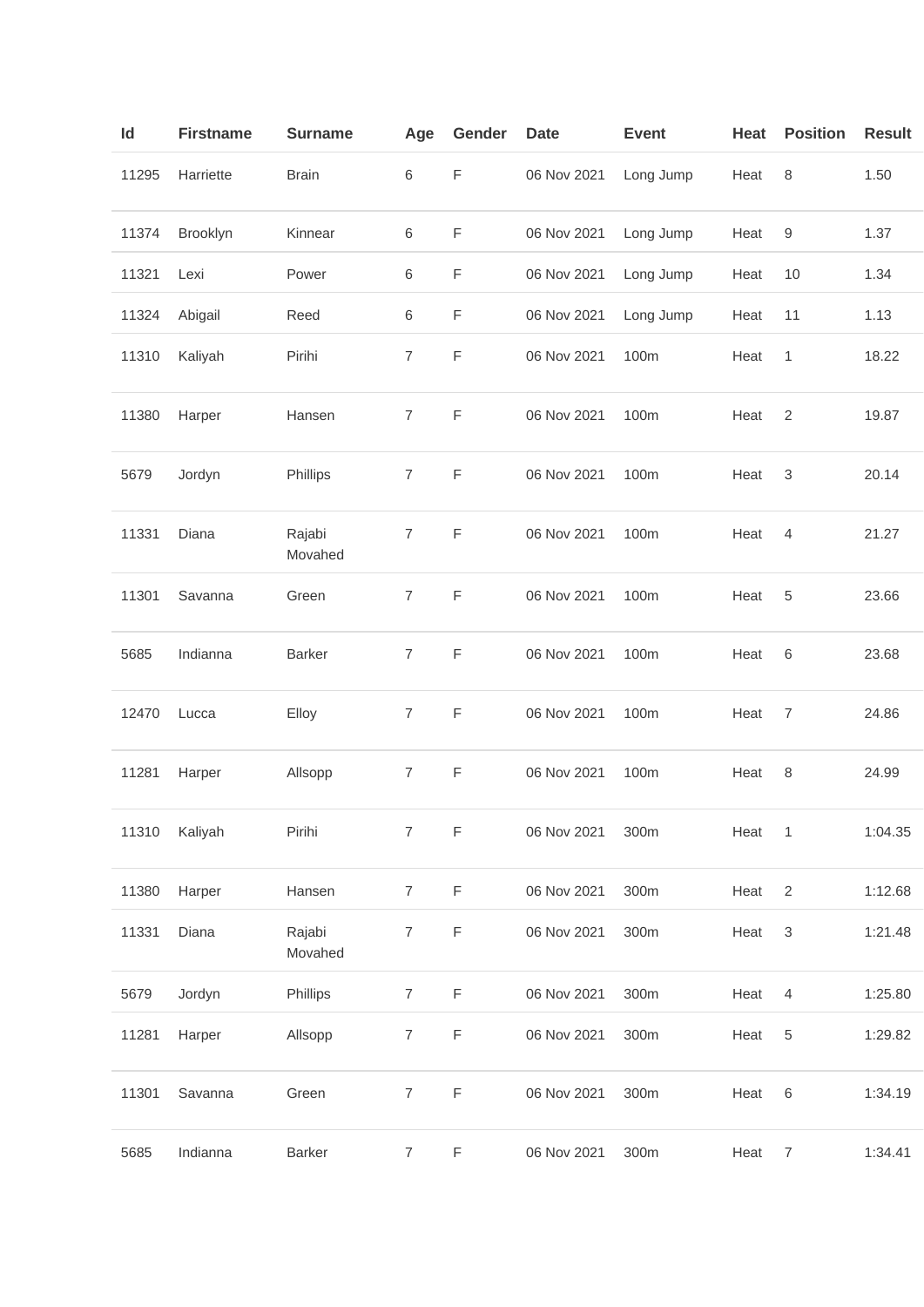| Id    | <b>Firstname</b> | <b>Surname</b>    | Age            | Gender      | <b>Date</b> | <b>Event</b>    | Heat | <b>Position</b>  | <b>Result</b> |
|-------|------------------|-------------------|----------------|-------------|-------------|-----------------|------|------------------|---------------|
| 12470 | Lucca            | Elloy             | $\overline{7}$ | $\mathsf F$ | 06 Nov 2021 | 300m            | Heat | $\,8\,$          | 1:38.19       |
| 11310 | Kaliyah          | Pirihi            | $\overline{7}$ | $\mathsf F$ | 06 Nov 2021 | 70m             | Heat | 1                | 12.96         |
| 11380 | Harper           | Hansen            | $\overline{7}$ | $\mathsf F$ | 06 Nov 2021 | 70m             | Heat | $\overline{c}$   | 13.90         |
| 5679  | Jordyn           | Phillips          | $\overline{7}$ | $\mathsf F$ | 06 Nov 2021 | 70m             | Heat | 3                | 14.49         |
| 11331 | Diana            | Rajabi<br>Movahed | $\overline{7}$ | F           | 06 Nov 2021 | 70m             | Heat | 4                | 14.98         |
| 11301 | Savanna          | Green             | $\overline{7}$ | $\mathsf F$ | 06 Nov 2021 | 70m             | Heat | 5                | 16.10         |
| 12470 | Lucca            | Elloy             | $\overline{7}$ | F           | 06 Nov 2021 | 70m             | Heat | 6                | 16.60         |
| 11281 | Harper           | Allsopp           | $\overline{7}$ | $\mathsf F$ | 06 Nov 2021 | 70 <sub>m</sub> | Heat | $\overline{7}$   | 17.05         |
| 5685  | Indianna         | Barker            | $\overline{7}$ | $\mathsf F$ | 06 Nov 2021 | 70 <sub>m</sub> | Heat | 8                | 17.94         |
| 11310 | Kaliyah          | Pirihi            | $\overline{7}$ | F           | 06 Nov 2021 | Discus 350g     | Heat | 1                | 7.46          |
| 11380 | Harper           | Hansen            | $\overline{7}$ | $\mathsf F$ | 06 Nov 2021 | Discus 350g     | Heat | 2                | 5.83          |
| 12470 | Lucca            | Elloy             | $\overline{7}$ | F           | 06 Nov 2021 | Discus 350g     | Heat | 3                | 4.35          |
| 11331 | Diana            | Rajabi<br>Movahed | $\overline{7}$ | $\mathsf F$ | 06 Nov 2021 | Discus 350g     | Heat | $\overline{4}$   | 4.25          |
| 11281 | Harper           | Allsopp           | $\overline{7}$ | $\mathsf F$ | 06 Nov 2021 | Discus 350g     | Heat | 5                | 4.19          |
| 5679  | Jordyn           | Phillips          | $\overline{7}$ | F           | 06 Nov 2021 | Discus 350g     | Heat | $\,6$            | 4.11          |
| 5685  | Indianna         | <b>Barker</b>     | $\overline{7}$ | F           | 06 Nov 2021 | Discus 350g     | Heat | $\boldsymbol{7}$ | 3.56          |
| 11301 | Savanna          | Green             | $\overline{7}$ | F           | 06 Nov 2021 | Discus 350g     | Heat | 8                | 3.05          |
| 11310 | Kaliyah          | Pirihi            | $\overline{7}$ | F           | 06 Nov 2021 | Long Jump       | Heat | 1                | 3.05          |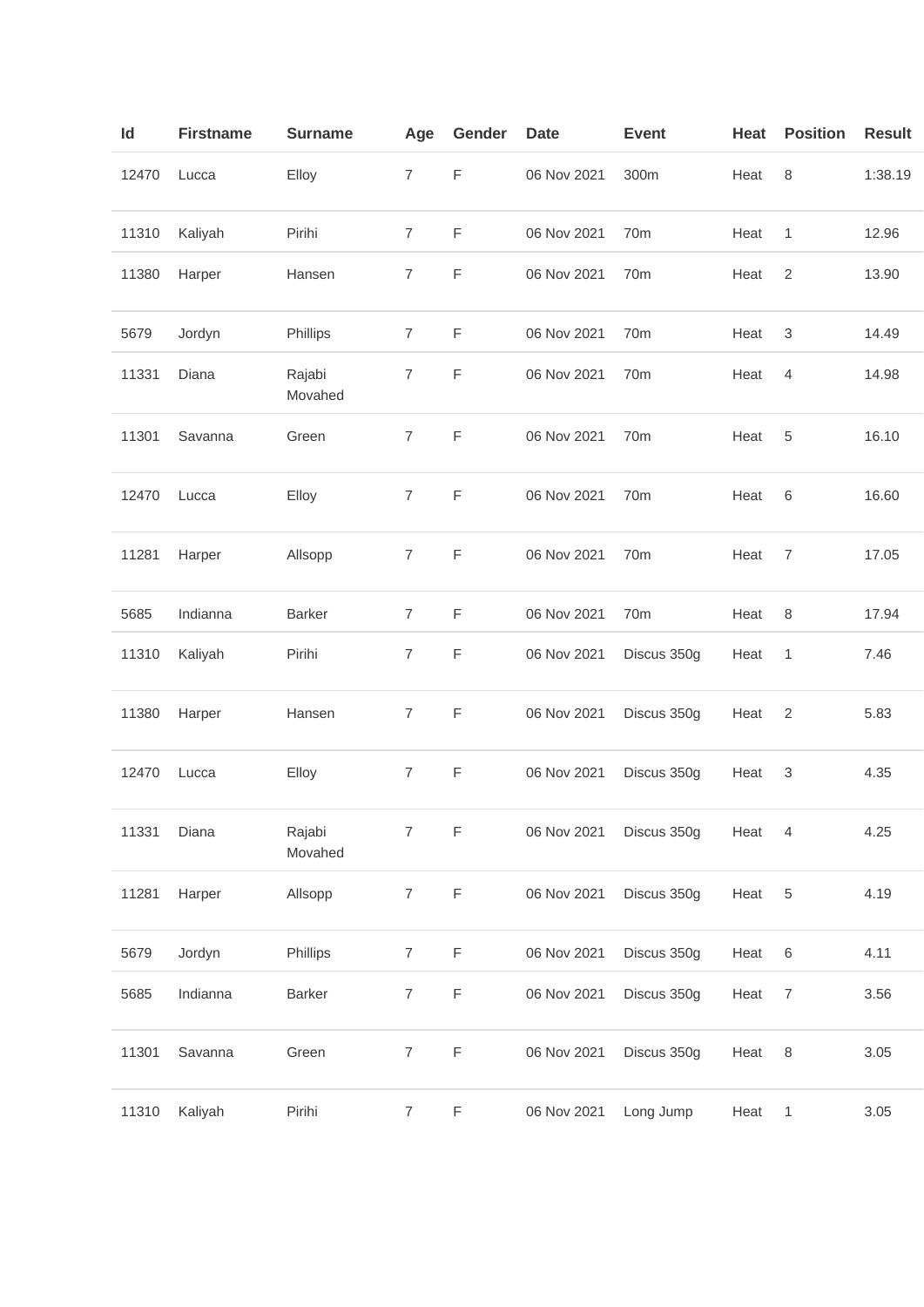| ld    | <b>Firstname</b> | <b>Surname</b>    | Age            | Gender      | <b>Date</b> | <b>Event</b> | Heat | <b>Position</b> | <b>Result</b> |
|-------|------------------|-------------------|----------------|-------------|-------------|--------------|------|-----------------|---------------|
| 11380 | Harper           | Hansen            | $\overline{7}$ | $\mathsf F$ | 06 Nov 2021 | Long Jump    | Heat | 2               | 2.71          |
| 11331 | Diana            | Rajabi<br>Movahed | $\overline{7}$ | $\mathsf F$ | 06 Nov 2021 | Long Jump    | Heat | 3               | 2.50          |
| 5679  | Jordyn           | Phillips          | $\overline{7}$ | $\mathsf F$ | 06 Nov 2021 | Long Jump    | Heat | $\overline{4}$  | 2.45          |
| 12470 | Lucca            | Elloy             | $\overline{7}$ | $\mathsf F$ | 06 Nov 2021 | Long Jump    | Heat | 5               | 2.05          |
| 5685  | Indianna         | Barker            | $\overline{7}$ | $\mathsf F$ | 06 Nov 2021 | Long Jump    | Heat | 6               | 2.02          |
| 11281 | Harper           | Allsopp           | $\overline{7}$ | $\mathsf F$ | 06 Nov 2021 | Long Jump    | Heat | 7               | 1.77          |
| 11301 | Savanna          | Green             | $\overline{7}$ | $\mathsf F$ | 06 Nov 2021 | Long Jump    | Heat | 8               | 1.67          |
| 8234  | Ariana           | Perry             | $\,8\,$        | $\mathsf F$ | 06 Nov 2021 | 100m         | Heat | 1               | 18.87         |
| 5650  | Isla             | Oswald            | 8              | $\mathsf F$ | 06 Nov 2021 | 100m         | Heat | 2               | 18.91         |
| 12453 | Dahlia           | <b>Brooker</b>    | 8              | $\mathsf F$ | 06 Nov 2021 | 100m         | Heat | $\mathsf 3$     | 19.53         |
| 11352 | Alyssa           | Dowell            | $\,8\,$        | F           | 06 Nov 2021 | 100m         | Heat | 4               | 20.10         |
| 11307 | Jenade           | Delaney           | $\,8\,$        | $\mathsf F$ | 06 Nov 2021 | 100m         | Heat | 5               | 20.17         |
| 5809  | Zali             | Betson            | $\,8\,$        | $\mathsf F$ | 06 Nov 2021 | 100m         | Heat | $6\,$           | 20.31         |
| 11368 | Mia              | Williams          | 8              | F           | 06 Nov 2021 | 100m         | Heat | $\overline{7}$  | 20.33         |
| 5724  | Claudia          | Van Sprengel      | $\,8\,$        | $\mathsf F$ | 06 Nov 2021 | 100m         | Heat | 8               | 20.39         |
| 11305 | Sophia           | Evans             | $\,8\,$        | $\mathsf F$ | 06 Nov 2021 | 100m         | Heat | 9               | 22.33         |
| 7974  | Jane             | Etchells          | $\,8\,$        | F           | 06 Nov 2021 | 100m         | Heat | 10              | 23.11         |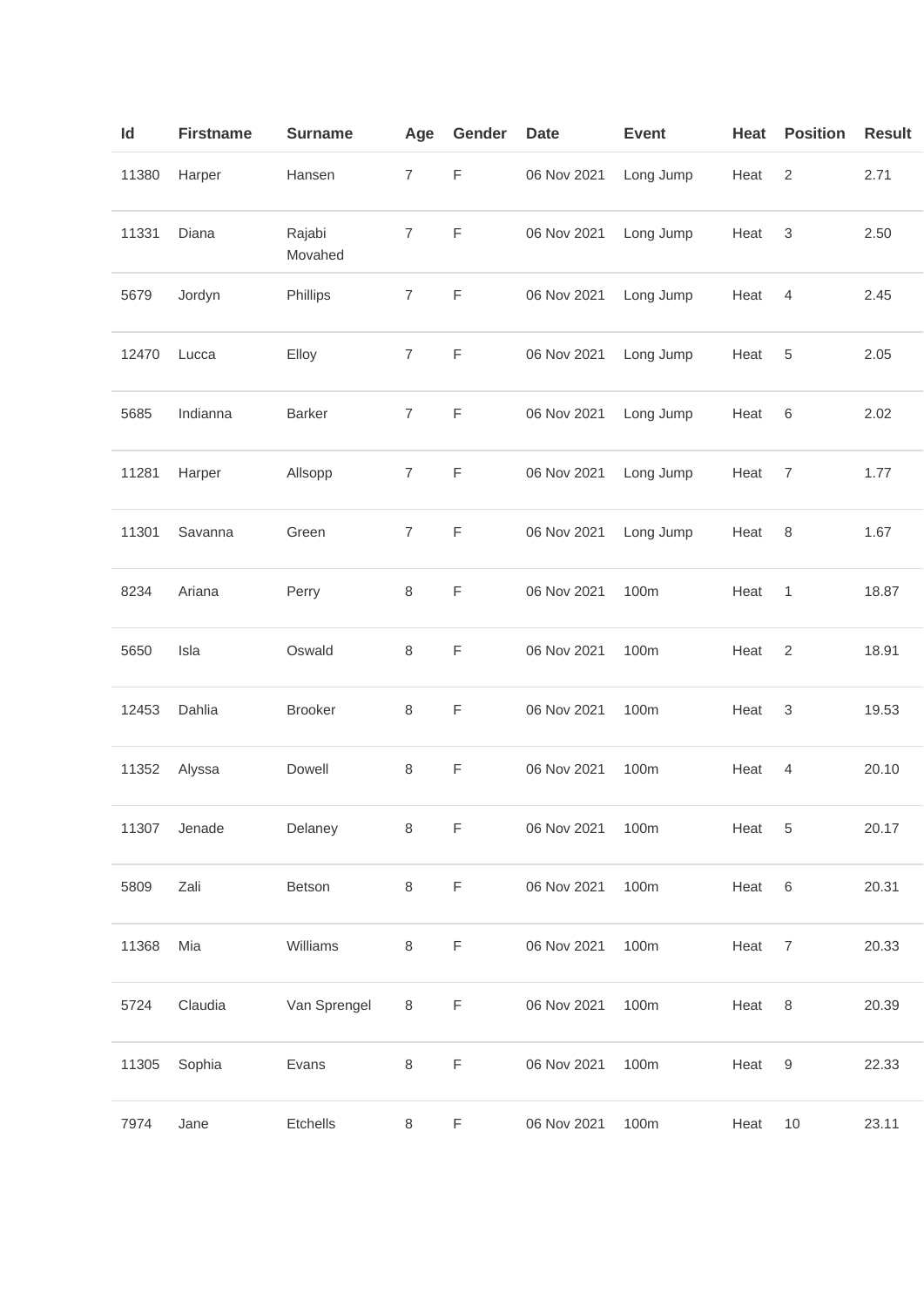| Id    | <b>Firstname</b> | <b>Surname</b> | Age | Gender      | <b>Date</b> | <b>Event</b>    | Heat | <b>Position</b>           | <b>Result</b> |
|-------|------------------|----------------|-----|-------------|-------------|-----------------|------|---------------------------|---------------|
| 5833  | Imogen           | Revill         | 8   | F           | 06 Nov 2021 | 100m            | Heat | 11                        | 23.93         |
| 7972  | Olivia           | Collins        | 8   | F           | 06 Nov 2021 | 100m            | Heat | 12                        | 24.82         |
| 5676  | Josephine        | <b>Brain</b>   | 8   | F           | 06 Nov 2021 | 100m            | Heat | 13                        | 24.84         |
| 11347 | Chantelle        | Shotter        | 8   | F           | 06 Nov 2021 | 100m            | Heat | 14                        | 29.20         |
| 5650  | Isla             | Oswald         | 8   | F           | 06 Nov 2021 | 500m            | Heat | 1                         | 1:59.07       |
| 11352 | Alyssa           | Dowell         | 8   | F           | 06 Nov 2021 | 500m            | Heat | $\overline{2}$            | 2:02.50       |
| 7977  | Miranda          | Gilbert        | 8   | F           | 06 Nov 2021 | 500m            | Heat | $\sqrt{3}$                | 2:02.88       |
| 5724  | Claudia          | Van Sprengel   | 8   | F           | 06 Nov 2021 | 500m            | Heat | 4                         | 2:07.03       |
| 8234  | Ariana           | Perry          | 8   | F           | 06 Nov 2021 | 500m            | Heat | 5                         | 2:11.51       |
| 12453 | Dahlia           | <b>Brooker</b> | 8   | F           | 06 Nov 2021 | 500m            | Heat | 6                         | 2:14.02       |
| 5809  | Zali             | Betson         | 8   | F           | 06 Nov 2021 | 500m            | Heat | $\overline{7}$            | 2:16.55       |
| 7974  | Jane             | Etchells       | 8   | F           | 06 Nov 2021 | 500m            | Heat | 8                         | 2:26.72       |
| 11305 | Sophia           | Evans          | 8   | F           | 06 Nov 2021 | 500m            | Heat | 9                         | 2:29.05       |
| 11307 | Jenade           | Delaney        | 8   | F           | 06 Nov 2021 | 500m            | Heat | 10                        | 2:36.23       |
| 7972  | Olivia           | Collins        | 8   | $\mathsf F$ | 06 Nov 2021 | 500m            | Heat | 11                        | 2:42.21       |
| 11347 | Chantelle        | Shotter        | 8   | F           | 06 Nov 2021 | 500m            | Heat | 12                        | 2:49.37       |
| 5676  | Josephine        | <b>Brain</b>   | 8   | $\mathsf F$ | 06 Nov 2021 | 500m            | Heat | 13                        | 2:50.60       |
| 5833  | Imogen           | Revill         | 8   | F           | 06 Nov 2021 | 500m            | Heat | 14                        | 2:56.86       |
| 8234  | Ariana           | Perry          | 8   | F           | 06 Nov 2021 | 70m             | Heat | 1                         | 13.07         |
| 5650  | Isla             | Oswald         | 8   | F           | 06 Nov 2021 | 70 <sub>m</sub> | Heat | $\overline{2}$            | 13.25         |
| 12453 | Dahlia           | <b>Brooker</b> | 8   | F           | 06 Nov 2021 | 70m             | Heat | $\ensuremath{\mathsf{3}}$ | 13.52         |
| 11307 | Jenade           | Delaney        | 8   | F           | 06 Nov 2021 | 70 <sub>m</sub> | Heat | $\overline{4}$            | 13.70         |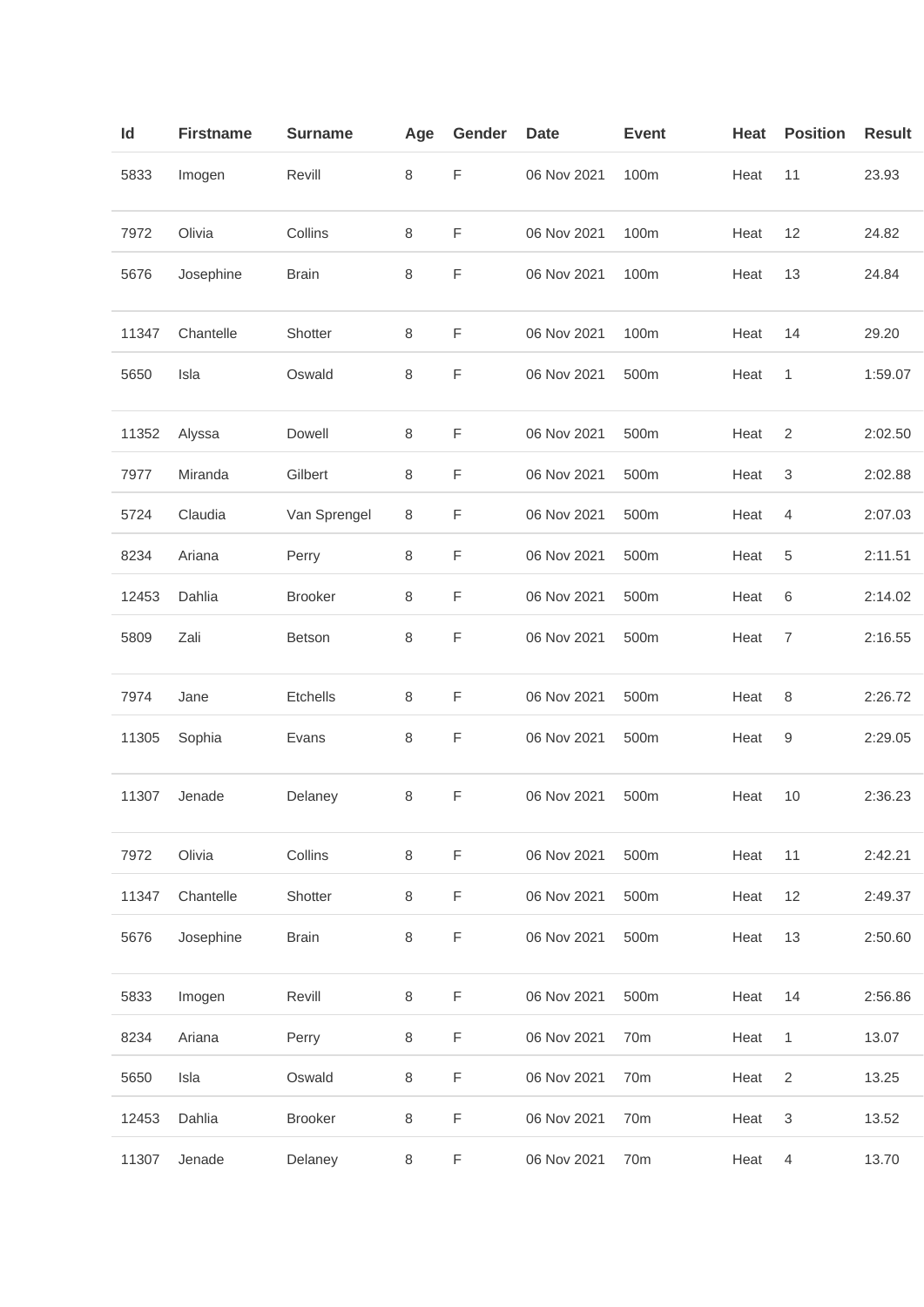| Id    | <b>Firstname</b> | <b>Surname</b> | Age     | Gender | <b>Date</b> | <b>Event</b>    | Heat | <b>Position</b>  | <b>Result</b> |
|-------|------------------|----------------|---------|--------|-------------|-----------------|------|------------------|---------------|
| 11352 | Alyssa           | Dowell         | 8       | F      | 06 Nov 2021 | 70 <sub>m</sub> | Heat | 5                | 13.72         |
| 7977  | Miranda          | Gilbert        | 8       | F      | 06 Nov 2021 | 70m             | Heat | 6                | 13.78         |
| 11368 | Mia              | Williams       | 8       | F      | 06 Nov 2021 | 70m             | Heat | $\overline{7}$   | 13.95         |
| 5809  | Zali             | Betson         | 8       | F      | 06 Nov 2021 | 70 <sub>m</sub> | Heat | 8                | 14.11         |
| 5724  | Claudia          | Van Sprengel   | 8       | F      | 06 Nov 2021 | 70m             | Heat | 9                | 14.21         |
| 7974  | Jane             | Etchells       | 8       | F      | 06 Nov 2021 | 70m             | Heat | 10               | 15.02         |
| 5833  | Imogen           | Revill         | 8       | F      | 06 Nov 2021 | 70m             | Heat | 11               | 15.44         |
| 11305 | Sophia           | Evans          | 8       | F      | 06 Nov 2021 | 70m             | Heat | 11               | 15.44         |
| 7972  | Olivia           | Collins        | 8       | F      | 06 Nov 2021 | 70 <sub>m</sub> | Heat | 13               | 16.53         |
| 5676  | Josephine        | <b>Brain</b>   | 8       | F      | 06 Nov 2021 | 70 <sub>m</sub> | Heat | 14               | 17.21         |
| 11347 | Chantelle        | Shotter        | 8       | F      | 06 Nov 2021 | 70 <sub>m</sub> | Heat | 15               | 19.65         |
| 5809  | Zali             | Betson         | 8       | F      | 06 Nov 2021 | Discus 500g     | Heat | 1                | 8.57          |
| 5724  | Claudia          | Van Sprengel   | 8       | F      | 06 Nov 2021 | Discus 500g     | Heat | $\overline{2}$   | 7.86          |
| 7977  | Miranda          | Gilbert        | 8       | F      | 06 Nov 2021 | Discus 500g     | Heat | 3                | 7.31          |
| 8234  | Ariana           | Perry          | 8       | F      | 06 Nov 2021 | Discus 500g     | Heat | $\overline{4}$   | 6.36          |
| 11352 | Alyssa           | Dowell         | 8       | F      | 06 Nov 2021 | Discus 500g     | Heat | $\sqrt{5}$       | 6.21          |
| 5833  | Imogen           | Revill         | $\,8\,$ | F      | 06 Nov 2021 | Discus 500g     | Heat | $6\,$            | 6.01          |
| 12453 | Dahlia           | <b>Brooker</b> | 8       | F      | 06 Nov 2021 | Discus 500g     | Heat | $\overline{7}$   | 5.77          |
| 5650  | Isla             | Oswald         | 8       | F      | 06 Nov 2021 | Discus 500g     | Heat | 8                | 5.68          |
| 7974  | Jane             | Etchells       | 8       | F      | 06 Nov 2021 | Discus 500g     | Heat | $\boldsymbol{9}$ | 5.27          |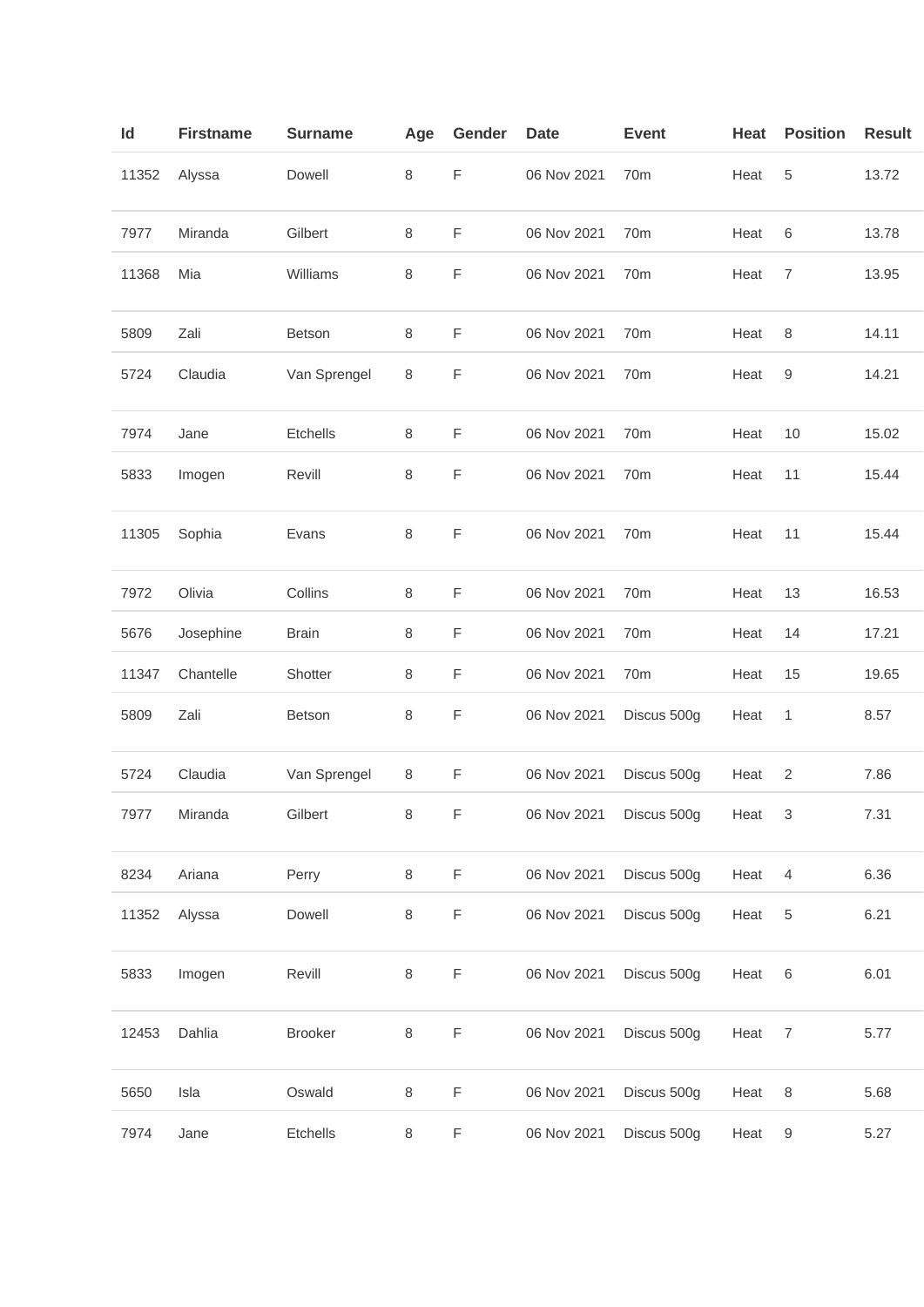| Id    | <b>Firstname</b> | <b>Surname</b> | Age | Gender | <b>Date</b> | <b>Event</b> | Heat | <b>Position</b> | <b>Result</b> |
|-------|------------------|----------------|-----|--------|-------------|--------------|------|-----------------|---------------|
| 11305 | Sophia           | Evans          | 8   | F      | 06 Nov 2021 | Discus 500g  | Heat | 10              | 4.54          |
| 11307 | Jenade           | Delaney        | 8   | F      | 06 Nov 2021 | Discus 500g  | Heat | 11              | 3.90          |
| 11347 | Chantelle        | Shotter        | 8   | F      | 06 Nov 2021 | Discus 500g  | Heat | 12              | 3.86          |
| 5676  | Josephine        | <b>Brain</b>   | 8   | F      | 06 Nov 2021 | Discus 500g  | Heat | 13              | 3.11          |
| 7972  | Olivia           | Collins        | 8   | F      | 06 Nov 2021 | Discus 500g  | Heat | 13              | 3.11          |
| 11368 | Mia              | Williams       | 8   | F      | 06 Nov 2021 | Discus 500g  | Heat | 15              | 2.44          |
| 5650  | Isla             | Oswald         | 8   | F      | 06 Nov 2021 | Long Jump    | Heat | 1               | 2.96          |
| 5724  | Claudia          | Van Sprengel   | 8   | F      | 06 Nov 2021 | Long Jump    | Heat | 2               | 2.87          |
| 8234  | Ariana           | Perry          | 8   | F      | 06 Nov 2021 | Long Jump    | Heat | 3               | 2.76          |
| 12453 | Dahlia           | <b>Brooker</b> | 8   | F      | 06 Nov 2021 | Long Jump    | Heat | 4               | 2.63          |
| 7974  | Jane             | Etchells       | 8   | F      | 06 Nov 2021 | Long Jump    | Heat | 5               | 2.60          |
| 5809  | Zali             | Betson         | 8   | F      | 06 Nov 2021 | Long Jump    | Heat | 6               | 2.59          |
| 7977  | Miranda          | Gilbert        | 8   | F      | 06 Nov 2021 | Long Jump    | Heat | $\overline{7}$  | 2.57          |
| 11307 | Jenade           | Delaney        | 8   | F      | 06 Nov 2021 | Long Jump    | Heat | 8               | 2.43          |
| 11352 | Alyssa           | Dowell         | 8   | F      | 06 Nov 2021 | Long Jump    | Heat | 9               | 2.27          |
| 5833  | Imogen           | Revill         | 8   | F      | 06 Nov 2021 | Long Jump    | Heat | 10              | 2.11          |
| 11305 | Sophia           | Evans          | 8   | F      | 06 Nov 2021 | Long Jump    | Heat | 11              | 2.02          |
| 7972  | Olivia           | Collins        | 8   | F      | 06 Nov 2021 | Long Jump    | Heat | 12              | 2.00          |
| 11347 | Chantelle        | Shotter        | 8   | F      | 06 Nov 2021 | Long Jump    | Heat | 13              | 1.96          |
| 5676  | Josephine        | <b>Brain</b>   | 8   | F      | 06 Nov 2021 | Long Jump    | Heat | 14              | 1.79          |
| 5710  | Emily            | Cowgill        | 9   | F      | 06 Nov 2021 | 100m         | Heat | 1               | 18.25         |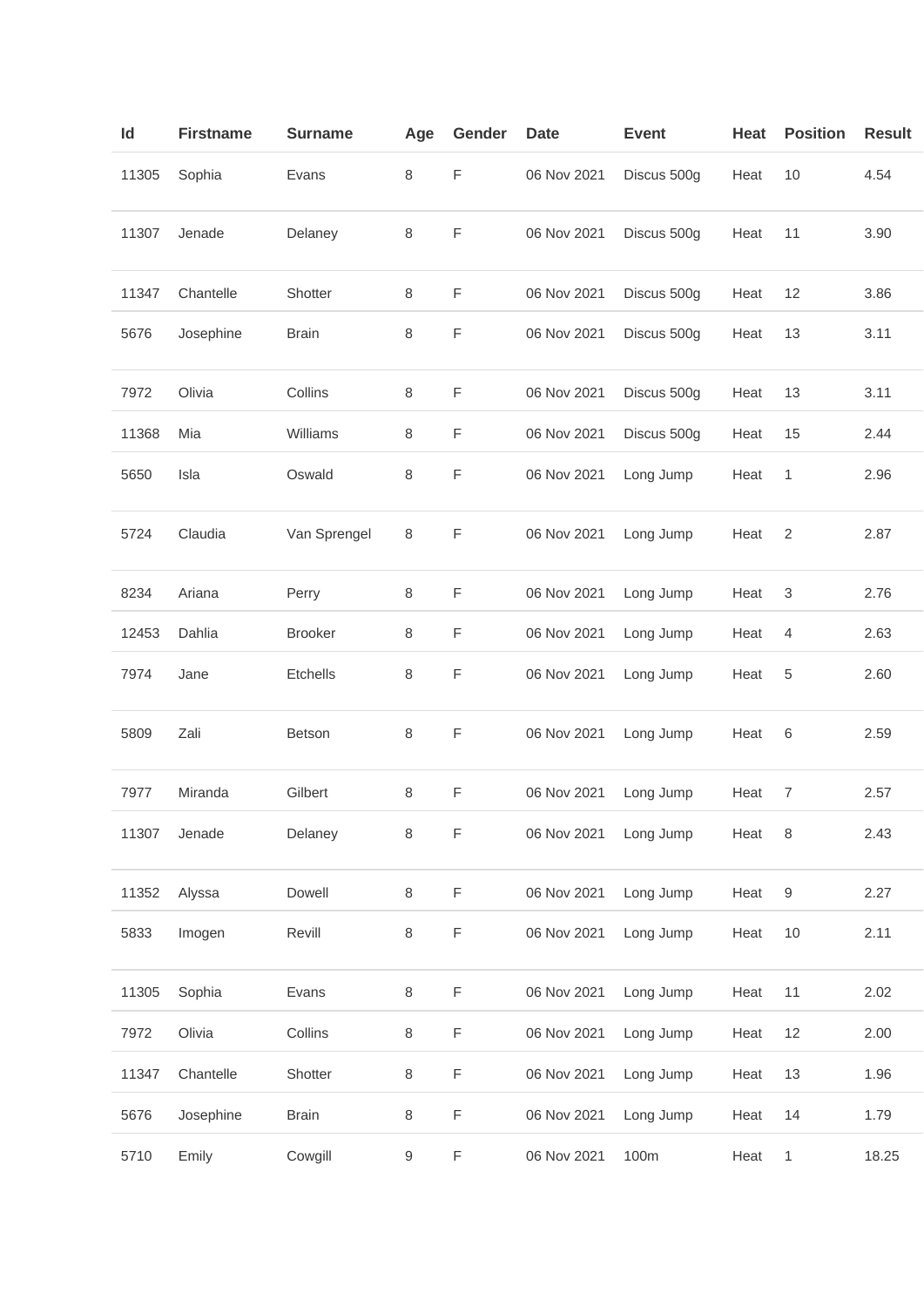| ld    | <b>Firstname</b> | <b>Surname</b>  | Age              | Gender      | <b>Date</b> | <b>Event</b> | Heat | <b>Position</b> | <b>Result</b> |
|-------|------------------|-----------------|------------------|-------------|-------------|--------------|------|-----------------|---------------|
| 5758  | Ella             | Young           | $\boldsymbol{9}$ | F           | 06 Nov 2021 | 100m         | Heat | $\overline{2}$  | 18.28         |
| 12467 | Jessica          | Crespo          | $\boldsymbol{9}$ | F           | 06 Nov 2021 | 100m         | Heat | 3               | 18.72         |
| 12475 | Jasmine          | Lupton          | $\boldsymbol{9}$ | F           | 06 Nov 2021 | 100m         | Heat | 4               | 18.77         |
| 5604  | Savanna          | Potsig-Sanders  | 9                | F           | 06 Nov 2021 | 100m         | Heat | 5               | 19.03         |
| 11267 | Yena             | Kwon            | 9                | F           | 06 Nov 2021 | 100m         | Heat | 5               | 19.03         |
| 12458 | Georgina         | Abel            | 9                | F           | 06 Nov 2021 | 100m         | Heat | 7               | 19.23         |
| 5740  | Lulu             | McGennisken     | $\boldsymbol{9}$ | F           | 06 Nov 2021 | 100m         | Heat | 8               | 19.28         |
| 5677  | <b>STEPHANIE</b> | <b>WILLMOTT</b> | 9                | F           | 06 Nov 2021 | 100m         | Heat | 9               | 19.52         |
| 11283 | Azazel           | Castle-Nepia    | 9                | F           | 06 Nov 2021 | 100m         | Heat | 10              | 20.20         |
| 11300 | Ebony            | Green           | $\boldsymbol{9}$ | F           | 06 Nov 2021 | 100m         | Heat | 11              | 20.77         |
| 5600  | <b>Brooke</b>    | Michel          | 9                | F           | 06 Nov 2021 | 100m         | Heat | 11              | 20.77         |
| 12446 | <b>Bailey</b>    | Phillips        | 9                | F           | 06 Nov 2021 | 100m         | Heat | 13              | 20.88         |
| 11362 | Charlotte        | Wright          | $\boldsymbol{9}$ | $\mathsf F$ | 06 Nov 2021 | 100m         | Heat | 14              | 23.01         |
| 5742  | Taliyah          | Edmondstone     | $\boldsymbol{9}$ | F           | 06 Nov 2021 | 100m         | Heat | 15              | 24.90         |
| 5740  | Lulu             | McGennisken     | 9                | F           | 06 Nov 2021 | 400m         | Heat | 1               | 1:29.53       |
| 11267 | Yena             | Kwon            | 9                | F           | 06 Nov 2021 | 400m         | Heat | $\overline{2}$  | 1:32.78       |
| 12467 | Jessica          | Crespo          | 9                | F           | 06 Nov 2021 | 400m         | Heat | 3               | 1:33.81       |
| 5710  | Emily            | Cowgill         | 9                | F           | 06 Nov 2021 | 400m         | Heat | $\overline{4}$  | 1:36.26       |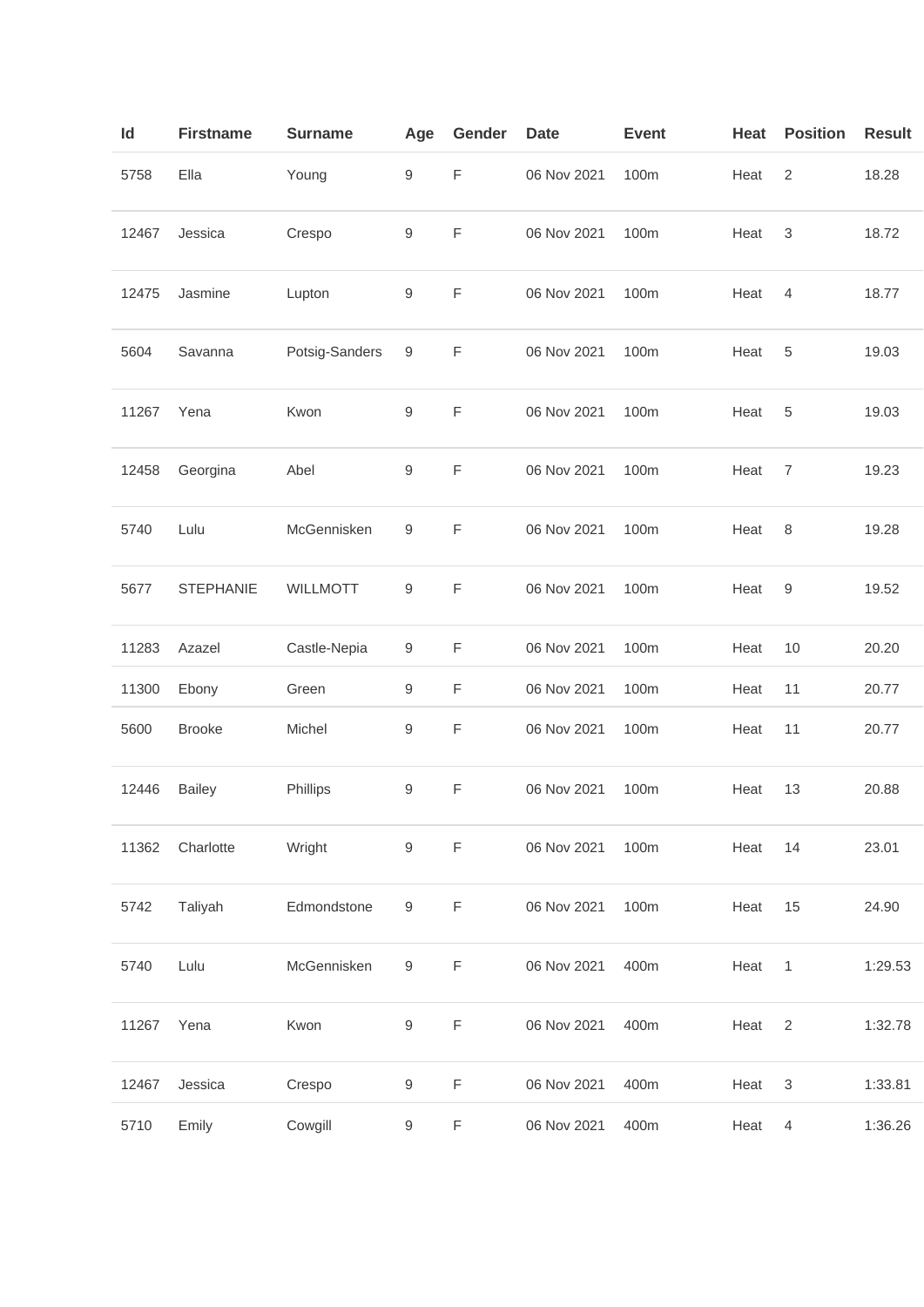| Id    | <b>Firstname</b> | <b>Surname</b>  | Age              | Gender | <b>Date</b> | <b>Event</b> | Heat | <b>Position</b> | <b>Result</b> |
|-------|------------------|-----------------|------------------|--------|-------------|--------------|------|-----------------|---------------|
| 12458 | Georgina         | Abel            | 9                | F      | 06 Nov 2021 | 400m         | Heat | 5               | 1:37.14       |
| 5604  | Savanna          | Potsig-Sanders  | 9                | F      | 06 Nov 2021 | 400m         | Heat | 6               | 1:38.52       |
| 5677  | <b>STEPHANIE</b> | <b>WILLMOTT</b> | 9                | F      | 06 Nov 2021 | 400m         | Heat | $\overline{7}$  | 1:42.71       |
| 5758  | Ella             | Young           | $\boldsymbol{9}$ | F      | 06 Nov 2021 | 400m         | Heat | 8               | 1:45.75       |
| 5600  | <b>Brooke</b>    | Michel          | 9                | F      | 06 Nov 2021 | 400m         | Heat | 9               | 1:47.60       |
| 11300 | Ebony            | Green           | 9                | F      | 06 Nov 2021 | 400m         | Heat | 10              | 1:52.19       |
| 11283 | Azazel           | Castle-Nepia    | 9                | F      | 06 Nov 2021 | 400m         | Heat | 11              | 1:54.02       |
| 11362 | Charlotte        | Wright          | 9                | F      | 06 Nov 2021 | 400m         | Heat | 12              | 1:57.22       |
| 5742  | Taliyah          | Edmondstone     | 9                | F      | 06 Nov 2021 | 400m         | Heat | 13              | 2:02.82       |
| 12446 | <b>Bailey</b>    | Phillips        | 9                | F      | 06 Nov 2021 | 400m         | Heat | 14              | 2:05.71       |
| 5710  | Emily            | Cowgill         | 9                | F      | 06 Nov 2021 | 70m          | Heat | 1               | 12.88         |
| 5758  | Ella             | Young           | 9                | F      | 06 Nov 2021 | 70m          | Heat | $\overline{2}$  | 13.10         |
| 11267 | Yena             | Kwon            | 9                | F      | 06 Nov 2021 | 70m          | Heat | 3               | 13.18         |
| 12467 | Jessica          | Crespo          | 9                | F      | 06 Nov 2021 | 70m          | Heat | 4               | 13.25         |
| 12458 | Georgina         | Abel            | 9                | F      | 06 Nov 2021 | 70m          | Heat | 5               | 13.34         |
| 12475 | Jasmine          | Lupton          | 9                | F      | 06 Nov 2021 | 70m          | Heat | $\,6\,$         | 13.38         |
| 11283 | Azazel           | Castle-Nepia    | 9                | F      | 06 Nov 2021 | 70m          | Heat | $\overline{7}$  | 13.43         |
| 5740  | Lulu             | McGennisken     | $\boldsymbol{9}$ | F      | 06 Nov 2021 | 70m          | Heat | 8               | 13.56         |
| 5600  | <b>Brooke</b>    | Michel          | 9                | F      | 06 Nov 2021 | 70m          | Heat | 9               | 13.71         |
| 5677  | <b>STEPHANIE</b> | <b>WILLMOTT</b> | $\boldsymbol{9}$ | F      | 06 Nov 2021 | 70m          | Heat | 10              | 13.73         |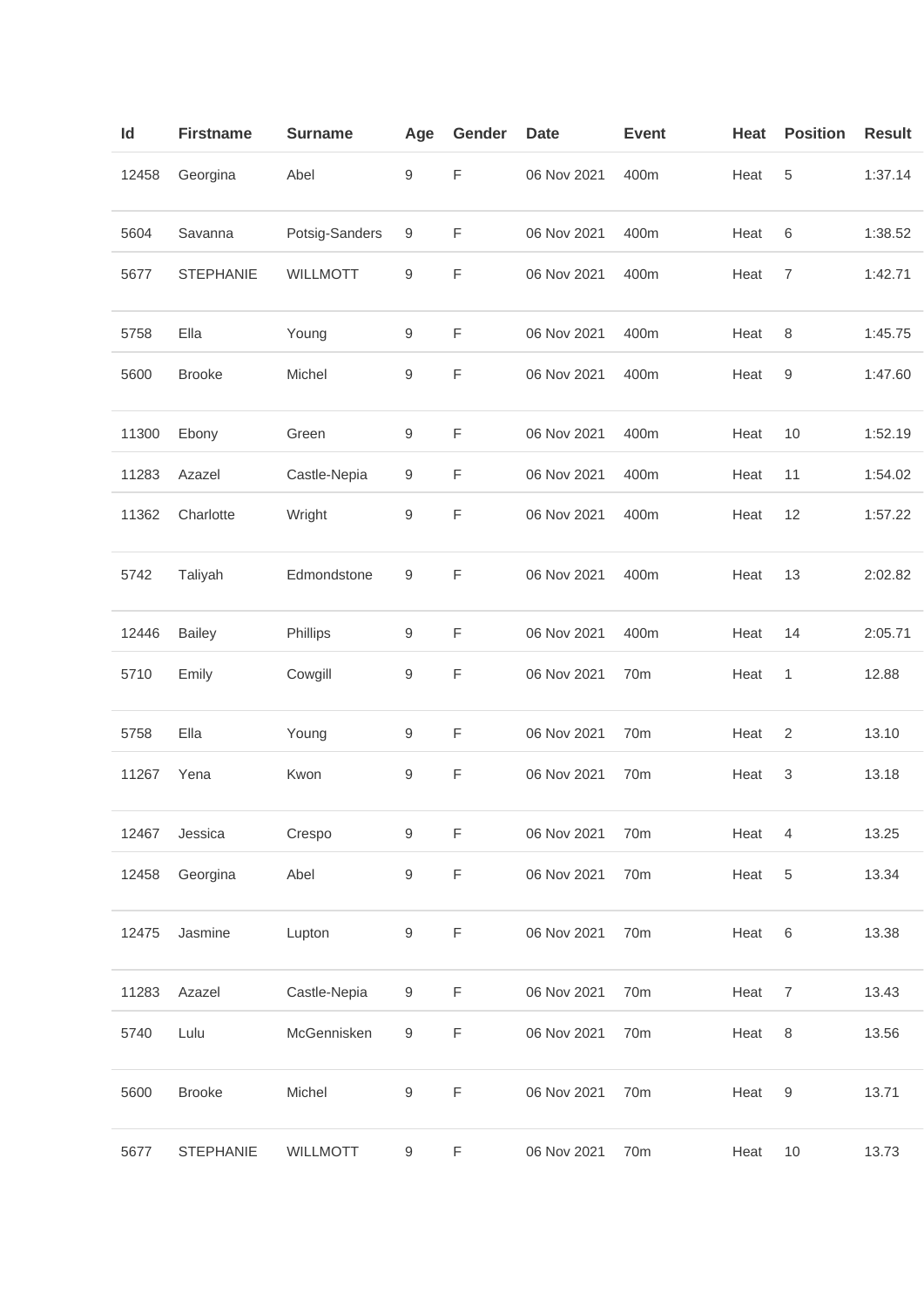| Id    | <b>Firstname</b> | <b>Surname</b>  | Age | Gender | <b>Date</b> | <b>Event</b>         | Heat | <b>Position</b> | <b>Result</b> |
|-------|------------------|-----------------|-----|--------|-------------|----------------------|------|-----------------|---------------|
| 5604  | Savanna          | Potsig-Sanders  | 9   | F      | 06 Nov 2021 | 70m                  | Heat | 11              | 13.74         |
| 12446 | <b>Bailey</b>    | Phillips        | 9   | F      | 06 Nov 2021 | 70m                  | Heat | 12              | 14.65         |
| 11300 | Ebony            | Green           | 9   | F      | 06 Nov 2021 | 70m                  | Heat | 13              | 14.96         |
| 11362 | Charlotte        | Wright          | 9   | F      | 06 Nov 2021 | 70 <sub>m</sub>      | Heat | 14              | 15.87         |
| 5742  | Taliyah          | Edmondstone     | 9   | F      | 06 Nov 2021 | 70 <sub>m</sub>      | Heat | 15              | 16.87         |
| 5677  | <b>STEPHANIE</b> | <b>WILLMOTT</b> | 9   | F      | 06 Nov 2021 | Discus 500g          | Heat | 1               | 11.05         |
| 11267 | Yena             | Kwon            | 9   | F      | 06 Nov 2021 | Discus 500g          | Heat | $\overline{2}$  | 9.04          |
| 12446 | <b>Bailey</b>    | Phillips        | 9   | F      | 06 Nov 2021 | Discus 500g          | Heat | 3               | 9.03          |
| 5742  | Taliyah          | Edmondstone     | 9   | F      | 06 Nov 2021 | Discus 500g          | Heat | 4               | 8.75          |
| 5600  | <b>Brooke</b>    | Michel          | 9   | F      | 06 Nov 2021 | Discus 500g          | Heat | 5               | 8.62          |
| 11283 | Azazel           | Castle-Nepia    | 9   | F      | 06 Nov 2021 | Discus 500g          | Heat | 6               | 8.01          |
| 5710  | Emily            | Cowgill         | 9   | F      | 06 Nov 2021 | Discus 500g          | Heat | 7               | 7.51          |
| 5604  | Savanna          | Potsig-Sanders  | 9   | F      | 06 Nov 2021 | Discus 500g          | Heat | 8               | 7.23          |
| 11362 | Charlotte        | Wright          | 9   | F      | 06 Nov 2021 | Discus 500g          | Heat | 9               | 6.89          |
| 12475 | Jasmine          | Lupton          | 9   | F      | 06 Nov 2021 | Discus 500g          | Heat | 10              | 6.72          |
| 12467 | Jessica          | Crespo          | 9   | F      | 06 Nov 2021 | Discus 500g          | Heat | 11              | 5.88          |
| 12458 | Georgina         | Abel            | 9   | F      | 06 Nov 2021 | Discus 500g          | Heat | 12              | 4.63          |
| 11267 | Yena             | Kwon            | 9   | F      | 06 Nov 2021 | High Jump<br>Scissor | Heat | $\mathbf{1}$    | 0.95          |
| 5710  | Emily            | Cowgill         | 9   | F      | 06 Nov 2021 | High Jump<br>Scissor | Heat | $\overline{2}$  | 0.93          |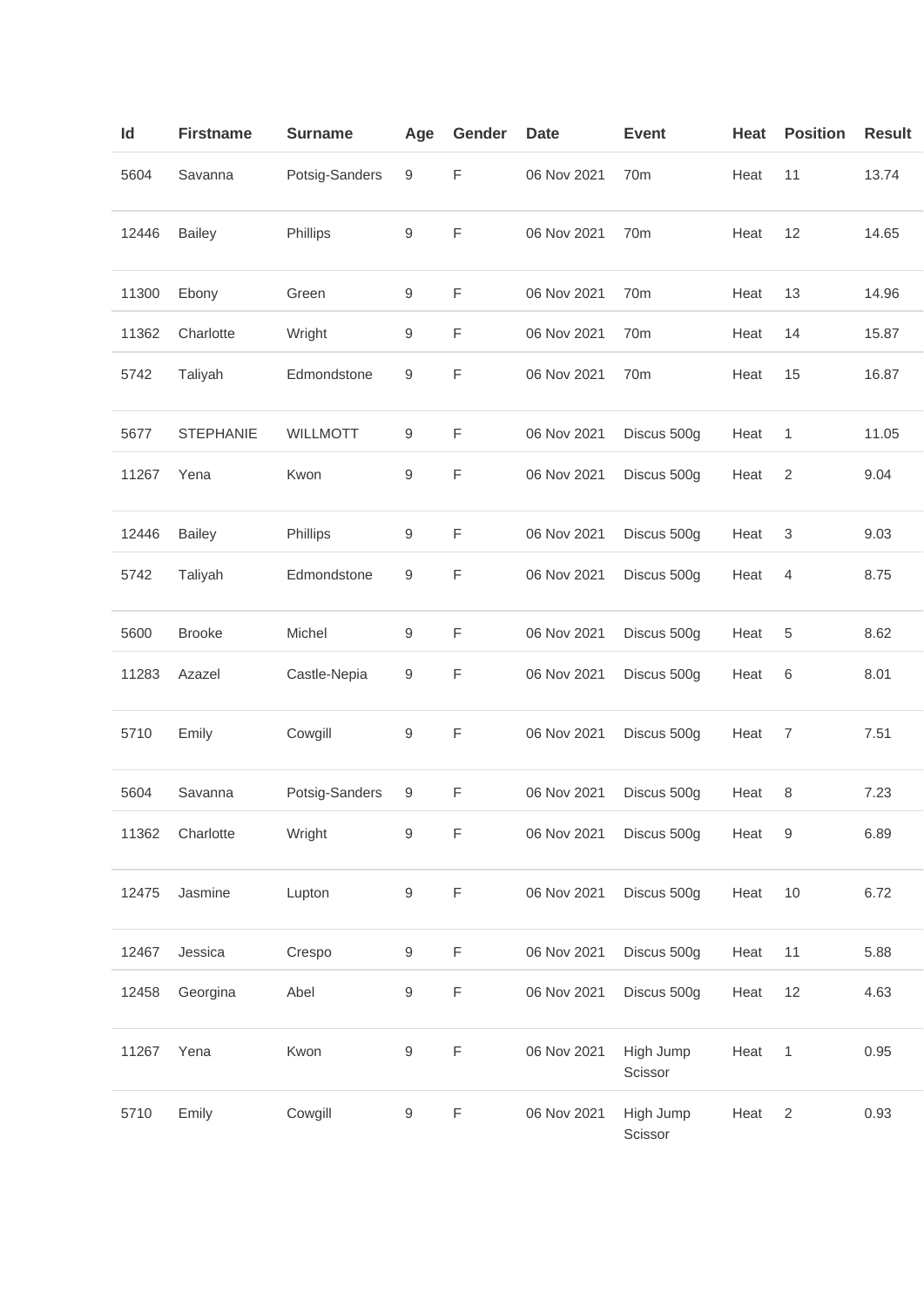| Id    | <b>Firstname</b> | <b>Surname</b>  | Age              | Gender      | <b>Date</b> | <b>Event</b>         | Heat | <b>Position</b>              | <b>Result</b> |
|-------|------------------|-----------------|------------------|-------------|-------------|----------------------|------|------------------------------|---------------|
| 11283 | Azazel           | Castle-Nepia    | $\boldsymbol{9}$ | F           | 06 Nov 2021 | High Jump<br>Scissor | Heat | 3                            | 0.87          |
| 5740  | Lulu             | McGennisken     | 9                | F           | 06 Nov 2021 | High Jump<br>Scissor | Heat | $\overline{\phantom{a}}$     | <b>NA</b>     |
| 5758  | Ella             | Young           | $\boldsymbol{9}$ | F           | 06 Nov 2021 | High Jump<br>Scissor | Heat | $\overline{\phantom{a}}$     | <b>NA</b>     |
| 12467 | Jessica          | Crespo          | 9                | F           | 06 Nov 2021 | High Jump<br>Scissor | Heat | $\overline{\phantom{a}}$     | <b>NA</b>     |
| 11362 | Charlotte        | Wright          | $\boldsymbol{9}$ | $\mathsf F$ | 06 Nov 2021 | High Jump<br>Scissor | Heat | $\blacksquare$               | <b>NA</b>     |
| 5600  | <b>Brooke</b>    | Michel          | 9                | F           | 06 Nov 2021 | High Jump<br>Scissor | Heat | $\overline{\phantom{a}}$     | <b>NA</b>     |
| 5677  | <b>STEPHANIE</b> | <b>WILLMOTT</b> | 9                | F           | 06 Nov 2021 | High Jump<br>Scissor | Heat | $\overline{\phantom{a}}$     | <b>NA</b>     |
| 12458 | Georgina         | Abel            | $\boldsymbol{9}$ | F           | 06 Nov 2021 | High Jump<br>Scissor | Heat | $\overline{\phantom{a}}$     | <b>NA</b>     |
| 12446 | <b>Bailey</b>    | Phillips        | 9                | $\mathsf F$ | 06 Nov 2021 | High Jump<br>Scissor | Heat | $\overline{\phantom{a}}$     | <b>NA</b>     |
| 11300 | Ebony            | Green           | 9                | F           | 06 Nov 2021 | High Jump<br>Scissor | Heat | $\qquad \qquad \blacksquare$ | <b>NA</b>     |
| 5604  | Savanna          | Potsig-Sanders  | 9                | F           | 06 Nov 2021 | High Jump<br>Scissor | Heat |                              | <b>NA</b>     |
| 11267 | Yena             | Kwon            | $\boldsymbol{9}$ | F           | 06 Nov 2021 | Long Jump            | Heat | $\mathbf{1}$                 | 3.20          |
| 11283 | Azazel           | Castle-Nepia    | $\boldsymbol{9}$ | F           | 06 Nov 2021 | Long Jump            | Heat | 2                            | 3.08          |
| 5710  | Emily            | Cowgill         | $\boldsymbol{9}$ | F           | 06 Nov 2021 | Long Jump            | Heat | 3                            | 3.04          |
| 5758  | Ella             | Young           | $\boldsymbol{9}$ | F           | 06 Nov 2021 | Long Jump            | Heat | $\overline{4}$               | 2.69          |
| 5740  | Lulu             | McGennisken     | $\boldsymbol{9}$ | F           | 06 Nov 2021 | Long Jump            | Heat | $\,$ 5 $\,$                  | 2.64          |
| 5677  | <b>STEPHANIE</b> | WILLMOTT        | 9                | F           | 06 Nov 2021 | Long Jump            | Heat | 6                            | 2.61          |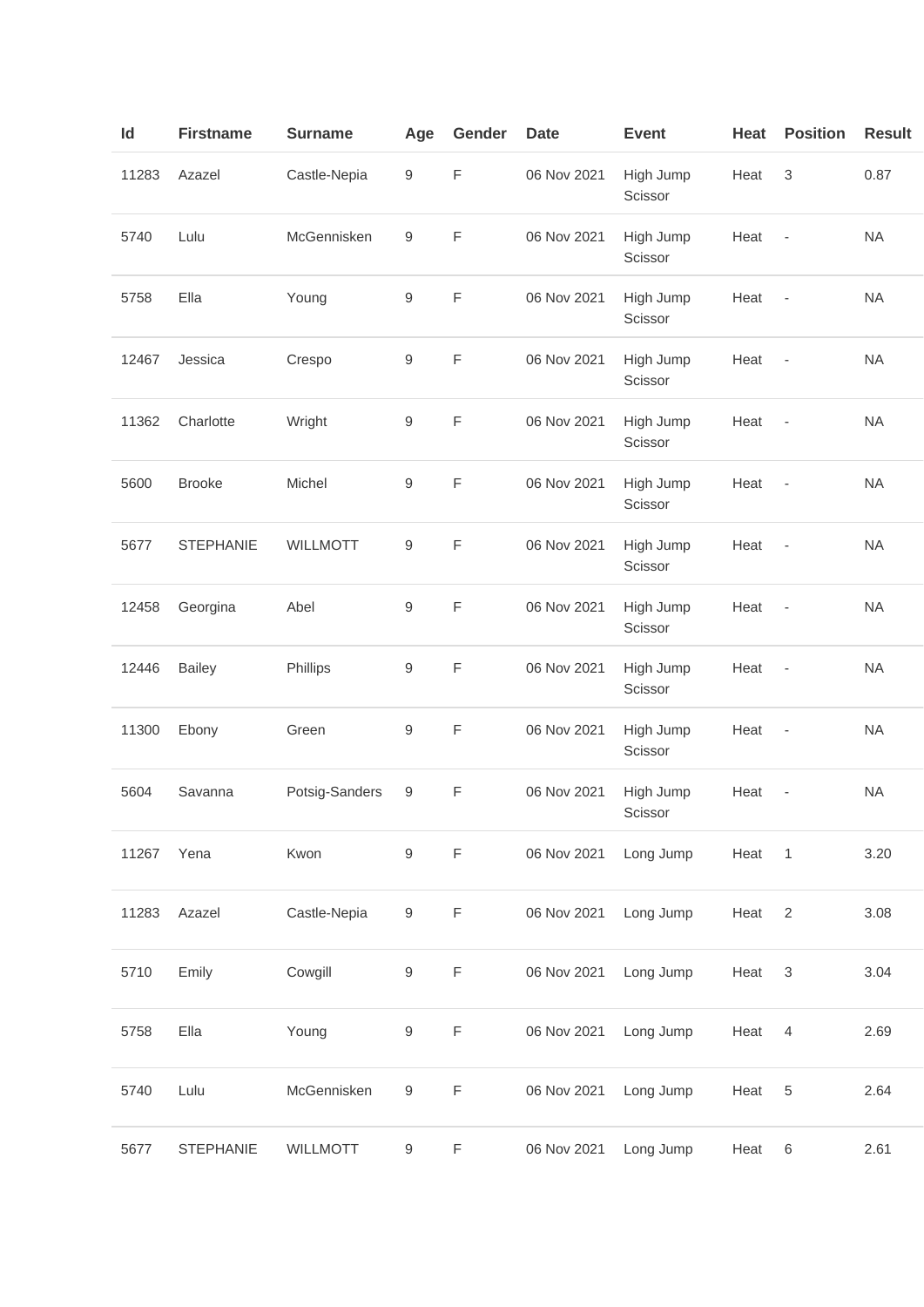| ld    | <b>Firstname</b> | <b>Surname</b> | Age              | Gender      | <b>Date</b> | <b>Event</b> | <b>Heat</b> | <b>Position</b>  | <b>Result</b> |
|-------|------------------|----------------|------------------|-------------|-------------|--------------|-------------|------------------|---------------|
| 5604  | Savanna          | Potsig-Sanders | 9                | F           | 06 Nov 2021 | Long Jump    | Heat        | $\,6\,$          | 2.61          |
| 5600  | <b>Brooke</b>    | Michel         | 9                | $\mathsf F$ | 06 Nov 2021 | Long Jump    | Heat        | 6                | 2.61          |
| 12446 | <b>Bailey</b>    | Phillips       | $\boldsymbol{9}$ | F           | 06 Nov 2021 | Long Jump    | Heat        | 9                | 2.59          |
| 12475 | Jasmine          | Lupton         | 9                | $\mathsf F$ | 06 Nov 2021 | Long Jump    | Heat        | 9                | 2.59          |
| 12458 | Georgina         | Abel           | 9                | $\mathsf F$ | 06 Nov 2021 | Long Jump    | Heat        | 11               | 2.58          |
| 12467 | Jessica          | Crespo         | 9                | F           | 06 Nov 2021 | Long Jump    | Heat        | 12               | 2.48          |
| 11362 | Charlotte        | Wright         | 9                | F           | 06 Nov 2021 | Long Jump    | Heat        | 13               | 2.16          |
| 5742  | Taliyah          | Edmondstone    | 9                | $\mathsf F$ | 06 Nov 2021 | Long Jump    | Heat        | 14               | 2.05          |
| 5783  | Zahli            | Perejuan       | $10$             | $\mathsf F$ | 06 Nov 2021 | 100m         | Heat        | 1                | 16.96         |
| 5806  | Stella           | Senz           | 10               | $\mathsf F$ | 06 Nov 2021 | 100m         | Heat        | 2                | 17.29         |
| 8222  | Neoshah          | Gower          | 10               | $\mathsf F$ | 06 Nov 2021 | 100m         | Heat        | 3                | 17.65         |
| 12474 | Sophie           | Lupton         | 10               | F           | 06 Nov 2021 | 100m         | Heat        | 4                | 17.76         |
| 5704  | Thanushri        | Rajasegar      | $10$             | $\mathsf F$ | 06 Nov 2021 | 100m         | Heat        | 5                | 18.29         |
| 11359 | Paige            | Dredge         | $10$             | F           | 06 Nov 2021 | 100m         | Heat        | 6                | 18.63         |
| 5778  | Seren grace      | Aquilina       | $10$             | F           | 06 Nov 2021 | 100m         | Heat        | $\overline{7}$   | 18.68         |
| 12464 | Araiya           | Cooper         | $10$             | F           | 06 Nov 2021 | 100m         | Heat        | 8                | 19.36         |
| 5795  | Sophie           | Power          | $10$             | F           | 06 Nov 2021 | 100m         | Heat        | $\boldsymbol{9}$ | 19.43         |
| 7975  | Sophia           | Gilbert        | $10$             | F           | 06 Nov 2021 | 100m         | Heat        | 10               | 20.00         |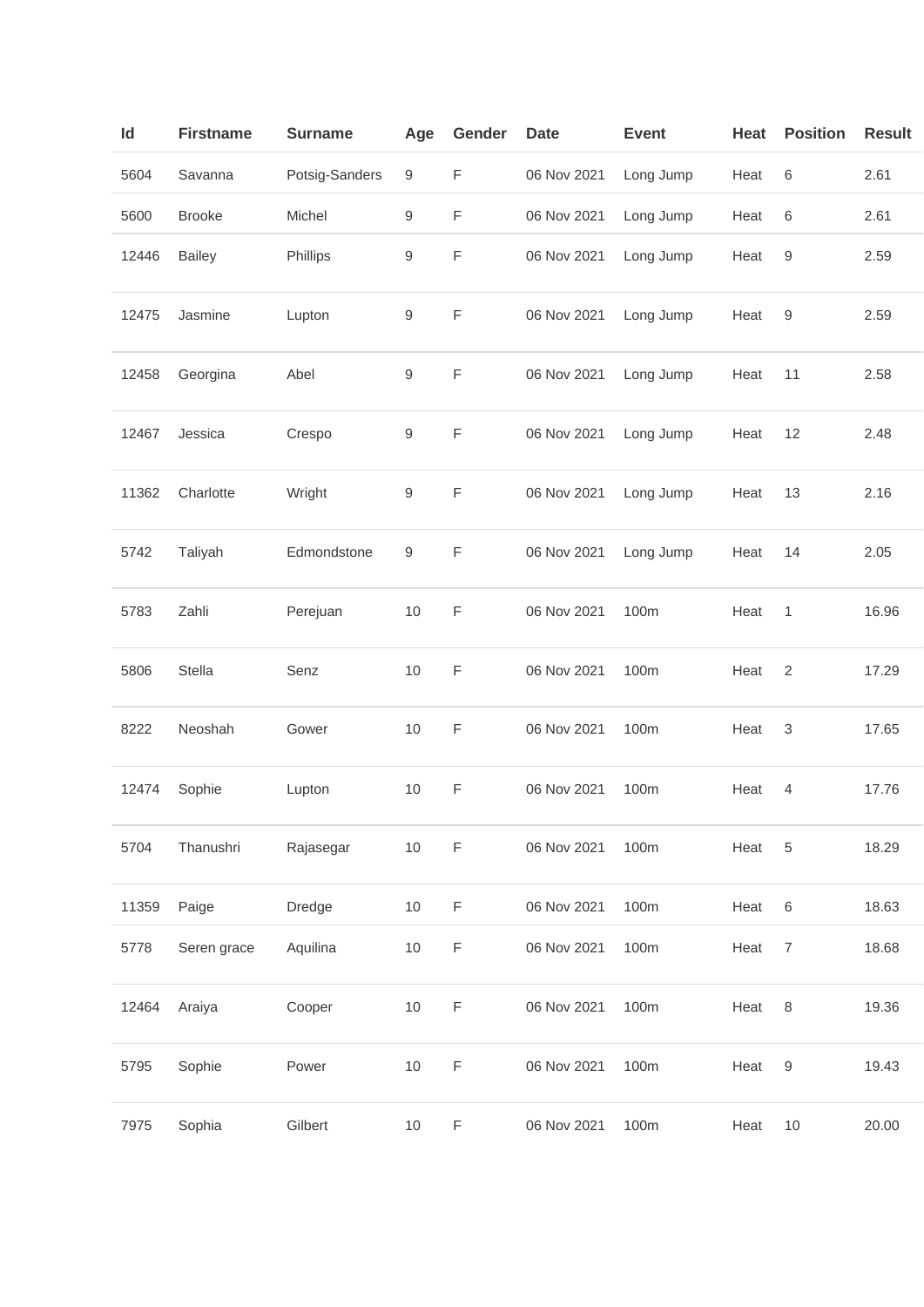| Id    | <b>Firstname</b> | <b>Surname</b> | Age  | Gender      | <b>Date</b> | <b>Event</b> | Heat | <b>Position</b>  | <b>Result</b> |
|-------|------------------|----------------|------|-------------|-------------|--------------|------|------------------|---------------|
| 5663  | Charlotte        | Ahern          | 10   | F           | 06 Nov 2021 | 100m         | Heat | 11               | 20.21         |
| 7971  | Hailey           | Collins        | 10   | F           | 06 Nov 2021 | 100m         | Heat | 12               | 20.43         |
| 5743  | Angel            | Lubay          | 10   | F           | 06 Nov 2021 | 100m         | Heat | 13               | 21.68         |
| 5806  | Stella           | Senz           | 10   | F           | 06 Nov 2021 | 400m         | Heat | 1                | 1:24.61       |
| 5704  | Thanushri        | Rajasegar      | 10   | F           | 06 Nov 2021 | 400m         | Heat | 2                | 1:29.85       |
| 5783  | Zahli            | Perejuan       | 10   | F           | 06 Nov 2021 | 400m         | Heat | 3                | 1:33.54       |
| 5778  | Seren grace      | Aquilina       | $10$ | F           | 06 Nov 2021 | 400m         | Heat | 4                | 1:34.17       |
| 5795  | Sophie           | Power          | 10   | F           | 06 Nov 2021 | 400m         | Heat | 5                | 1:41.35       |
| 11359 | Paige            | Dredge         | 10   | $\mathsf F$ | 06 Nov 2021 | 400m         | Heat | 6                | 1:42.78       |
| 7975  | Sophia           | Gilbert        | 10   | F           | 06 Nov 2021 | 400m         | Heat | $\boldsymbol{7}$ | 1:48.50       |
| 8222  | Neoshah          | Gower          | 10   | F           | 06 Nov 2021 | 400m         | Heat | 8                | 1:50.52       |
| 5663  | Charlotte        | Ahern          | 10   | F           | 06 Nov 2021 | 400m         | Heat | 9                | 1:59.64       |
| 7971  | Hailey           | Collins        | 10   | $\mathsf F$ | 06 Nov 2021 | 400m         | Heat | 10               | 2:01.95       |
| 5783  | Zahli            | Perejuan       | 10   | F           | 06 Nov 2021 | 70m          | Heat | 1                | 11.99         |
| 5806  | Stella           | Senz           | $10$ | $\mathsf F$ | 06 Nov 2021 | 70m          | Heat | $\overline{2}$   | 12.28         |
| 5704  | Thanushri        | Rajasegar      | $10$ | $\mathsf F$ | 06 Nov 2021 | 70m          | Heat | $\sqrt{3}$       | 12.63         |
| 8222  | Neoshah          | Gower          | $10$ | F           | 06 Nov 2021 | 70m          | Heat | $\overline{4}$   | 12.70         |
| 12474 | Sophie           | Lupton         | $10$ | $\mathsf F$ | 06 Nov 2021 | 70m          | Heat | 5                | 12.79         |
| 11359 | Paige            | Dredge         | $10$ | F           | 06 Nov 2021 | 70m          | Heat | $\,6\,$          | 12.84         |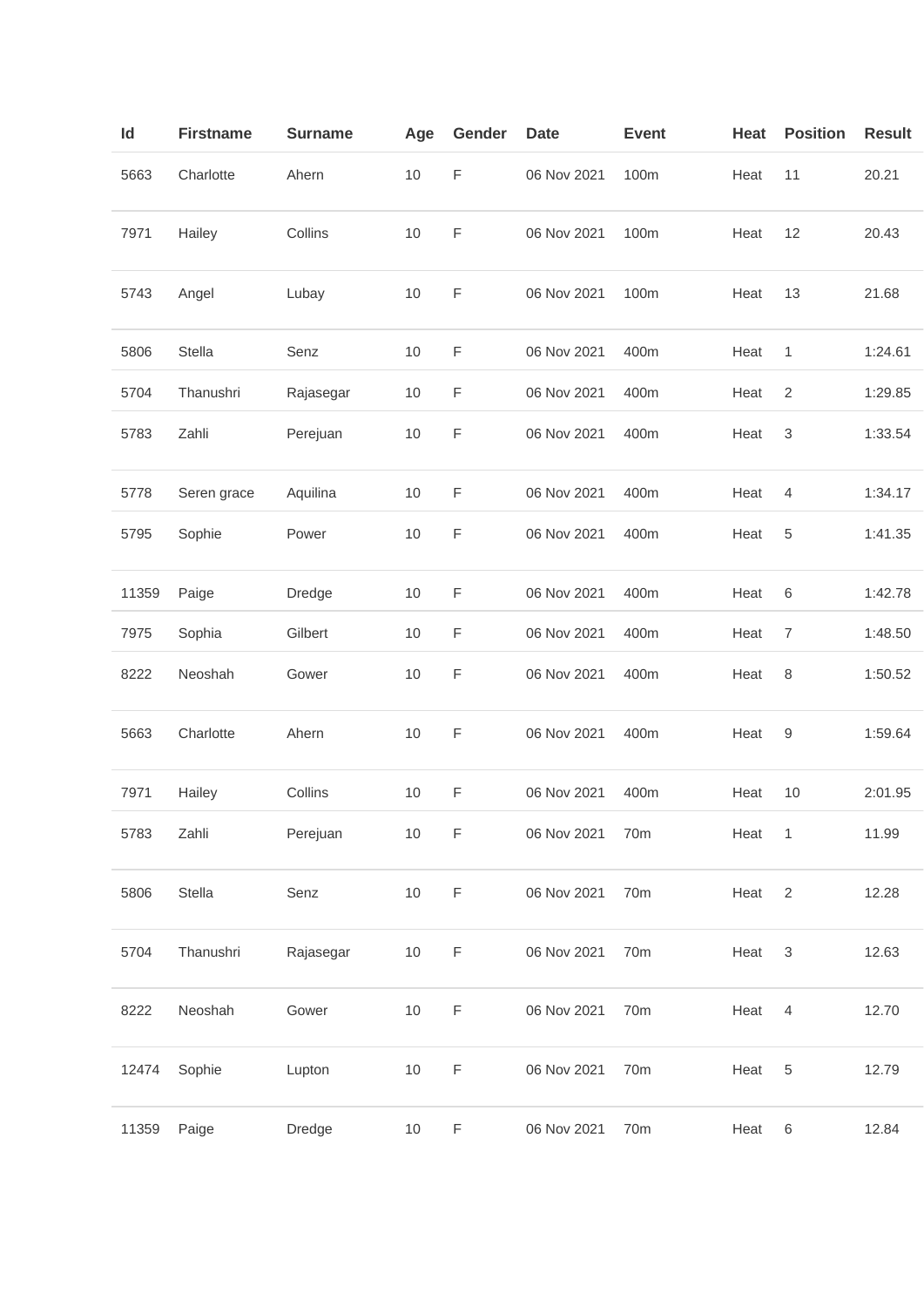| ld    | <b>Firstname</b> | <b>Surname</b> | Age  | Gender      | <b>Date</b> | <b>Event</b>         | Heat | <b>Position</b> | <b>Result</b> |
|-------|------------------|----------------|------|-------------|-------------|----------------------|------|-----------------|---------------|
| 12464 | Araiya           | Cooper         | $10$ | F           | 06 Nov 2021 | 70 <sub>m</sub>      | Heat | 7               | 12.94         |
| 5778  | Seren grace      | Aquilina       | 10   | F           | 06 Nov 2021 | 70m                  | Heat | $\overline{7}$  | 12.94         |
| 5795  | Sophie           | Power          | 10   | F           | 06 Nov 2021 | 70m                  | Heat | 9               | 13.16         |
| 7971  | Hailey           | Collins        | 10   | F           | 06 Nov 2021 | 70 <sub>m</sub>      | Heat | 10              | 14.08         |
| 5663  | Charlotte        | Ahern          | 10   | F           | 06 Nov 2021 | 70 <sub>m</sub>      | Heat | 11              | 14.10         |
| 7975  | Sophia           | Gilbert        | $10$ | F           | 06 Nov 2021 | 70 <sub>m</sub>      | Heat | 12              | 14.20         |
| 11359 | Paige            | Dredge         | $10$ | F           | 06 Nov 2021 | Discus 500g          | Heat | 1               | 12.92         |
| 5806  | Stella           | Senz           | 10   | F           | 06 Nov 2021 | Discus 500g          | Heat | 2               | 10.27         |
| 5783  | Zahli            | Perejuan       | 10   | F           | 06 Nov 2021 | Discus 500g          | Heat | 3               | 10.14         |
| 12464 | Araiya           | Cooper         | 10   | F           | 06 Nov 2021 | Discus 500g          | Heat | 4               | 9.61          |
| 5743  | Angel            | Lubay          | 10   | F           | 06 Nov 2021 | Discus 500g          | Heat | 5               | 9.54          |
| 12474 | Sophie           | Lupton         | $10$ | F           | 06 Nov 2021 | Discus 500g          | Heat | 6               | 8.25          |
| 5778  | Seren grace      | Aquilina       | 10   | F           | 06 Nov 2021 | Discus 500g          | Heat | 7               | 8.23          |
| 7971  | Hailey           | Collins        | $10$ | F           | 06 Nov 2021 | Discus 500g          | Heat | $\,8\,$         | 7.53          |
| 5663  | Charlotte        | Ahern          | $10$ | F           | 06 Nov 2021 | Discus 500g          | Heat | 9               | 7.20          |
| 5704  | Thanushri        | Rajasegar      | 10   | F           | 06 Nov 2021 | Discus 500g          | Heat | 10              | 7.01          |
| 7975  | Sophia           | Gilbert        | $10$ | F           | 06 Nov 2021 | Discus 500g          | Heat | 11              | 5.24          |
| 12449 | Skye             | Montgomery     | $10$ | $\mathsf F$ | 06 Nov 2021 | Discus 500g          | Heat | 12              | 5.06          |
| 5795  | Sophie           | Power          | $10$ | F           | 06 Nov 2021 | Discus 500g          | Heat | 13              | 5.03          |
| 5783  | Zahli            | Perejuan       | $10$ | $\mathsf F$ | 06 Nov 2021 | High Jump<br>Scissor | Heat | 1               | 1.02          |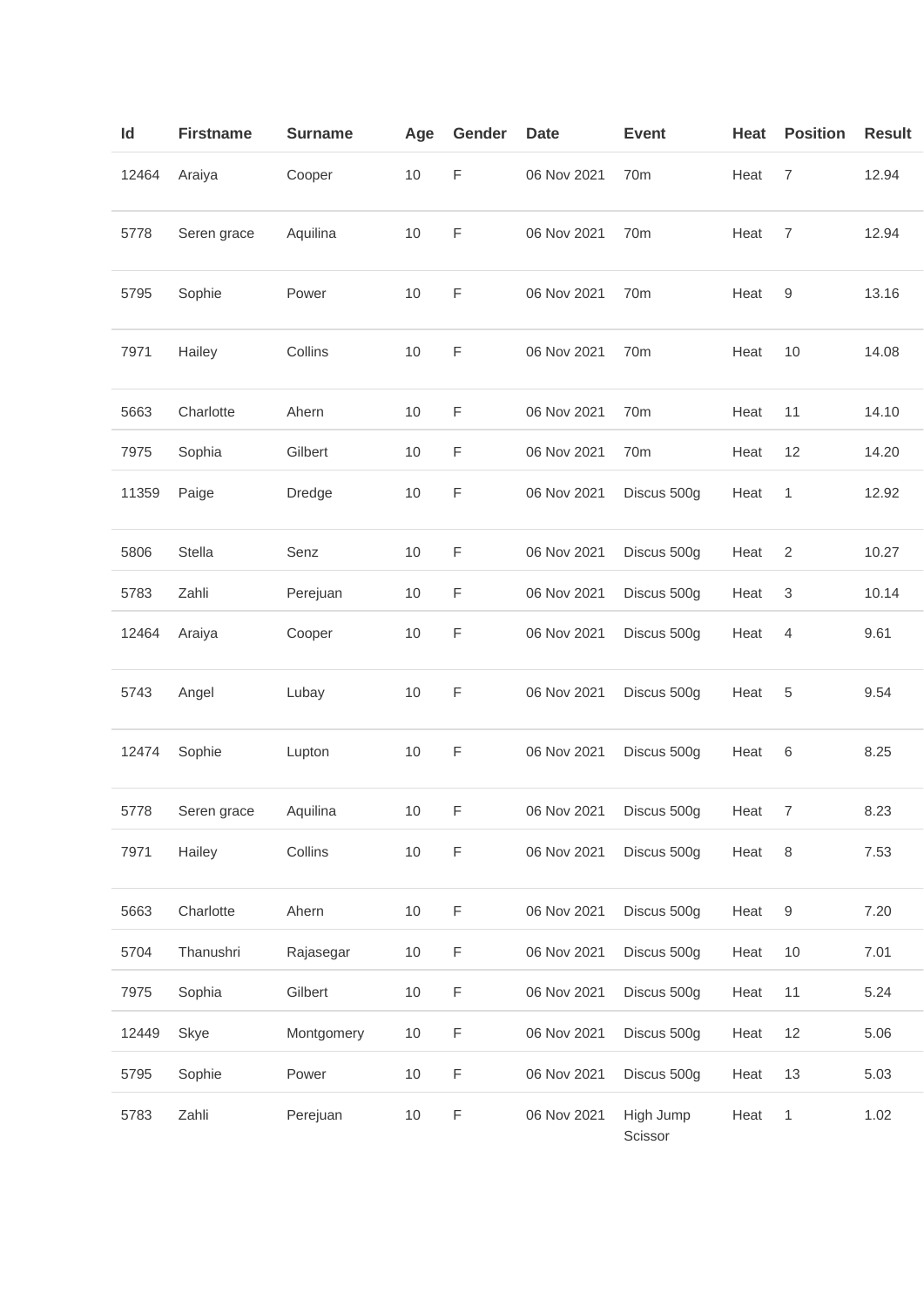| Id    | <b>Firstname</b> | <b>Surname</b> | Age  | Gender      | <b>Date</b> | <b>Event</b>         | Heat | <b>Position</b>  | <b>Result</b> |
|-------|------------------|----------------|------|-------------|-------------|----------------------|------|------------------|---------------|
| 5778  | Seren grace      | Aquilina       | $10$ | F           | 06 Nov 2021 | High Jump<br>Scissor | Heat | $\overline{2}$   | 0.98          |
| 5704  | Thanushri        | Rajasegar      | 10   | F           | 06 Nov 2021 | High Jump<br>Scissor | Heat | 3                | 0.94          |
| 11359 | Paige            | Dredge         | 10   | F           | 06 Nov 2021 | High Jump<br>Scissor | Heat | 4                | 0.94          |
| 5806  | Stella           | Senz           | 10   | F           | 06 Nov 2021 | High Jump<br>Scissor | Heat | 5                | 0.90          |
| 5795  | Sophie           | Power          | $10$ | $\mathsf F$ | 06 Nov 2021 | High Jump<br>Scissor | Heat | 6                | 0.90          |
| 5663  | Charlotte        | Ahern          | 10   | F           | 06 Nov 2021 | High Jump<br>Scissor | Heat | $\overline{7}$   | <b>NA</b>     |
| 7971  | Hailey           | Collins        | 10   | F           | 06 Nov 2021 | High Jump<br>Scissor | Heat | $\boldsymbol{7}$ | <b>NA</b>     |
| 8222  | Neoshah          | Gower          | 10   | F           | 06 Nov 2021 | Long Jump            | Heat | 1                | 3.08          |
| 5778  | Seren grace      | Aquilina       | 10   | F           | 06 Nov 2021 | Long Jump            | Heat | $\sqrt{2}$       | 3.05          |
| 5783  | Zahli            | Perejuan       | $10$ | F           | 06 Nov 2021 | Long Jump            | Heat | 3                | 2.92          |
| 5704  | Thanushri        | Rajasegar      | $10$ | F           | 06 Nov 2021 | Long Jump            | Heat | 4                | 2.90          |
| 11359 | Paige            | Dredge         | $10$ | $\mathsf F$ | 06 Nov 2021 | Long Jump            | Heat | 5                | 2.89          |
| 12474 | Sophie           | Lupton         | $10$ | F           | 06 Nov 2021 | Long Jump            | Heat | 6                | 2.84          |
| 5806  | Stella           | Senz           | $10$ | F           | 06 Nov 2021 | Long Jump            | Heat | $\boldsymbol{7}$ | 2.73          |
| 5795  | Sophie           | Power          | $10$ | F           | 06 Nov 2021 | Long Jump            | Heat | 8                | 2.70          |
| 7971  | Hailey           | Collins        | $10$ | F           | 06 Nov 2021 | Long Jump            | Heat | 9                | 2.66          |
| 7975  | Sophia           | Gilbert        | $10$ | F           | 06 Nov 2021 | Long Jump            | Heat | $10$             | 2.59          |
| 5663  | Charlotte        | Ahern          | $10$ | F           | 06 Nov 2021 | Long Jump            | Heat | 11               | 2.24          |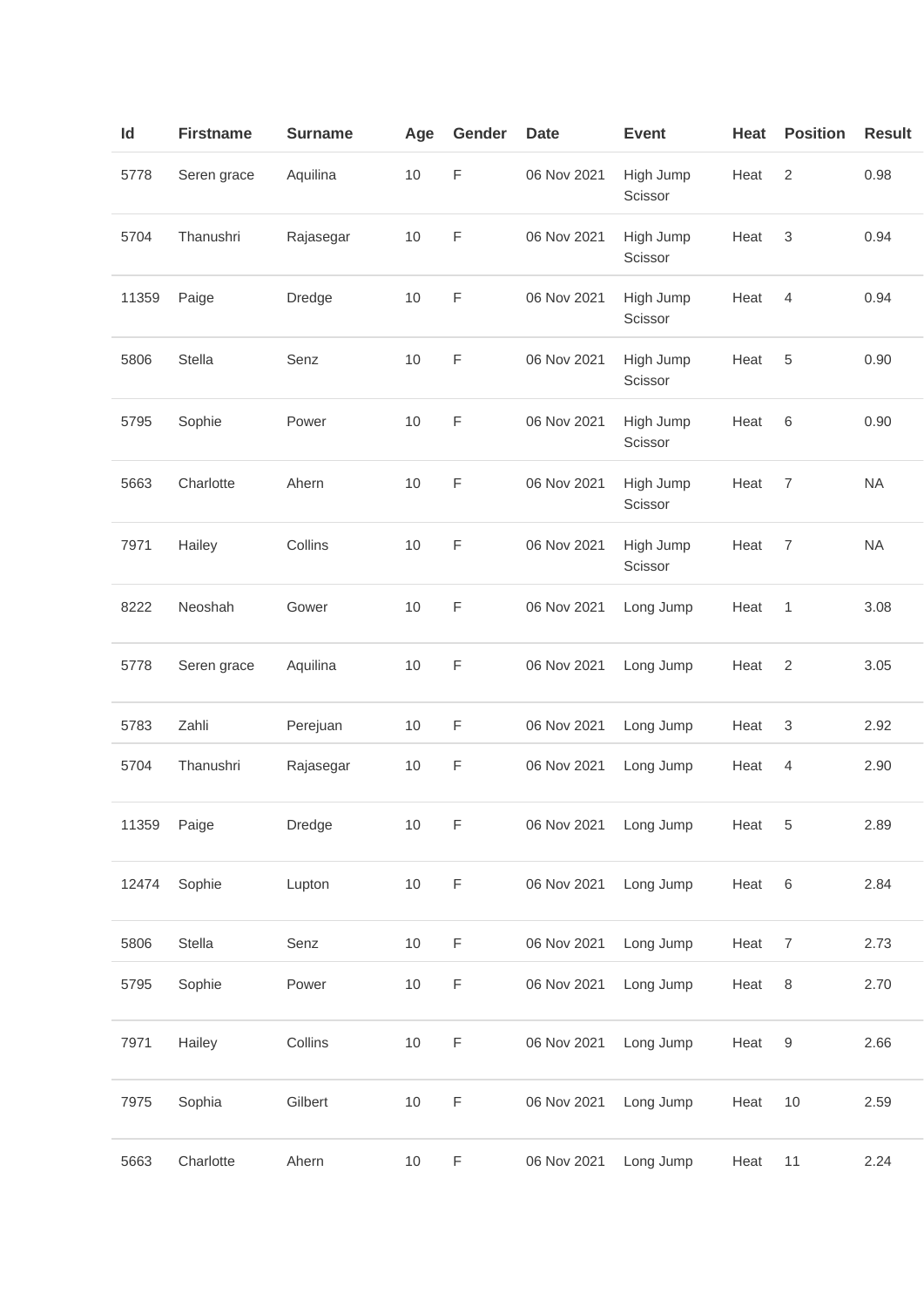| ld    | <b>Firstname</b> | <b>Surname</b> | Age  | Gender      | <b>Date</b> | <b>Event</b> | Heat | <b>Position</b> | <b>Result</b> |
|-------|------------------|----------------|------|-------------|-------------|--------------|------|-----------------|---------------|
| 5743  | Angel            | Lubay          | $10$ | F           | 06 Nov 2021 | Long Jump    | Heat | 12              | 2.17          |
| 5665  | Tiffany          | Aspeling       | 11   | F           | 06 Nov 2021 | 100m         | Heat | 1               | 15.49         |
| 11363 | Caitlyn          | Knight         | 11   | F           | 06 Nov 2021 | 100m         | Heat | 2               | 15.67         |
| 5213  | April            | Horton         | 11   | F           | 06 Nov 2021 | 100m         | Heat | 3               | 15.79         |
| 5720  | Indiana Eva      | Svilicic       | 11   | F           | 06 Nov 2021 | 100m         | Heat | $\overline{4}$  | 15.88         |
| 5638  | Isabella         | Edmondstone    | 11   | F           | 06 Nov 2021 | 100m         | Heat | 5               | 16.12         |
| 12469 | Abigale          | Egan           | 11   | F           | 06 Nov 2021 | 100m         | Heat | 6               | 16.23         |
| 6925  | Estelle          | Price          | 11   | F           | 06 Nov 2021 | 100m         | Heat | $\overline{7}$  | 16.29         |
| 7973  | Joy maeva        | Maine          | 11   | F           | 06 Nov 2021 | 100m         | Heat | 8               | 16.56         |
| 12466 | Matilda          | Bozanich       | 11   | F           | 06 Nov 2021 | 100m         | Heat | 9               | 16.57         |
| 11332 | Maxine           | Morgan         | 11   | F           | 06 Nov 2021 | 100m         | Heat | 10              | 16.70         |
| 5796  | Isla             | Haselhurst     | 11   | F           | 06 Nov 2021 | 100m         | Heat | 11              | 16.85         |
| 11274 | Ella             | Christensen    | 11   | $\mathsf F$ | 06 Nov 2021 | 100m         | Heat | 12              | 17.18         |
| 5644  | Maya             | Rasitto        | 11   | F           | 06 Nov 2021 | 100m         | Heat | 13              | 17.31         |
| 5609  | Addison          | Roots          | 11   | F           | 06 Nov 2021 | 100m         | Heat | 14              | 17.83         |
| 11372 | Marley           | Kendrick       | 11   | F           | 06 Nov 2021 | 100m         | Heat | 15              | 17.88         |
| 5603  | Milla            | Potsig-Sanders | 11   | F           | 06 Nov 2021 | 100m         | Heat | 16              | 18.11         |
| 5674  | Kayla            | Johnston       | 11   | F           | 06 Nov 2021 | 100m         | Heat | 17              | 19.74         |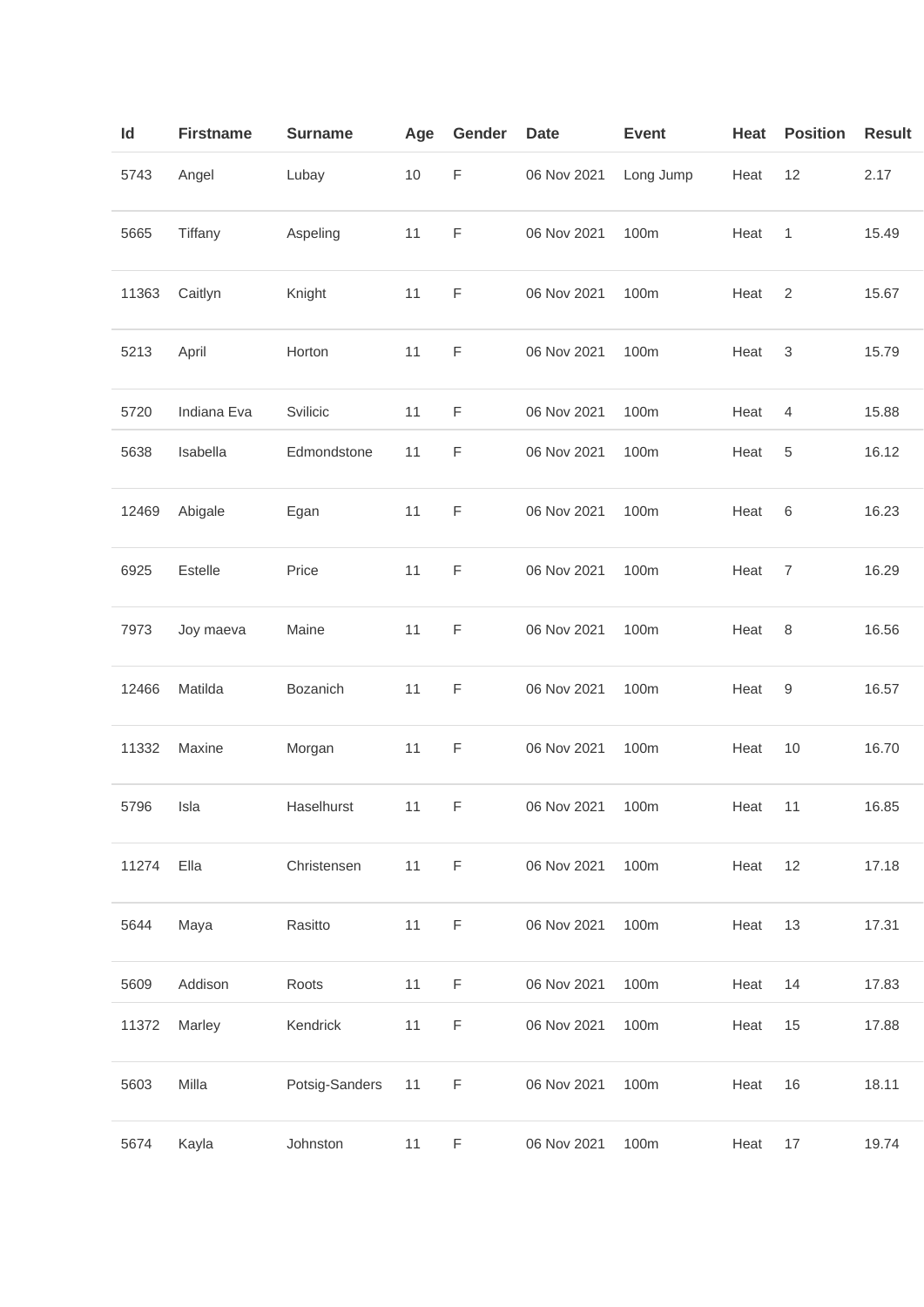| $\mathsf{Id}$ | <b>Firstname</b> | <b>Surname</b> | Age | Gender      | <b>Date</b> | <b>Event</b> | Heat | <b>Position</b>  | <b>Result</b> |
|---------------|------------------|----------------|-----|-------------|-------------|--------------|------|------------------|---------------|
| 5638          | Isabella         | Edmondstone    | 11  | $\mathsf F$ | 06 Nov 2021 | 1500m        | Heat | 1                | 5:54.51       |
| 6925          | Estelle          | Price          | 11  | $\mathsf F$ | 06 Nov 2021 | 1500m        | Heat | $\overline{2}$   | 6:30.21       |
| 5720          | Indiana Eva      | Svilicic       | 11  | F           | 06 Nov 2021 | 1500m        | Heat | 3                | 6:32.65       |
| 5644          | Maya             | Rasitto        | 11  | $\mathsf F$ | 06 Nov 2021 | 1500m        | Heat | 4                | 6:41.64       |
| 5665          | Tiffany          | Aspeling       | 11  | F           | 06 Nov 2021 | 1500m        | Heat | 5                | 6:46.48       |
| 5213          | April            | Horton         | 11  | F           | 06 Nov 2021 | 1500m        | Heat | $\,6$            | 6:47.77       |
| 5609          | Addison          | Roots          | 11  | F           | 06 Nov 2021 | 1500m        | Heat | $\boldsymbol{7}$ | 6:59.67       |
| 12466         | Matilda          | Bozanich       | 11  | F           | 06 Nov 2021 | 1500m        | Heat | 8                | 7:06.73       |
| 5603          | Milla            | Potsig-Sanders | 11  | $\mathsf F$ | 06 Nov 2021 | 1500m        | Heat | 9                | 7:07.45       |
| 5796          | Isla             | Haselhurst     | 11  | $\mathsf F$ | 06 Nov 2021 | 1500m        | Heat | 10               | 7:32.72       |
| 7973          | Joy maeva        | Maine          | 11  | F           | 06 Nov 2021 | 1500m        | Heat | 11               | 7:58.59       |
| 12469         | Abigale          | Egan           | 11  | F           | 06 Nov 2021 | 1500m        | Heat | 12               | 7:59.36       |
| 11274         | Ella             | Christensen    | 11  | F           | 06 Nov 2021 | 1500m        | Heat | 13               | 8:28.21       |
| 11332         | Maxine           | Morgan         | 11  | F           | 06 Nov 2021 | 1500m        | Heat | 14               | 8:30.89       |
| 11372         | Marley           | Kendrick       | 11  | F           | 06 Nov 2021 | 1500m        | Heat | 15               | 8:33.24       |
| 5674          | Kayla            | Johnston       | 11  | F           | 06 Nov 2021 | 1500m        | Heat | 16               | 9:34.41       |
| 5213          | April            | Horton         | 11  | $\mathsf F$ | 06 Nov 2021 | 400m         | Heat | 1                | 1:15.40       |
| 5638          | Isabella         | Edmondstone    | 11  | F           | 06 Nov 2021 | 400m         | Heat | $\overline{c}$   | 1:18.21       |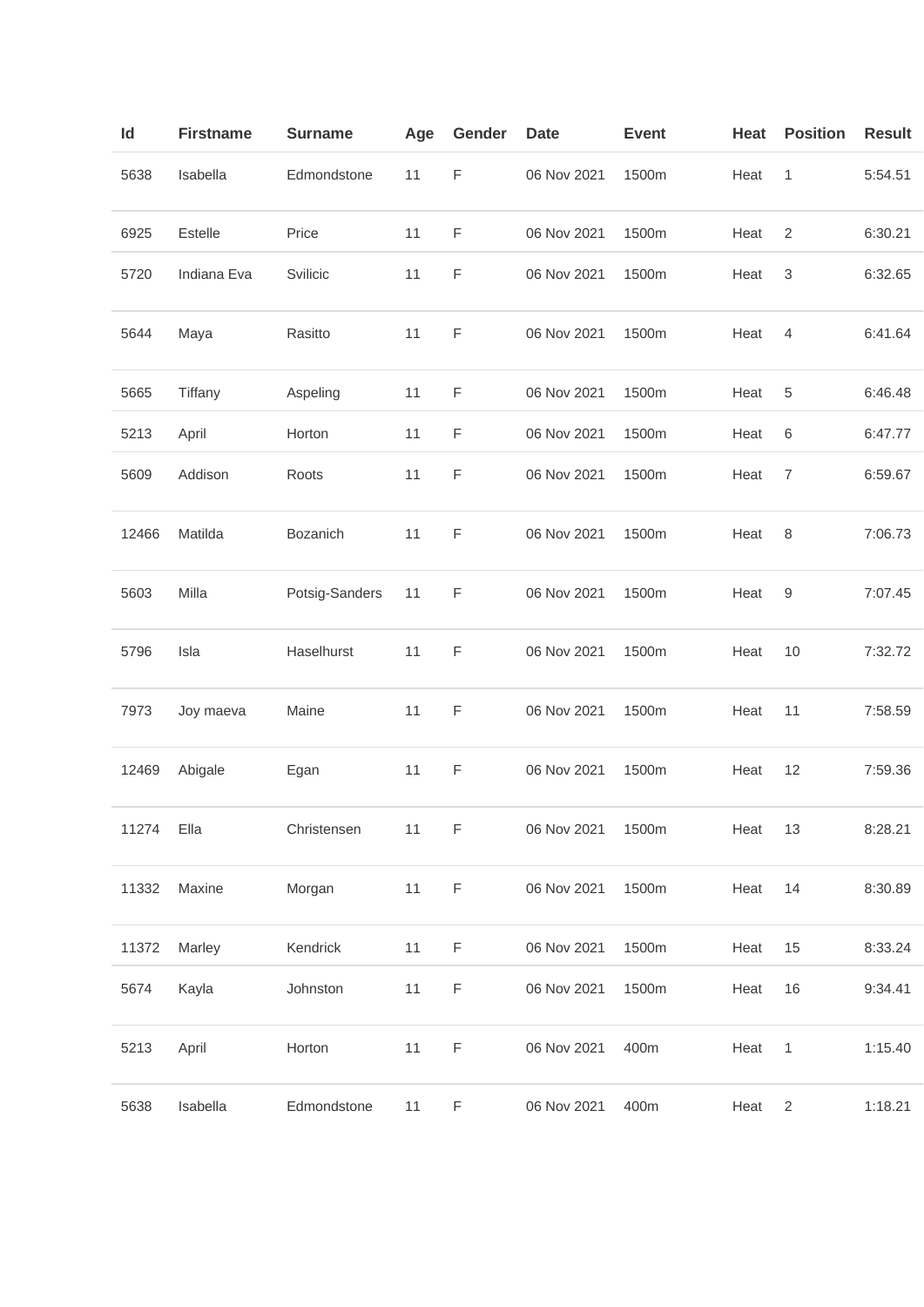| Id    | <b>Firstname</b> | <b>Surname</b> | Age | Gender | <b>Date</b> | <b>Event</b> | Heat | <b>Position</b> | <b>Result</b> |
|-------|------------------|----------------|-----|--------|-------------|--------------|------|-----------------|---------------|
| 5665  | Tiffany          | Aspeling       | 11  | F      | 06 Nov 2021 | 400m         | Heat | 3               | 1:18.82       |
| 6925  | Estelle          | Price          | 11  | F      | 06 Nov 2021 | 400m         | Heat | 4               | 1:21.08       |
| 5720  | Indiana Eva      | Svilicic       | 11  | F      | 06 Nov 2021 | 400m         | Heat | 5               | 1:22.28       |
| 12466 | Matilda          | Bozanich       | 11  | F      | 06 Nov 2021 | 400m         | Heat | 6               | 1:26.05       |
| 11363 | Caitlyn          | Knight         | 11  | F      | 06 Nov 2021 | 400m         | Heat | $\overline{7}$  | 1:28.41       |
| 11332 | Maxine           | Morgan         | 11  | F      | 06 Nov 2021 | 400m         | Heat | 8               | 1:28.63       |
| 5796  | Isla             | Haselhurst     | 11  | F      | 06 Nov 2021 | 400m         | Heat | 9               | 1:29.16       |
| 5644  | Maya             | Rasitto        | 11  | F      | 06 Nov 2021 | 400m         | Heat | $10$            | 1:29.92       |
| 12469 | Abigale          | Egan           | 11  | F      | 06 Nov 2021 | 400m         | Heat | 11              | 1:33.96       |
| 5603  | Milla            | Potsig-Sanders | 11  | F      | 06 Nov 2021 | 400m         | Heat | 12              | 1:40.37       |
| 11372 | Marley           | Kendrick       | 11  | F      | 06 Nov 2021 | 400m         | Heat | 13              | 1:41.96       |
| 11274 | Ella             | Christensen    | 11  | F      | 06 Nov 2021 | 400m         | Heat | 14              | 1:42.66       |
| 5609  | Addison          | Roots          | 11  | F      | 06 Nov 2021 | 400m         | Heat | 15              | 1:48.94       |
| 5674  | Kayla            | Johnston       | 11  | F      | 06 Nov 2021 | 400m         | Heat | 16              | 1:59.25       |
| 5213  | April            | Horton         | 11  | F      | 06 Nov 2021 | Discus 500g  | Heat | $\mathbf{1}$    | 21.32         |
| 5796  | Isla             | Haselhurst     | 11  | F      | 06 Nov 2021 | Discus 500g  | Heat | 2               | 18.77         |
| 5603  | Milla            | Potsig-Sanders | 11  | F      | 06 Nov 2021 | Discus 500g  | Heat | $\mathsf 3$     | 16.12         |
| 7973  | Joy maeva        | Maine          | 11  | F      | 06 Nov 2021 | Discus 500g  | Heat | 4               | 14.73         |
| 5609  | Addison          | Roots          | 11  | F      | 06 Nov 2021 | Discus 500g  | Heat | 5               | 13.22         |
| 5720  | Indiana Eva      | Svilicic       | 11  | F      | 06 Nov 2021 | Discus 500g  | Heat | $\,6$           | 13.20         |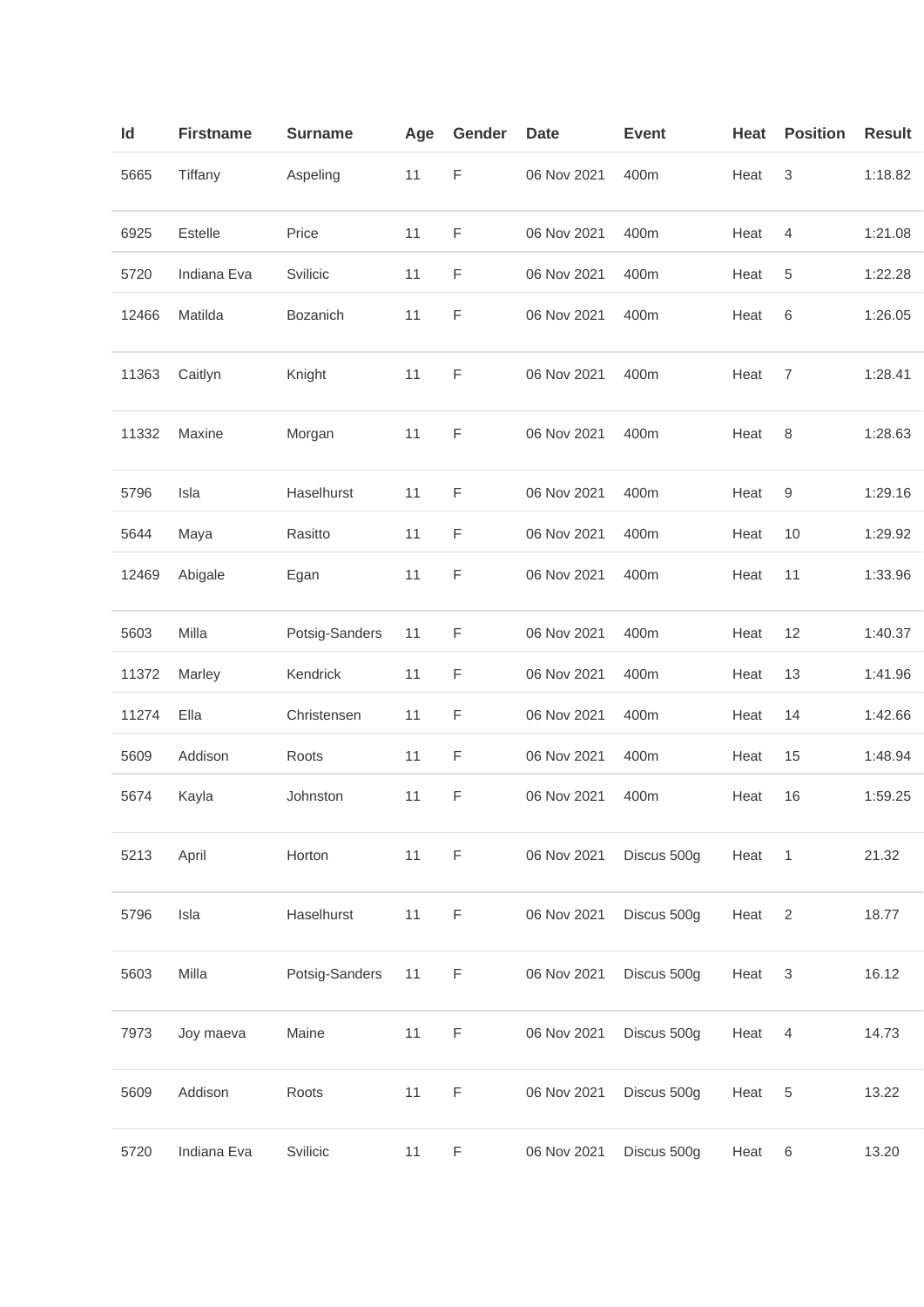| ld    | <b>Firstname</b> | <b>Surname</b> | Age | Gender | <b>Date</b> | <b>Event</b>         | Heat | <b>Position</b> | <b>Result</b> |
|-------|------------------|----------------|-----|--------|-------------|----------------------|------|-----------------|---------------|
| 11332 | Maxine           | Morgan         | 11  | F      | 06 Nov 2021 | Discus 500g          | Heat | 7               | 13.01         |
| 11363 | Caitlyn          | Knight         | 11  | F      | 06 Nov 2021 | Discus 500g          | Heat | 8               | 12.79         |
| 5638  | Isabella         | Edmondstone    | 11  | F      | 06 Nov 2021 | Discus 500g          | Heat | 9               | 12.51         |
| 12466 | Matilda          | Bozanich       | 11  | F      | 06 Nov 2021 | Discus 500g          | Heat | 10              | 12.28         |
| 6925  | Estelle          | Price          | 11  | F      | 06 Nov 2021 | Discus 500g          | Heat | 11              | 10.86         |
| 12469 | Abigale          | Egan           | 11  | F      | 06 Nov 2021 | Discus 500g          | Heat | 12              | 9.96          |
| 11274 | Ella             | Christensen    | 11  | F      | 06 Nov 2021 | Discus 500g          | Heat | 13              | 9.75          |
| 5644  | Maya             | Rasitto        | 11  | F      | 06 Nov 2021 | Discus 500g          | Heat | 14              | 9.31          |
| 11372 | Marley           | Kendrick       | 11  | F      | 06 Nov 2021 | Discus 500g          | Heat | 15              | 9.15          |
| 5674  | Kayla            | Johnston       | 11  | F      | 06 Nov 2021 | Discus 500g          | Heat | 16              | 8.60          |
| 11384 | Brooklyn         | Boyd           | 11  | F      | 06 Nov 2021 | Discus 500g          | Heat | 17              | 7.97          |
| 5665  | Tiffany          | Aspeling       | 11  | F      | 06 Nov 2021 | Discus 500g          | Heat | 18              | 6.93          |
| 5720  | Indiana Eva      | Svilicic       | 11  | F      | 06 Nov 2021 | High Jump<br>Fosbury | Heat | 1               | 1.30          |
| 5213  | April            | Horton         | 11  | F      | 06 Nov 2021 | High Jump<br>Fosbury | Heat | 2               | 1.28          |
| 11363 | Caitlyn          | Knight         | 11  | F      | 06 Nov 2021 | High Jump<br>Fosbury | Heat | 3               | 1.16          |
| 5796  | Isla             | Haselhurst     | 11  | F      | 06 Nov 2021 | High Jump<br>Fosbury | Heat | $\overline{4}$  | 1.16          |
| 5665  | Tiffany          | Aspeling       | 11  | F      | 06 Nov 2021 | High Jump<br>Fosbury | Heat | 5               | 1.14          |
| 5638  | Isabella         | Edmondstone    | 11  | F      | 06 Nov 2021 | High Jump<br>Fosbury | Heat | $\,6\,$         | 1.05          |
| 12469 | Abigale          | Egan           | 11  | F      | 06 Nov 2021 | High Jump<br>Fosbury | Heat | $\overline{7}$  | 1.05          |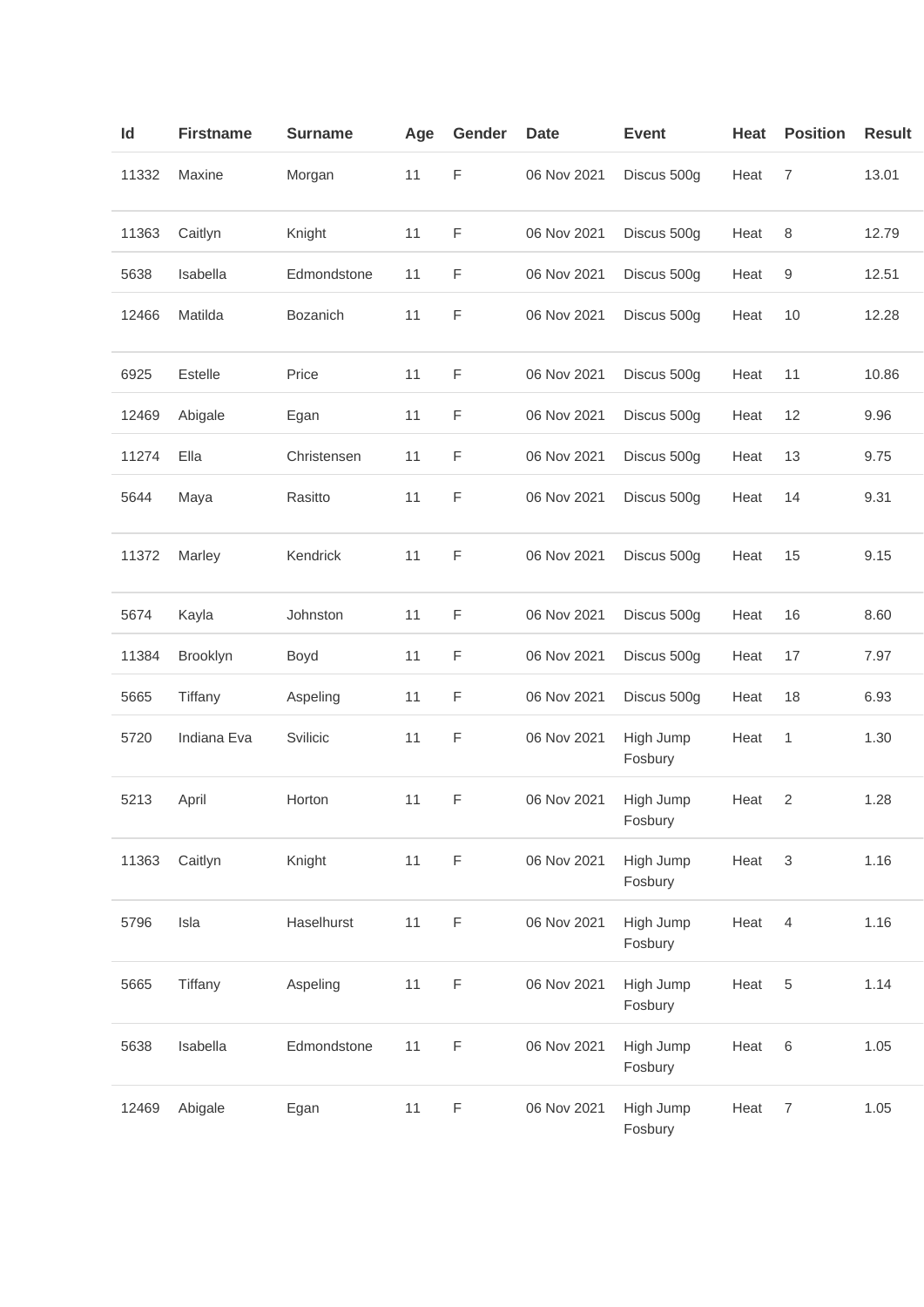| Id    | <b>Firstname</b> | <b>Surname</b> | Age | Gender      | <b>Date</b> | <b>Event</b>         | Heat | <b>Position</b> | <b>Result</b> |
|-------|------------------|----------------|-----|-------------|-------------|----------------------|------|-----------------|---------------|
| 11332 | Maxine           | Morgan         | 11  | F           | 06 Nov 2021 | High Jump<br>Fosbury | Heat | 8               | 1.00          |
| 12466 | Matilda          | Bozanich       | 11  | $\mathsf F$ | 06 Nov 2021 | High Jump<br>Fosbury | Heat | 8               | 1.00          |
| 5603  | Milla            | Potsig-Sanders | 11  | $\mathsf F$ | 06 Nov 2021 | High Jump<br>Fosbury | Heat | 10              | 1.00          |
| 5609  | Addison          | Roots          | 11  | F           | 06 Nov 2021 | High Jump<br>Fosbury | Heat | 11              | 1.00          |
| 11274 | Ella             | Christensen    | 11  | $\mathsf F$ | 06 Nov 2021 | High Jump<br>Fosbury | Heat | 12              | 0.95          |
| 5644  | Maya             | Rasitto        | 11  | $\mathsf F$ | 06 Nov 2021 | High Jump<br>Fosbury | Heat | 12              | 0.95          |
| 5665  | Tiffany          | Aspeling       | 11  | F           | 06 Nov 2021 | Long Jump            | Heat | 1               | 4.10          |
| 5720  | Indiana Eva      | Svilicic       | 11  | F           | 06 Nov 2021 | Long Jump            | Heat | $\overline{2}$  | 3.97          |
| 11332 | Maxine           | Morgan         | 11  | $\mathsf F$ | 06 Nov 2021 | Long Jump            | Heat | 3               | 3.63          |
| 12469 | Abigale          | Egan           | 11  | $\mathsf F$ | 06 Nov 2021 | Long Jump            | Heat | 4               | 3.57          |
| 5796  | Isla             | Haselhurst     | 11  | $\mathsf F$ | 06 Nov 2021 | Long Jump            | Heat | 5               | 3.50          |
| 5638  | Isabella         | Edmondstone    | 11  | F           | 06 Nov 2021 | Long Jump            | Heat | 5               | 3.50          |
| 5213  | April            | Horton         | 11  | $\mathsf F$ | 06 Nov 2021 | Long Jump            | Heat | $\overline{7}$  | 3.40          |
| 5603  | Milla            | Potsig-Sanders | 11  | $\mathsf F$ | 06 Nov 2021 | Long Jump            | Heat | 8               | 3.06          |
| 11363 | Caitlyn          | Knight         | 11  | F           | 06 Nov 2021 | Long Jump            | Heat | 9               | 3.02          |
| 11384 | Brooklyn         | Boyd           | 11  | F           | 06 Nov 2021 | Long Jump            | Heat | 9               | 3.02          |
| 12466 | Matilda          | Bozanich       | 11  | $\mathsf F$ | 06 Nov 2021 | Long Jump            | Heat | 11              | 2.96          |
| 11372 | Marley           | Kendrick       | 11  | $\mathsf F$ | 06 Nov 2021 | Long Jump            | Heat | 12              | 2.95          |
| 5644  | Maya             | Rasitto        | 11  | F           | 06 Nov 2021 | Long Jump            | Heat | 13              | 2.81          |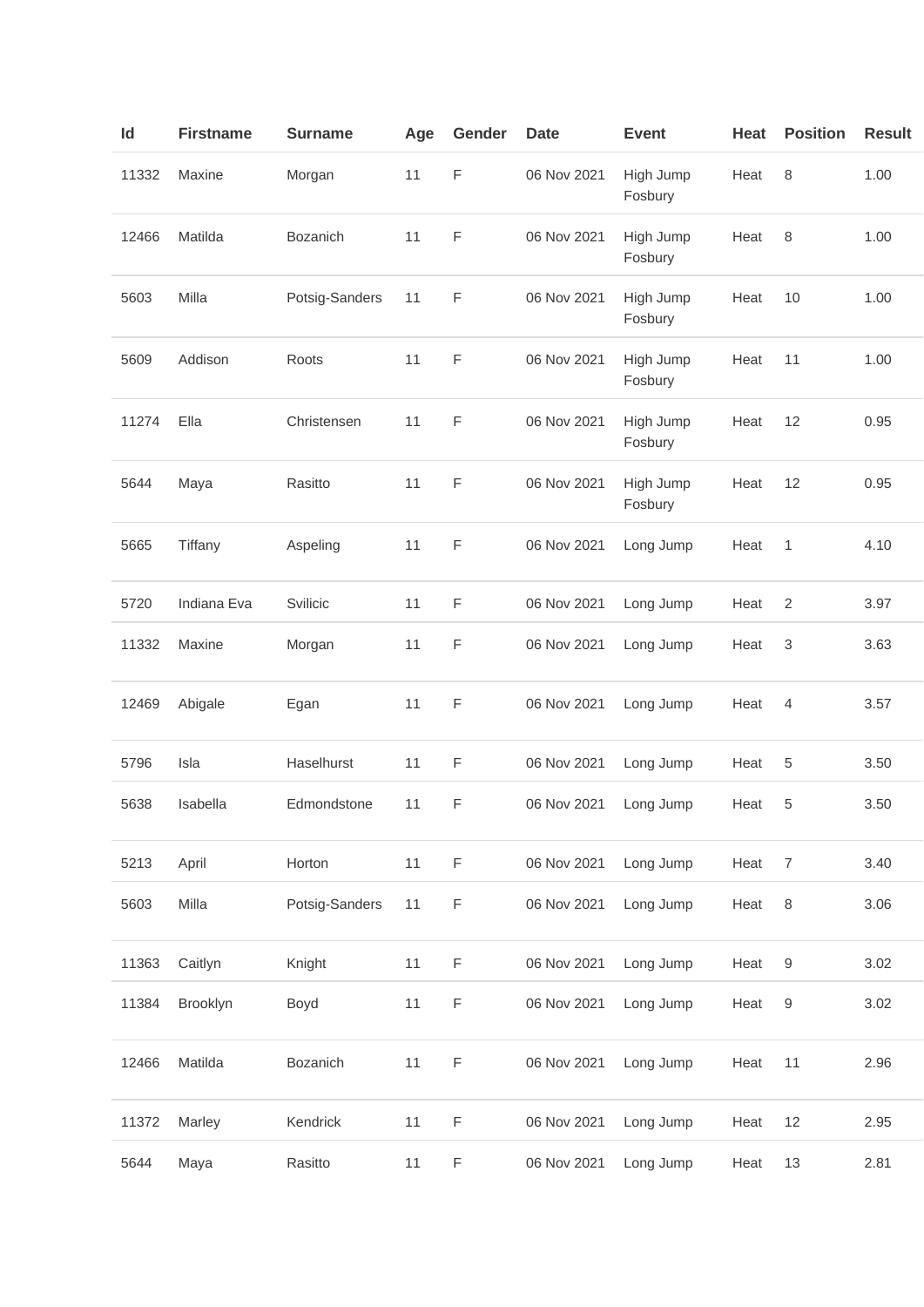| ld    | <b>Firstname</b> | <b>Surname</b> | Age | Gender      | <b>Date</b> | <b>Event</b> | Heat | <b>Position</b> | <b>Result</b> |
|-------|------------------|----------------|-----|-------------|-------------|--------------|------|-----------------|---------------|
| 11274 | Ella             | Christensen    | 11  | $\mathsf F$ | 06 Nov 2021 | Long Jump    | Heat | 14              | 2.74          |
| 5674  | Kayla            | Johnston       | 11  | $\mathsf F$ | 06 Nov 2021 | Long Jump    | Heat | 15              | 2.55          |
| 5609  | Addison          | Roots          | 11  | F           | 06 Nov 2021 | Long Jump    | Heat | 16              | 2.23          |
| 5770  | Amberly hazel    | Smith          | 12  | F           | 06 Nov 2021 | 100m         | Heat | 1               | 14.95         |
| 11309 | Neve             | Taylor         | 12  | F           | 06 Nov 2021 | 100m         | Heat | $\overline{2}$  | 15.17         |
| 11316 | Larissa          | Achiek Luder   | 12  | F           | 06 Nov 2021 | 100m         | Heat | 3               | 15.18         |
| 5816  | Kaycee           | Ibbotson       | 12  | F           | 06 Nov 2021 | 100m         | Heat | 4               | 15.41         |
| 2581  | Daisy            | Hingert        | 12  | F           | 06 Nov 2021 | 100m         | Heat | 5               | 15.66         |
| 12451 | Mia              | Kuricivi       | 12  | $\mathsf F$ | 06 Nov 2021 | 100m         | Heat | 6               | 15.96         |
| 5725  | Annabelle        | Van Sprengel   | 12  | F           | 06 Nov 2021 | 100m         | Heat | $\overline{7}$  | 16.04         |
| 11358 | <b>Brielle</b>   | Dredge         | 12  | F           | 06 Nov 2021 | 100m         | Heat | 8               | 16.51         |
| 11381 | Kylah            | Hansen         | 12  | F           | 06 Nov 2021 | 100m         | Heat | 9               | 16.57         |
| 11378 | Mia              | Carter         | 12  | F           | 06 Nov 2021 | 100m         | Heat | $10$            | 16.84         |
| 8235  | Atamaru          | Ngatamariki    | 12  | F           | 06 Nov 2021 | 100m         | Heat | 11              | 17.19         |
| 12473 | Tung             | Lam            | 12  | $\mathsf F$ | 06 Nov 2021 | 100m         | Heat | 12              | 17.51         |
| 8215  | Doris            | Garlett        | 12  | $\mathsf F$ | 06 Nov 2021 | 100m         | Heat | 13              | 17.67         |
| 5601  | Baylee           | Michel         | 12  | F           | 06 Nov 2021 | 100m         | Heat | 14              | 17.81         |
| 11366 | Tashinta         | Clarke         | 12  | F           | 06 Nov 2021 | 100m         | Heat | 15              | 17.89         |
| 11316 | Larissa          | Achiek Luder   | 12  | F           | 06 Nov 2021 | 1500m        | Heat | 1               | 6:00.63       |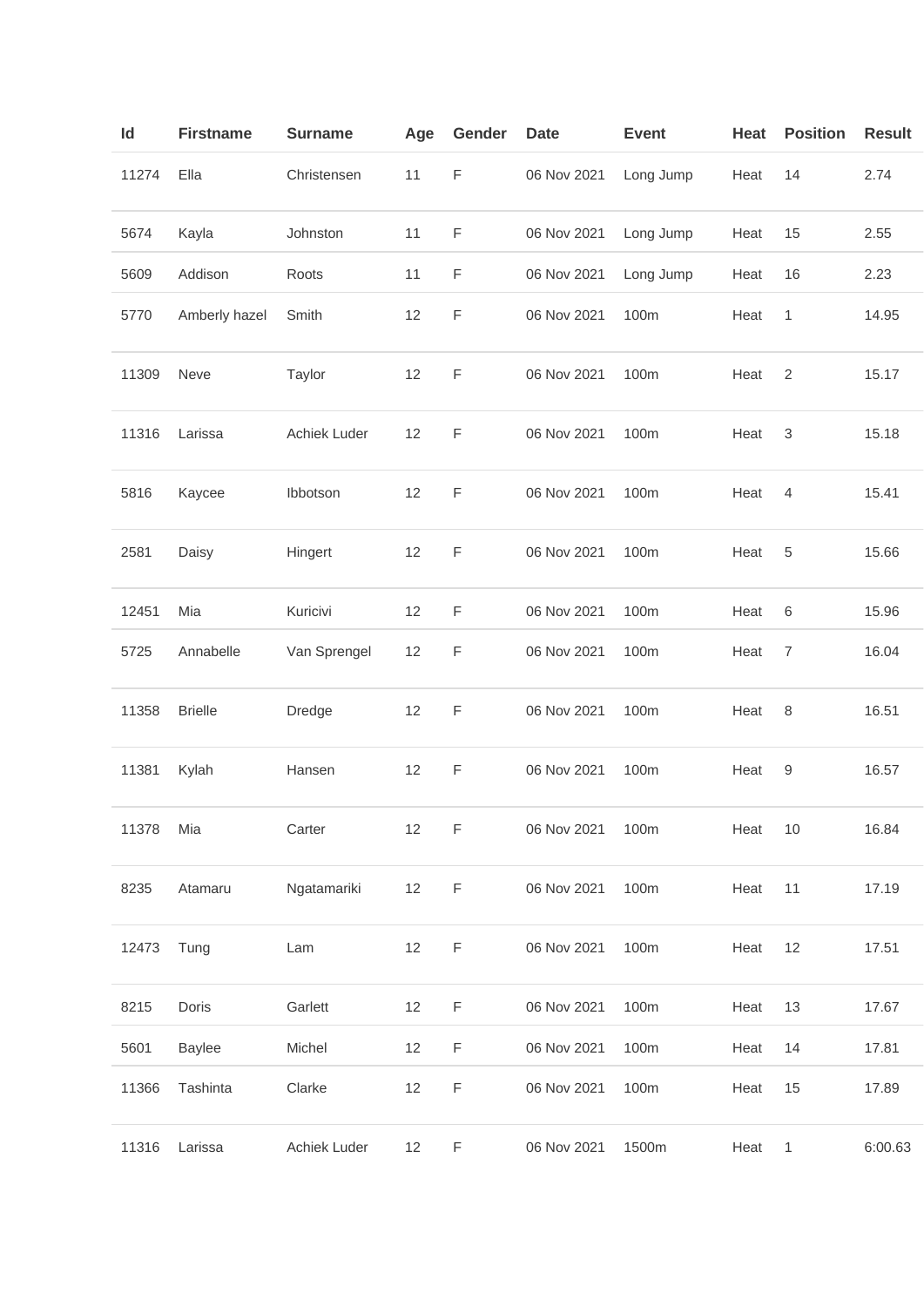| ld    | <b>Firstname</b> | <b>Surname</b> | Age | Gender      | <b>Date</b> | <b>Event</b> | Heat | <b>Position</b>  | <b>Result</b> |
|-------|------------------|----------------|-----|-------------|-------------|--------------|------|------------------|---------------|
| 5725  | Annabelle        | Van Sprengel   | 12  | $\mathsf F$ | 06 Nov 2021 | 1500m        | Heat | 2                | 6:05.30       |
| 11381 | Kylah            | Hansen         | 12  | F           | 06 Nov 2021 | 1500m        | Heat | 3                | 6:22.07       |
| 5816  | Kaycee           | Ibbotson       | 12  | F           | 06 Nov 2021 | 1500m        | Heat | $\overline{4}$   | 6:25.54       |
| 11358 | <b>Brielle</b>   | Dredge         | 12  | $\mathsf F$ | 06 Nov 2021 | 1500m        | Heat | 5                | 6:40.62       |
| 8235  | Atamaru          | Ngatamariki    | 12  | F           | 06 Nov 2021 | 1500m        | Heat | 6                | 6:44.24       |
| 2581  | Daisy            | Hingert        | 12  | F           | 06 Nov 2021 | 1500m        | Heat | $\boldsymbol{7}$ | 6:47.55       |
| 5770  | Amberly hazel    | Smith          | 12  | F           | 06 Nov 2021 | 1500m        | Heat | 8                | 7:04.58       |
| 8215  | Doris            | Garlett        | 12  | $\mathsf F$ | 06 Nov 2021 | 1500m        | Heat | 9                | 7:16.95       |
| 5601  | <b>Baylee</b>    | Michel         | 12  | F           | 06 Nov 2021 | 1500m        | Heat | 10               | 7:49.84       |
| 12473 | Tung             | Lam            | 12  | F           | 06 Nov 2021 | 1500m        | Heat | 11               | 8:00.12       |
| 11316 | Larissa          | Achiek Luder   | 12  | F           | 06 Nov 2021 | 400m         | Heat | 1                | 1:15.26       |
| 5816  | Kaycee           | Ibbotson       | 12  | F           | 06 Nov 2021 | 400m         | Heat | $\overline{c}$   | 1:16.04       |
| 5725  | Annabelle        | Van Sprengel   | 12  | $\mathsf F$ | 06 Nov 2021 | 400m         | Heat | 3                | 1:19.85       |
| 8235  | Atamaru          | Ngatamariki    | 12  | F           | 06 Nov 2021 | 400m         | Heat | $\overline{4}$   | 1:21.13       |
| 11358 | <b>Brielle</b>   | Dredge         | 12  | F           | 06 Nov 2021 | 400m         | Heat | 5                | 1:22.52       |
| 11309 | Neve             | Taylor         | 12  | F           | 06 Nov 2021 | 400m         | Heat | 6                | 1:23.36       |
| 11381 | Kylah            | Hansen         | 12  | F           | 06 Nov 2021 | 400m         | Heat | $\boldsymbol{7}$ | 1:24.36       |
| 5770  | Amberly hazel    | Smith          | 12  | F           | 06 Nov 2021 | 400m         | Heat | 8                | 1:25.24       |
| 2581  | Daisy            | Hingert        | 12  | F           | 06 Nov 2021 | 400m         | Heat | 9                | 1:25.47       |
| 8215  | Doris            | Garlett        | 12  | $\mathsf F$ | 06 Nov 2021 | 400m         | Heat | 10               | 1:31.67       |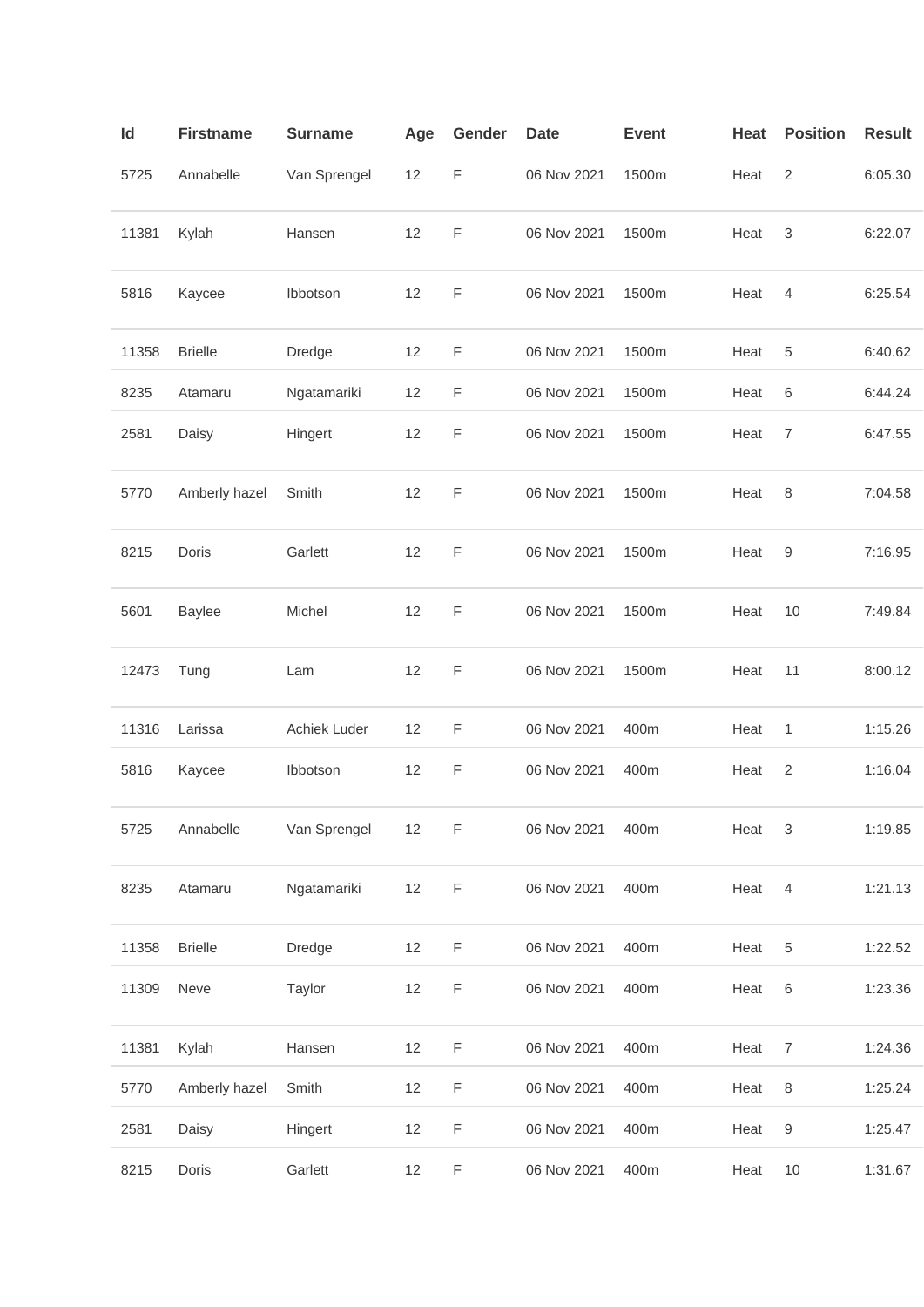| ld    | <b>Firstname</b> | <b>Surname</b> | Age | Gender      | <b>Date</b> | <b>Event</b> | Heat | <b>Position</b> | <b>Result</b> |
|-------|------------------|----------------|-----|-------------|-------------|--------------|------|-----------------|---------------|
| 5601  | <b>Baylee</b>    | Michel         | 12  | F           | 06 Nov 2021 | 400m         | Heat | 11              | 1:34.86       |
| 11378 | Mia              | Carter         | 12  | F           | 06 Nov 2021 | 400m         | Heat | 12              | 1:38.40       |
| 12473 | Tung             | Lam            | 12  | F           | 06 Nov 2021 | 400m         | Heat | 13              | 1:48.66       |
| 11366 | Tashinta         | Clarke         | 12  | F           | 06 Nov 2021 | 400m         | Heat | 14              | 1:58.60       |
| 2581  | Daisy            | Hingert        | 12  | F           | 06 Nov 2021 | Discus 750g  | Heat | 1               | 16.85         |
| 11316 | Larissa          | Achiek Luder   | 12  | F           | 06 Nov 2021 | Discus 750g  | Heat | $\overline{2}$  | 14.64         |
| 5725  | Annabelle        | Van Sprengel   | 12  | F           | 06 Nov 2021 | Discus 750g  | Heat | 3               | 14.37         |
| 11358 | <b>Brielle</b>   | Dredge         | 12  | F           | 06 Nov 2021 | Discus 750g  | Heat | 4               | 13.30         |
| 12451 | Mia              | Kuricivi       | 12  | F           | 06 Nov 2021 | Discus 750g  | Heat | 5               | 13.04         |
| 5816  | Kaycee           | Ibbotson       | 12  | F           | 06 Nov 2021 | Discus 750g  | Heat | 6               | 12.42         |
| 11381 | Kylah            | Hansen         | 12  | F           | 06 Nov 2021 | Discus 750g  | Heat | 7               | 12.34         |
| 11309 | Neve             | Taylor         | 12  | F           | 06 Nov 2021 | Discus 750g  | Heat | 8               | 11.62         |
| 8215  | Doris            | Garlett        | 12  | $\mathsf F$ | 06 Nov 2021 | Discus 750g  | Heat | 9               | 10.77         |
| 5770  | Amberly hazel    | Smith          | 12  | F           | 06 Nov 2021 | Discus 750g  | Heat | 10              | 9.81          |
| 8235  | Atamaru          | Ngatamariki    | 12  | F           | 06 Nov 2021 | Discus 750g  | Heat | 11              | 9.50          |
| 11378 | Mia              | Carter         | 12  | F           | 06 Nov 2021 | Discus 750g  | Heat | 12              | 9.43          |
| 11366 | Tashinta         | Clarke         | 12  | $\mathsf F$ | 06 Nov 2021 | Discus 750g  | Heat | 13              | 8.11          |
| 5601  | <b>Baylee</b>    | Michel         | 12  | $\mathsf F$ | 06 Nov 2021 | Discus 750g  | Heat | 14              | 8.09          |
| 12473 | Tung             | Lam            | 12  | F           | 06 Nov 2021 | Discus 750g  | Heat | 15              | 5.02          |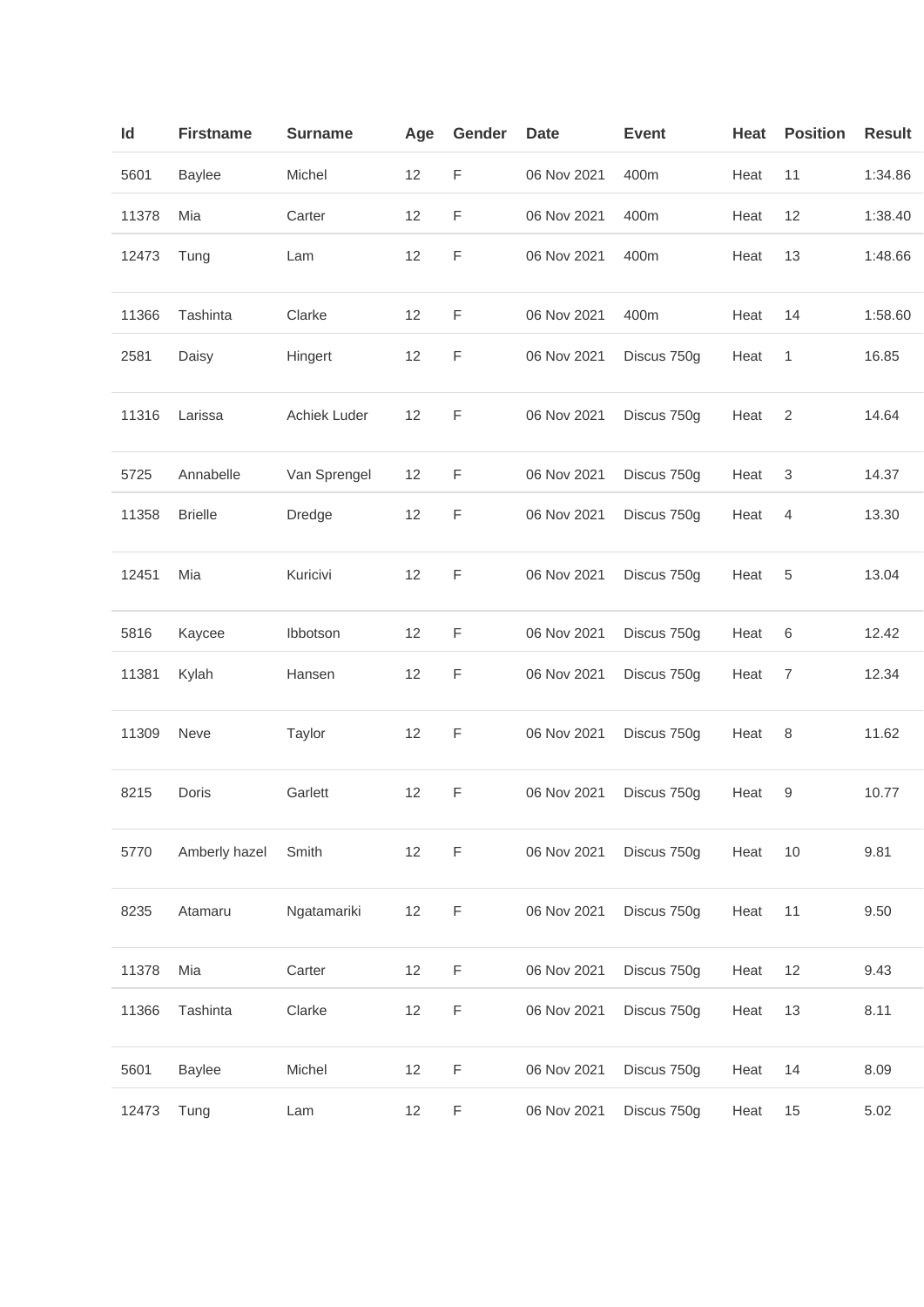| Id    | <b>Firstname</b> | <b>Surname</b> | Age | Gender      | <b>Date</b> | <b>Event</b>         | <b>Heat</b> | <b>Position</b>           | <b>Result</b> |
|-------|------------------|----------------|-----|-------------|-------------|----------------------|-------------|---------------------------|---------------|
| 12448 | Amber            | Montgomery     | 12  | F           | 06 Nov 2021 | Discus 750g          | Heat        | 16                        | 3.45          |
| 11316 | Larissa          | Achiek Luder   | 12  | F           | 06 Nov 2021 | High Jump<br>Fosbury | Heat        | 1                         | 1.42          |
| 11381 | Kylah            | Hansen         | 12  | F           | 06 Nov 2021 | High Jump<br>Fosbury | Heat        | $\overline{2}$            | 1.30          |
| 5725  | Annabelle        | Van Sprengel   | 12  | F           | 06 Nov 2021 | High Jump<br>Fosbury | Heat        | 3                         | 1.24          |
| 12451 | Mia              | Kuricivi       | 12  | F           | 06 Nov 2021 | High Jump<br>Fosbury | Heat        | $\overline{4}$            | 1.24          |
| 5816  | Kaycee           | Ibbotson       | 12  | F           | 06 Nov 2021 | High Jump<br>Fosbury | Heat        | 5                         | 1.20          |
| 11358 | <b>Brielle</b>   | <b>Dredge</b>  | 12  | F           | 06 Nov 2021 | High Jump<br>Fosbury | Heat        | 6                         | 1.15          |
| 5770  | Amberly hazel    | Smith          | 12  | F           | 06 Nov 2021 | High Jump<br>Fosbury | Heat        | $\overline{7}$            | 1.10          |
| 11378 | Mia              | Carter         | 12  | F           | 06 Nov 2021 | High Jump<br>Fosbury | Heat        | 8                         | 1.10          |
| 11316 | Larissa          | Achiek Luder   | 12  | F           | 06 Nov 2021 | Long Jump            | Heat        | 1                         | 3.95          |
| 5816  | Kaycee           | Ibbotson       | 12  | F           | 06 Nov 2021 | Long Jump            | Heat        | $\overline{c}$            | 3.72          |
| 2581  | Daisy            | Hingert        | 12  | F           | 06 Nov 2021 | Long Jump            | Heat        | 3                         | 3.71          |
| 5725  | Annabelle        | Van Sprengel   | 12  | $\mathsf F$ | 06 Nov 2021 | Long Jump            | Heat        | $\ensuremath{\mathsf{3}}$ | 3.71          |
| 8235  | Atamaru          | Ngatamariki    | 12  | $\mathsf F$ | 06 Nov 2021 | Long Jump            | Heat        | 5                         | 3.54          |
| 11381 | Kylah            | Hansen         | 12  | F           | 06 Nov 2021 | Long Jump            | Heat        | 6                         | 3.39          |
| 5770  | Amberly hazel    | Smith          | 12  | $\mathsf F$ | 06 Nov 2021 | Long Jump            | Heat        | $\overline{7}$            | 3.35          |
| 12451 | Mia              | Kuricivi       | 12  | F           | 06 Nov 2021 | Long Jump            | Heat        | 8                         | 3.33          |
| 11309 | Neve             | Taylor         | 12  | $\mathsf F$ | 06 Nov 2021 | Long Jump            | Heat        | 9                         | 3.32          |
| 5601  | <b>Baylee</b>    | Michel         | 12  | F           | 06 Nov 2021 | Long Jump            | Heat        | 10                        | 3.07          |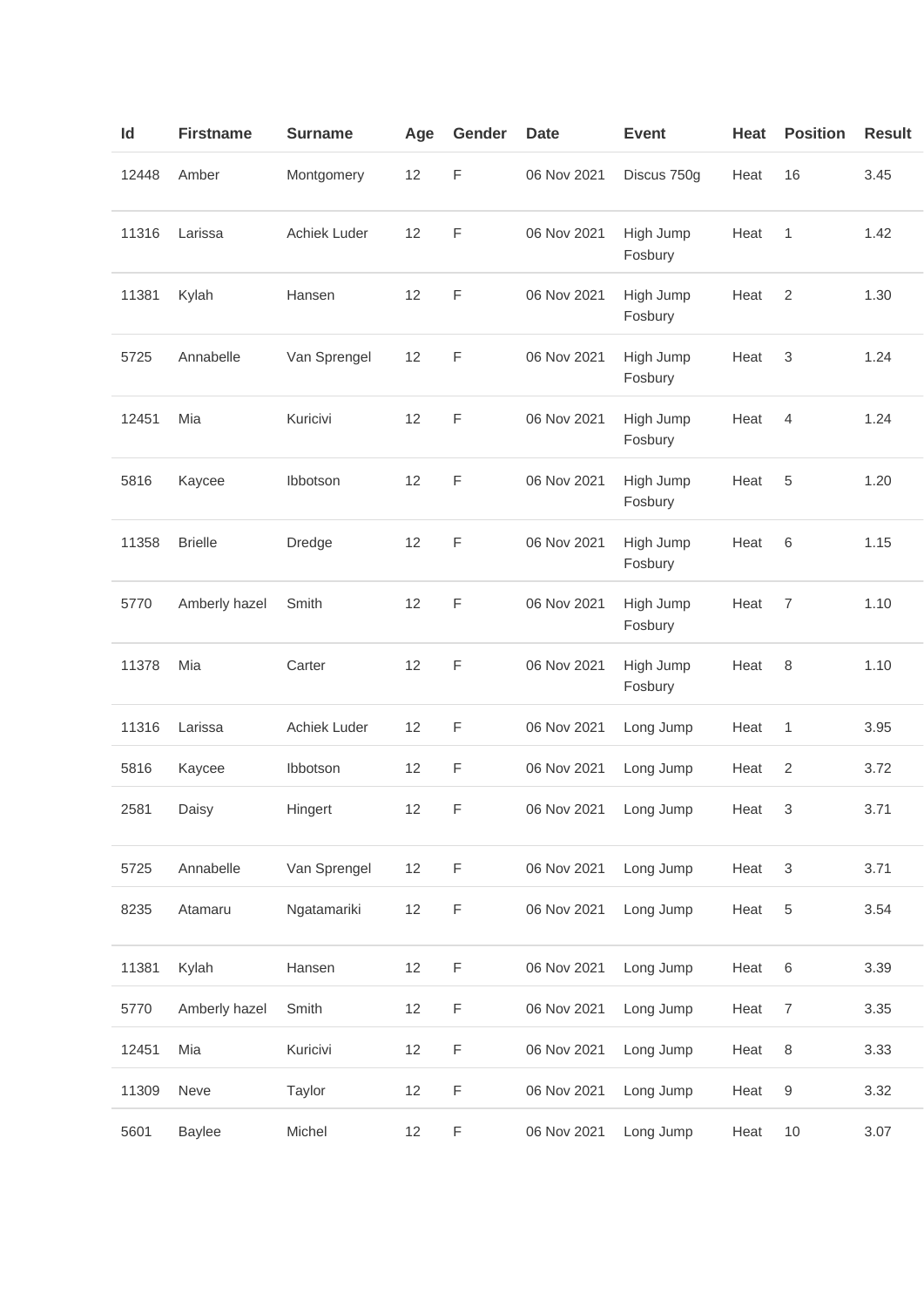| ld    | <b>Firstname</b> | <b>Surname</b> | Age | Gender | <b>Date</b> | <b>Event</b> | Heat | <b>Position</b> | <b>Result</b> |
|-------|------------------|----------------|-----|--------|-------------|--------------|------|-----------------|---------------|
| 11378 | Mia              | Carter         | 12  | F      | 06 Nov 2021 | Long Jump    | Heat | 11              | 3.03          |
| 12473 | Tung             | Lam            | 12  | F      | 06 Nov 2021 | Long Jump    | Heat | 11              | 3.03          |
| 11358 | <b>Brielle</b>   | Dredge         | 12  | F      | 06 Nov 2021 | Long Jump    | Heat | 13              | 3.00          |
| 8215  | Doris            | Garlett        | 12  | F      | 06 Nov 2021 | Long Jump    | Heat | 14              | 2.91          |
| 11366 | Tashinta         | Clarke         | 12  | F      | 06 Nov 2021 | Long Jump    | Heat | 15              | 2.80          |
| 12448 | Amber            | Montgomery     | 12  | F      | 06 Nov 2021 | Long Jump    | Heat | 16              | <b>NA</b>     |
| 5624  | Sienna           | Hobbs          | 13  | F      | 06 Nov 2021 | 100m         | Heat | 1               | 15.23         |
| 12447 | Sereana          | Lua            | 13  | F      | 06 Nov 2021 | 100m         | Heat | $\overline{2}$  | 15.73         |
| 5747  | Gracie           | Dabala         | 13  | F      | 06 Nov 2021 | 100m         | Heat | 3               | 15.92         |
| 5627  | Chelsey          | Ireland        | 13  | F      | 06 Nov 2021 | 100m         | Heat | 4               | 16.39         |
| 7980  | Filipa           | Svilicic       | 13  | F      | 06 Nov 2021 | 100m         | Heat | 5               | 16.99         |
| 5762  | Chloe            | Young          | 13  | F      | 06 Nov 2021 | 100m         | Heat | 6               | 18.36         |
| 5776  | Lily             | Aquilina       | 13  | F      | 06 Nov 2021 | 100m         | Heat | $\overline{7}$  | 18.44         |
| 5627  | Chelsey          | Ireland        | 13  | F      | 06 Nov 2021 | 1500m        | Heat | $\mathbf{1}$    | 6:27.98       |
| 5747  | Gracie           | Dabala         | 13  | F      | 06 Nov 2021 | 1500m        | Heat | $\overline{2}$  | 6:39.60       |
| 7980  | Filipa           | Svilicic       | 13  | F      | 06 Nov 2021 | 1500m        | Heat | $\sqrt{3}$      | 7:13.28       |
| 5776  | Lily             | Aquilina       | 13  | F      | 06 Nov 2021 | 1500m        | Heat | $\overline{4}$  | 7:54.31       |
| 5762  | Chloe            | Young          | 13  | F      | 06 Nov 2021 | 1500m        | Heat | 5               | 8:37.28       |
| 12447 | Sereana          | Lua            | 13  | F      | 06 Nov 2021 | 200m Hurdles | Heat | 1               | 37.48         |
| 5627  | Chelsey          | Ireland        | 13  | F      | 06 Nov 2021 | 200m Hurdles | Heat | $\sqrt{2}$      | 38.13         |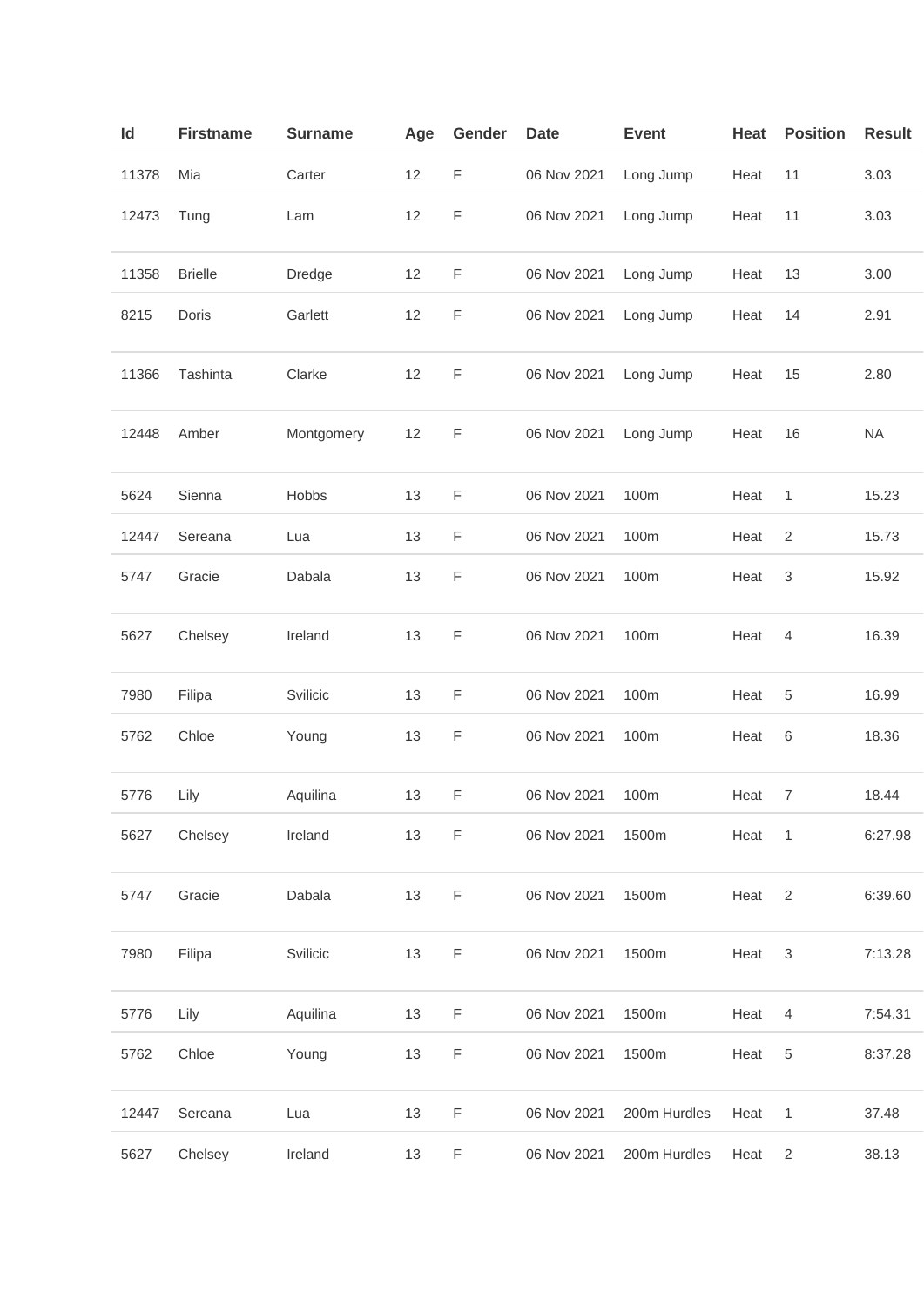| Id    | <b>Firstname</b> | <b>Surname</b> | Age | Gender | <b>Date</b> | <b>Event</b>         | Heat | <b>Position</b> | <b>Result</b> |
|-------|------------------|----------------|-----|--------|-------------|----------------------|------|-----------------|---------------|
| 5747  | Gracie           | Dabala         | 13  | F      | 06 Nov 2021 | 200m Hurdles         | Heat | 3               | 38.51         |
| 5624  | Sienna           | Hobbs          | 13  | F      | 06 Nov 2021 | 200m Hurdles         | Heat | 4               | 38.55         |
| 12447 | Sereana          | Lua            | 13  | F      | 06 Nov 2021 | 400m                 | Heat | 1               | 1:17.37       |
| 5747  | Gracie           | Dabala         | 13  | F      | 06 Nov 2021 | 400m                 | Heat | 2               | 1:22.59       |
| 5627  | Chelsey          | Ireland        | 13  | F      | 06 Nov 2021 | 400m                 | Heat | 3               | 1:27.37       |
| 5624  | Sienna           | Hobbs          | 13  | F      | 06 Nov 2021 | 400m                 | Heat | 4               | 1:30.81       |
| 5762  | Chloe            | Young          | 13  | F      | 06 Nov 2021 | 400m                 | Heat | 5               | 1:32.88       |
| 7980  | Filipa           | Svilicic       | 13  | F      | 06 Nov 2021 | 400m                 | Heat | $\,6$           | 1:35.30       |
| 5776  | Lily             | Aquilina       | 13  | F      | 06 Nov 2021 | 400m                 | Heat | 7               | 1:44.42       |
| 5627  | Chelsey          | Ireland        | 13  | F      | 06 Nov 2021 | Discus 750g          | Heat | 1               | 17.25         |
| 12447 | Sereana          | Lua            | 13  | F      | 06 Nov 2021 | Discus 750g          | Heat | $\overline{2}$  | 15.41         |
| 5624  | Sienna           | Hobbs          | 13  | F      | 06 Nov 2021 | Discus 750g          | Heat | 3               | 14.78         |
| 7980  | Filipa           | Svilicic       | 13  | F      | 06 Nov 2021 | Discus 750g          | Heat | 4               | 14.77         |
| 5747  | Gracie           | Dabala         | 13  | F      | 06 Nov 2021 | Discus 750g          | Heat | 5               | 13.41         |
| 5762  | Chloe            | Young          | 13  | F      | 06 Nov 2021 | Discus 750g          | Heat | $\,6\,$         | 12.10         |
| 5776  | Lily             | Aquilina       | 13  | F      | 06 Nov 2021 | Discus 750g          | Heat | $\overline{7}$  | 10.93         |
| 5624  | Sienna           | Hobbs          | 13  | F      | 06 Nov 2021 | High Jump<br>Fosbury | Heat | 1               | 1.42          |
| 5627  | Chelsey          | Ireland        | 13  | F      | 06 Nov 2021 | High Jump<br>Fosbury | Heat | $\overline{2}$  | 1.35          |
| 5747  | Gracie           | Dabala         | 13  | F      | 06 Nov 2021 | High Jump<br>Fosbury | Heat | $\sqrt{3}$      | 1.15          |
| 5624  | Sienna           | Hobbs          | 13  | F      | 06 Nov 2021 | Long Jump            | Heat | $\mathbf{1}$    | 4.24          |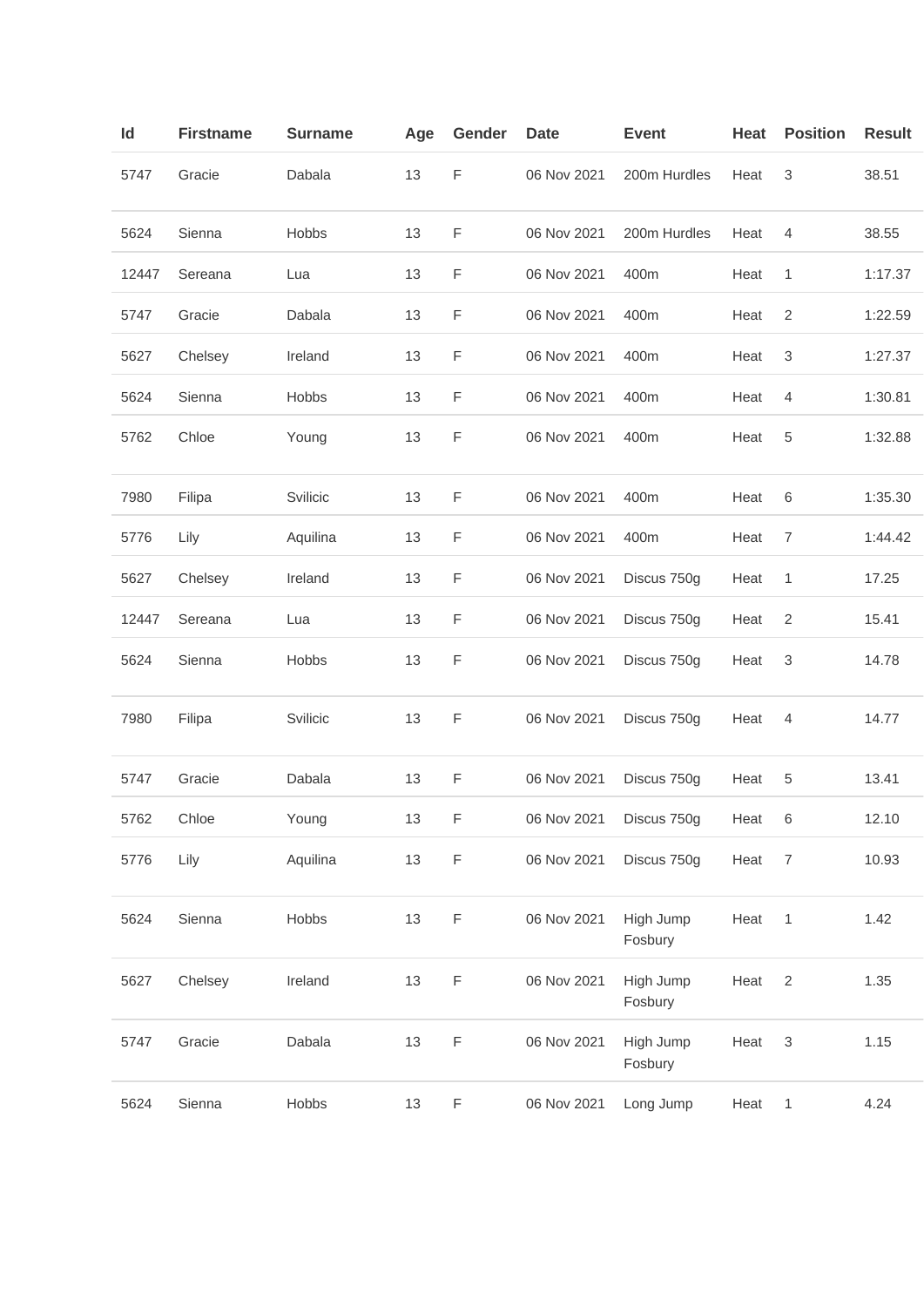| Id    | <b>Firstname</b>   | <b>Surname</b> | Age | Gender      | <b>Date</b> | <b>Event</b> | Heat | <b>Position</b>  | <b>Result</b> |
|-------|--------------------|----------------|-----|-------------|-------------|--------------|------|------------------|---------------|
| 12447 | Sereana            | Lua            | 13  | $\mathsf F$ | 06 Nov 2021 | Long Jump    | Heat | $\overline{2}$   | 4.04          |
| 5627  | Chelsey            | Ireland        | 13  | F           | 06 Nov 2021 | Long Jump    | Heat | 3                | 3.80          |
| 7980  | Filipa             | Svilicic       | 13  | F           | 06 Nov 2021 | Long Jump    | Heat | 4                | 3.65          |
| 5747  | Gracie             | Dabala         | 13  | $\mathsf F$ | 06 Nov 2021 | Long Jump    | Heat | 5                | 3.41          |
| 5762  | Chloe              | Young          | 13  | F           | 06 Nov 2021 | Long Jump    | Heat | 6                | 3.21          |
| 5776  | Lily               | Aquilina       | 13  | F           | 06 Nov 2021 | Long Jump    | Heat | $\overline{7}$   | 2.83          |
| 5797  | Tilly              | Haselhurst     | 14  | F           | 06 Nov 2021 | 100m         | Heat | 1                | 13.58         |
| 1554  | Jasmine            | Smedley        | 14  | $\mathsf F$ | 06 Nov 2021 | 100m         | Heat | $\overline{c}$   | 14.29         |
| 5684  | Ella               | Drage          | 14  | $\mathsf F$ | 06 Nov 2021 | 100m         | Heat | 3                | 14.38         |
| 1536  | Katy               | Thomsen        | 14  | F           | 06 Nov 2021 | 100m         | Heat | 4                | 14.48         |
| 11367 | Annabel            | Cook           | 14  | F           | 06 Nov 2021 | 100m         | Heat | 5                | 14.99         |
| 5721  | Madeleine<br>Kirra | Svilicic       | 14  | F           | 06 Nov 2021 | 100m         | Heat | 6                | 15.00         |
| 5656  | Evie               | Hilditch       | 14  | F           | 06 Nov 2021 | 100m         | Heat | $\boldsymbol{7}$ | 15.23         |
| 11269 | Hayley             | Roach          | 14  | F           | 06 Nov 2021 | 100m         | Heat | $\,8\,$          | 15.37         |
| 11382 | Isla               | McCloy         | 14  | $\mathsf F$ | 06 Nov 2021 | 100m         | Heat | 9                | 15.91         |
| 5834  | Summer             | Revill         | 14  | F           | 06 Nov 2021 | 100m         | Heat | $10$             | 16.20         |
| 5607  | Kaytee             | <b>Bogaers</b> | 14  | $\mathsf F$ | 06 Nov 2021 | 100m         | Heat | 11               | 16.48         |
| 11279 | Sophie             | White          | 14  | $\mathsf F$ | 06 Nov 2021 | 100m         | Heat | 12               | 16.50         |
| 11269 | Hayley             | Roach          | 14  | $\mathsf F$ | 06 Nov 2021 | 1500m        | Heat | 1                | 5:41.19       |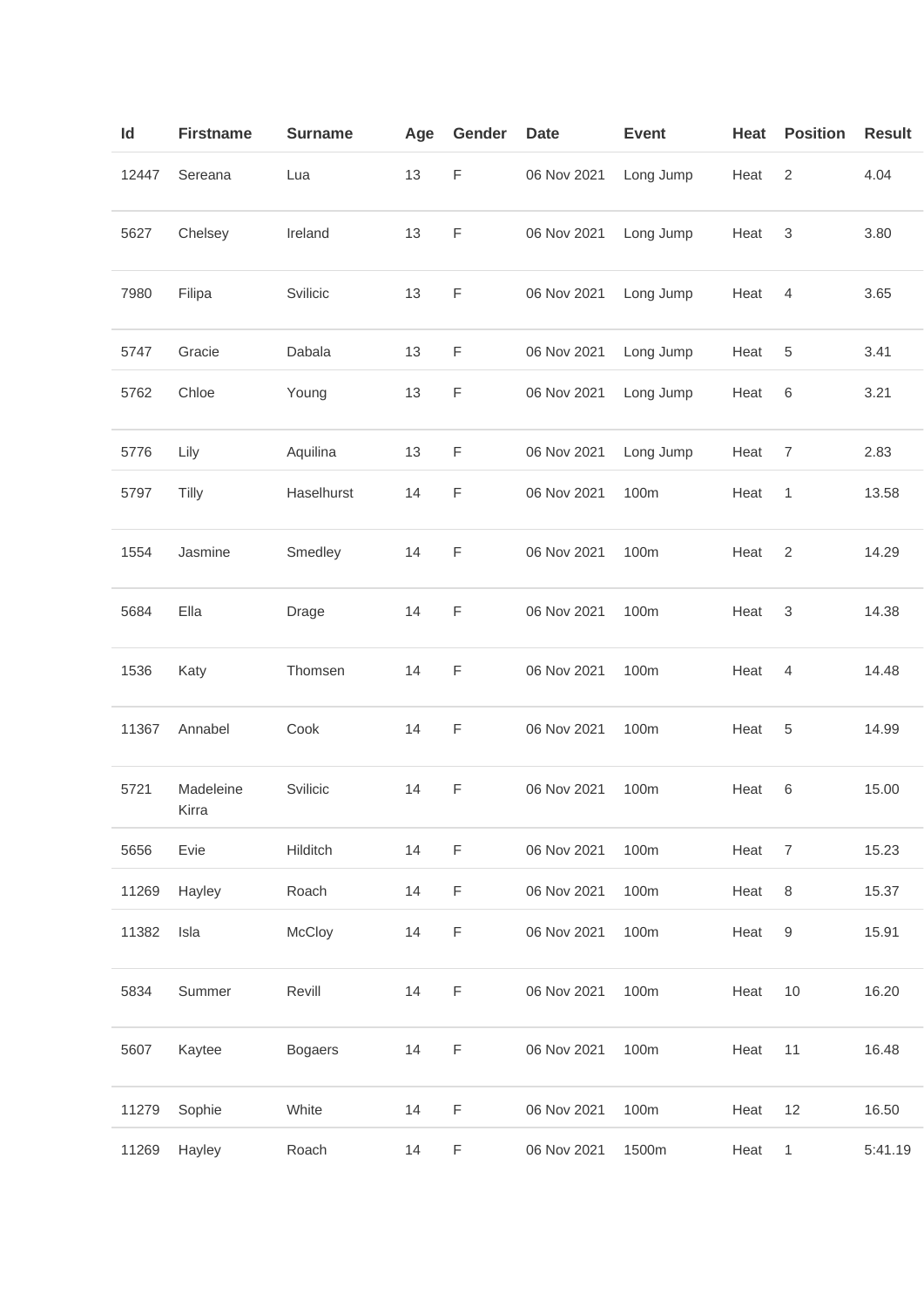| Id    | <b>Firstname</b>   | <b>Surname</b> | Age | Gender      | <b>Date</b> | <b>Event</b> | Heat | <b>Position</b> | <b>Result</b> |
|-------|--------------------|----------------|-----|-------------|-------------|--------------|------|-----------------|---------------|
| 5607  | Kaytee             | <b>Bogaers</b> | 14  | $\mathsf F$ | 06 Nov 2021 | 1500m        | Heat | 2               | 6:10.71       |
| 1554  | Jasmine            | Smedley        | 14  | $\mathsf F$ | 06 Nov 2021 | 1500m        | Heat | 3               | 7:04.46       |
| 5721  | Madeleine<br>Kirra | Svilicic       | 14  | $\mathsf F$ | 06 Nov 2021 | 1500m        | Heat | $\overline{4}$  | 7:11.58       |
| 11279 | Sophie             | White          | 14  | F           | 06 Nov 2021 | 1500m        | Heat | 5               | 8:38.62       |
| 5797  | Tilly              | Haselhurst     | 14  | F           | 06 Nov 2021 | 200m Hurdles | Heat | 1               | 32.36         |
| 1536  | Katy               | Thomsen        | 14  | F           | 06 Nov 2021 | 200m Hurdles | Heat | 2               | 34.91         |
| 5684  | Ella               | Drage          | 14  | $\mathsf F$ | 06 Nov 2021 | 200m Hurdles | Heat | 3               | 35.95         |
| 5656  | Evie               | Hilditch       | 14  | F           | 06 Nov 2021 | 200m Hurdles | Heat | $\overline{4}$  | 36.39         |
| 11367 | Annabel            | Cook           | 14  | $\mathsf F$ | 06 Nov 2021 | 200m Hurdles | Heat | 5               | 36.42         |
| 11269 | Hayley             | Roach          | 14  | F           | 06 Nov 2021 | 200m Hurdles | Heat | 6               | 37.17         |
| 5721  | Madeleine<br>Kirra | Svilicic       | 14  | F           | 06 Nov 2021 | 200m Hurdles | Heat | 7               | 37.53         |
| 1554  | Jasmine            | Smedley        | 14  | $\mathsf F$ | 06 Nov 2021 | 200m Hurdles | Heat | 8               | 38.95         |
| 5834  | Summer             | Revill         | 14  | F           | 06 Nov 2021 | 200m Hurdles | Heat | 9               | 42.87         |
| 5607  | Kaytee             | <b>Bogaers</b> | 14  | $\mathsf F$ | 06 Nov 2021 | 200m Hurdles | Heat | 10              | 44.85         |
| 5797  | Tilly              | Haselhurst     | 14  | $\mathsf F$ | 06 Nov 2021 | 400m         | Heat | $\mathbf{1}$    | 1:06.26       |
| 1554  | Jasmine            | Smedley        | 14  | F           | 06 Nov 2021 | 400m         | Heat | $\overline{2}$  | 1:08.60       |
| 1536  | Katy               | Thomsen        | 14  | F           | 06 Nov 2021 | 400m         | Heat | 3               | 1:09.64       |
| 11269 | Hayley             | Roach          | 14  | F           | 06 Nov 2021 | 400m         | Heat | $\overline{4}$  | 1:12.16       |
| 5656  | Evie               | Hilditch       | 14  | F           | 06 Nov 2021 | 400m         | Heat | 5               | 1:15.16       |
| 11367 | Annabel            | Cook           | 14  | $\mathsf F$ | 06 Nov 2021 | 400m         | Heat | 6               | 1:20.25       |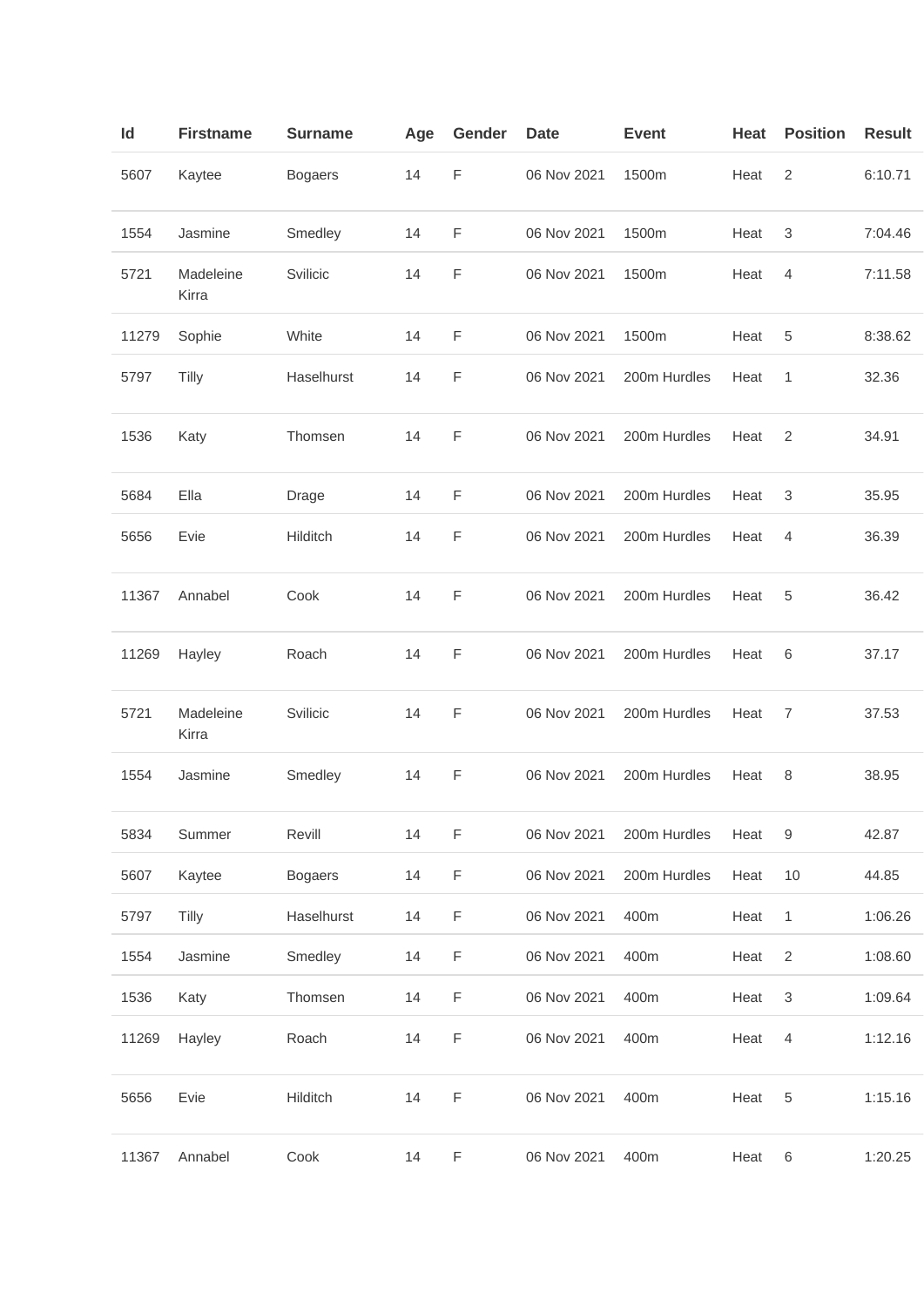| ld    | <b>Firstname</b>   | <b>Surname</b> | Age | Gender      | <b>Date</b> | <b>Event</b>         | <b>Heat</b> | <b>Position</b> | <b>Result</b> |
|-------|--------------------|----------------|-----|-------------|-------------|----------------------|-------------|-----------------|---------------|
| 5607  | Kaytee             | <b>Bogaers</b> | 14  | F           | 06 Nov 2021 | 400m                 | Heat        | 7               | 1:24.16       |
| 5721  | Madeleine<br>Kirra | Svilicic       | 14  | F           | 06 Nov 2021 | 400m                 | Heat        | 8               | 1:30.30       |
| 5834  | Summer             | Revill         | 14  | $\mathsf F$ | 06 Nov 2021 | 400m                 | Heat        | 9               | 1:33.93       |
| 5721  | Madeleine<br>Kirra | Svilicic       | 14  | F           | 06 Nov 2021 | Discus 1kg           | Heat        | 1               | 17.80         |
| 5797  | Tilly              | Haselhurst     | 14  | F           | 06 Nov 2021 | Discus 1kg           | Heat        | 2               | 17.62         |
| 5684  | Ella               | Drage          | 14  | $\mathsf F$ | 06 Nov 2021 | Discus 1kg           | Heat        | 3               | 17.50         |
| 11367 | Annabel            | Cook           | 14  | F           | 06 Nov 2021 | Discus 1kg           | Heat        | $\overline{4}$  | 16.29         |
| 5834  | Summer             | Revill         | 14  | F           | 06 Nov 2021 | Discus 1kg           | Heat        | 5               | 14.10         |
| 1536  | Katy               | Thomsen        | 14  | $\mathsf F$ | 06 Nov 2021 | Discus 1kg           | Heat        | 6               | 13.03         |
| 11279 | Sophie             | White          | 14  | F           | 06 Nov 2021 | Discus 1kg           | Heat        | $\overline{7}$  | 12.79         |
| 5656  | Evie               | Hilditch       | 14  | F           | 06 Nov 2021 | Discus 1kg           | Heat        | $\,8\,$         | 12.52         |
| 5607  | Kaytee             | <b>Bogaers</b> | 14  | F           | 06 Nov 2021 | Discus 1kg           | Heat        | 9               | 11.48         |
| 11382 | Isla               | McCloy         | 14  | F           | 06 Nov 2021 | Discus 1kg           | Heat        | 10              | 10.97         |
| 11269 | Hayley             | Roach          | 14  | $\mathsf F$ | 06 Nov 2021 | Discus 1kg           | Heat        | 11              | 10.07         |
| 1554  | Jasmine            | Smedley        | 14  | $\mathsf F$ | 06 Nov 2021 | Discus 1kg           | Heat        | 12              | 9.69          |
| 5656  | Evie               | Hilditch       | 14  | $\mathsf F$ | 06 Nov 2021 | High Jump<br>Fosbury | Heat        | 1               | 1.61          |
| 5684  | Ella               | Drage          | 14  | F           | 06 Nov 2021 | High Jump<br>Fosbury | Heat        | $\sqrt{2}$      | 1.42          |
| 5797  | Tilly              | Haselhurst     | 14  | $\mathsf F$ | 06 Nov 2021 | High Jump<br>Fosbury | Heat        | 3               | 1.35          |
| 11367 | Annabel            | Cook           | 14  | $\mathsf F$ | 06 Nov 2021 | High Jump<br>Fosbury | Heat        | $\overline{4}$  | 1.30          |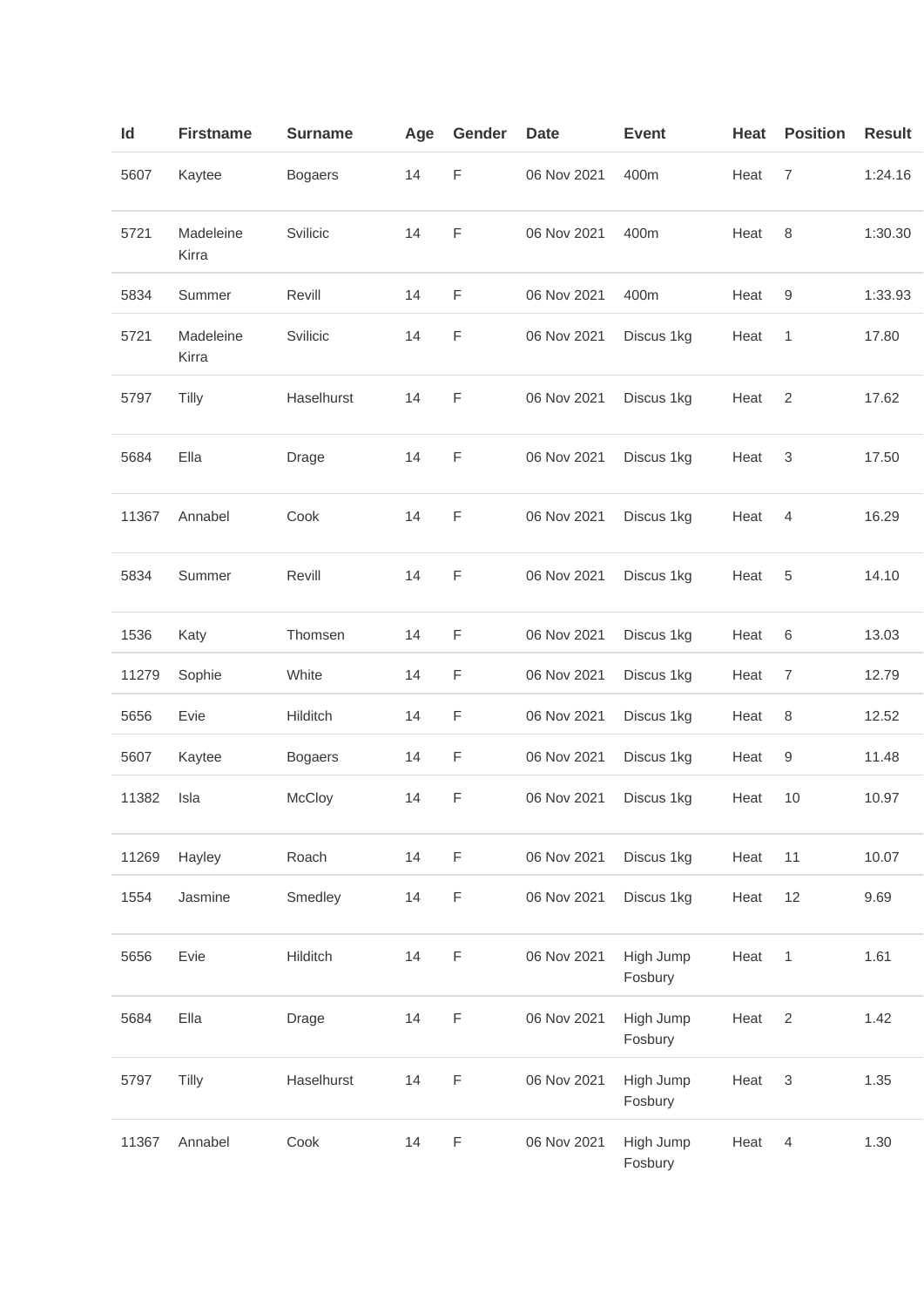| Id    | <b>Firstname</b>   | <b>Surname</b> | Age | Gender | <b>Date</b> | <b>Event</b>         | Heat | <b>Position</b>          | <b>Result</b> |
|-------|--------------------|----------------|-----|--------|-------------|----------------------|------|--------------------------|---------------|
| 5834  | Summer             | Revill         | 14  | F      | 06 Nov 2021 | High Jump<br>Fosbury | Heat | 5                        | 1.20          |
| 11269 | Hayley             | Roach          | 14  | F      | 06 Nov 2021 | High Jump<br>Fosbury | Heat | 6                        | 1.15          |
| 5721  | Madeleine<br>Kirra | Svilicic       | 14  | F      | 06 Nov 2021 | High Jump<br>Fosbury | Heat | $\overline{\phantom{a}}$ | <b>NA</b>     |
| 5797  | Tilly              | Haselhurst     | 14  | F      | 06 Nov 2021 | Long Jump            | Heat | 1                        | 4.82          |
| 5684  | Ella               | Drage          | 14  | F      | 06 Nov 2021 | Long Jump            | Heat | $\overline{2}$           | 4.33          |
| 1536  | Katy               | Thomsen        | 14  | F      | 06 Nov 2021 | Long Jump            | Heat | 3                        | 4.21          |
| 5656  | Evie               | Hilditch       | 14  | F      | 06 Nov 2021 | Long Jump            | Heat | 4                        | 3.97          |
| 11367 | Annabel            | Cook           | 14  | F      | 06 Nov 2021 | Long Jump            | Heat | 5                        | 3.95          |
| 5721  | Madeleine<br>Kirra | Svilicic       | 14  | F      | 06 Nov 2021 | Long Jump            | Heat | 6                        | 3.77          |
| 11269 | Hayley             | Roach          | 14  | F      | 06 Nov 2021 | Long Jump            | Heat | $\overline{7}$           | 3.66          |
| 11382 | Isla               | McCloy         | 14  | F      | 06 Nov 2021 | Long Jump            | Heat | 8                        | 3.41          |
| 1554  | Jasmine            | Smedley        | 14  | F      | 06 Nov 2021 | Long Jump            | Heat | 9                        | 3.26          |
| 5607  | Kaytee             | <b>Bogaers</b> | 14  | F      | 06 Nov 2021 | Long Jump            | Heat | 10                       | 3.20          |
| 5834  | Summer             | Revill         | 14  | F      | 06 Nov 2021 | Long Jump            | Heat | 11                       | 3.08          |
| 11279 | Sophie             | White          | 14  | F      | 06 Nov 2021 | Long Jump            | Heat | 12                       | 3.04          |
| 5643  | Kealy              | Kennaugh       | 15  | F      | 06 Nov 2021 | 100m                 | Heat | $\mathbf{1}$             | 14.15         |
| 5818  | Siella             | Robinson       | 15  | F      | 06 Nov 2021 | 100m                 | Heat | $\overline{2}$           | 14.20         |
| 5630  | Riley              | Rosenberg      | 15  | F      | 06 Nov 2021 | 100m                 | Heat | 3                        | 14.34         |
| 11364 | <b>Bella</b>       | Knight         | 15  | F      | 06 Nov 2021 | 100m                 | Heat | 4                        | 14.83         |
| 5605  | Claire             | Anderson       | 15  | F      | 06 Nov 2021 | 100m                 | Heat | 5                        | 14.96         |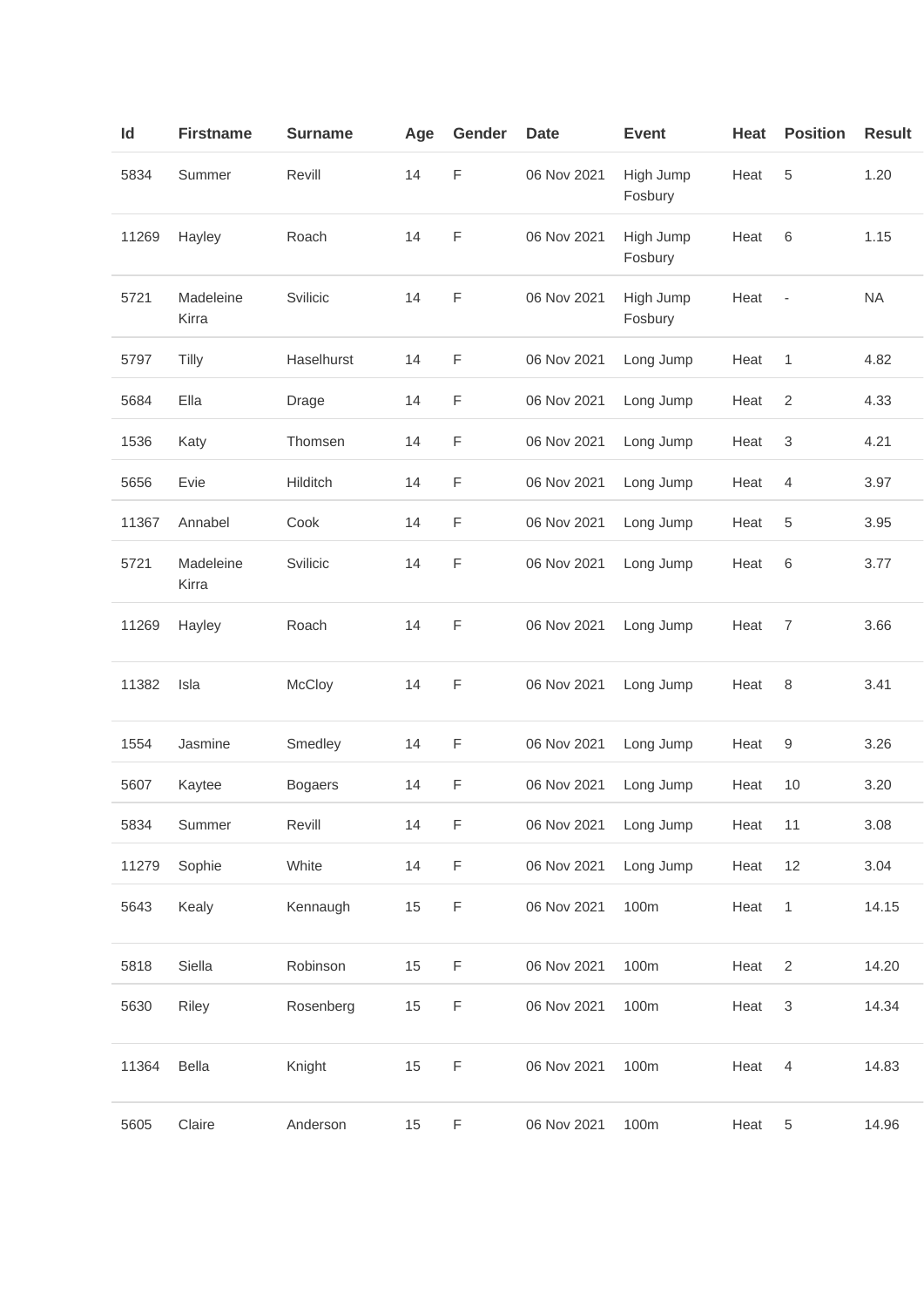| ld    | <b>Firstname</b> | <b>Surname</b> | Age | Gender | <b>Date</b> | <b>Event</b> | Heat | <b>Position</b>           | <b>Result</b> |
|-------|------------------|----------------|-----|--------|-------------|--------------|------|---------------------------|---------------|
| 5726  | Madeleine        | Van Sprengel   | 15  | F      | 06 Nov 2021 | 100m         | Heat | 6                         | 15.68         |
| 5748  | Layla            | Dabala         | 15  | F      | 06 Nov 2021 | 100m         | Heat | $\overline{7}$            | 15.70         |
| 5630  | Riley            | Rosenberg      | 15  | F      | 06 Nov 2021 | 1500m        | Heat | 1                         | 5:58.50       |
| 5726  | Madeleine        | Van Sprengel   | 15  | F      | 06 Nov 2021 | 1500m        | Heat | $\overline{2}$            | 6:21.59       |
| 5748  | Layla            | Dabala         | 15  | F      | 06 Nov 2021 | 1500m        | Heat | 3                         | 6:29.31       |
| 11364 | <b>Bella</b>     | Knight         | 15  | F      | 06 Nov 2021 | 1500m        | Heat | 4                         | 7:44.41       |
| 5818  | Siella           | Robinson       | 15  | F      | 06 Nov 2021 | 1500m        | Heat | 5                         | 9:53.99       |
| 5605  | Claire           | Anderson       | 15  | F      | 06 Nov 2021 | 1500m        | Heat | 6                         | 10:23.50      |
| 5630  | Riley            | Rosenberg      | 15  | F      | 06 Nov 2021 | 300m Hurdles | Heat | 1                         | 55.88         |
| 11364 | <b>Bella</b>     | Knight         | 15  | F      | 06 Nov 2021 | 300m Hurdles | Heat | 2                         | 1:00.50       |
| 5748  | Layla            | Dabala         | 15  | F      | 06 Nov 2021 | 300m Hurdles | Heat | 3                         | 1:07.36       |
| 5726  | Madeleine        | Van Sprengel   | 15  | F      | 06 Nov 2021 | 400m         | Heat | 1                         | 1:14.90       |
| 5643  | Kealy            | Kennaugh       | 15  | F      | 06 Nov 2021 | 400m         | Heat | 2                         | 1:15.40       |
| 5630  | Riley            | Rosenberg      | 15  | F      | 06 Nov 2021 | 400m         | Heat | $\ensuremath{\mathsf{3}}$ | 1:19.40       |
| 5605  | Claire           | Anderson       | 15  | F      | 06 Nov 2021 | 400m         | Heat | 4                         | 1:20.10       |
| 11364 | Bella            | Knight         | 15  | F      | 06 Nov 2021 | 400m         | Heat | 5                         | 1:24.25       |
| 5748  | Layla            | Dabala         | 15  | F      | 06 Nov 2021 | 400m         | Heat | $\,6\,$                   | 1:26.25       |
| 5818  | Siella           | Robinson       | 15  | F      | 06 Nov 2021 | 400m         | Heat | $\overline{7}$            | 1:29.95       |
| 5726  | Madeleine        | Van Sprengel   | 15  | F      | 06 Nov 2021 | Discus 1kg   | Heat | 1                         | 16.10         |
| 5643  | Kealy            | Kennaugh       | 15  | F      | 06 Nov 2021 | Discus 1kg   | Heat | $\overline{2}$            | 16.01         |
| 5605  | Claire           | Anderson       | 15  | F      | 06 Nov 2021 | Discus 1kg   | Heat | $\ensuremath{\mathsf{3}}$ | 15.87         |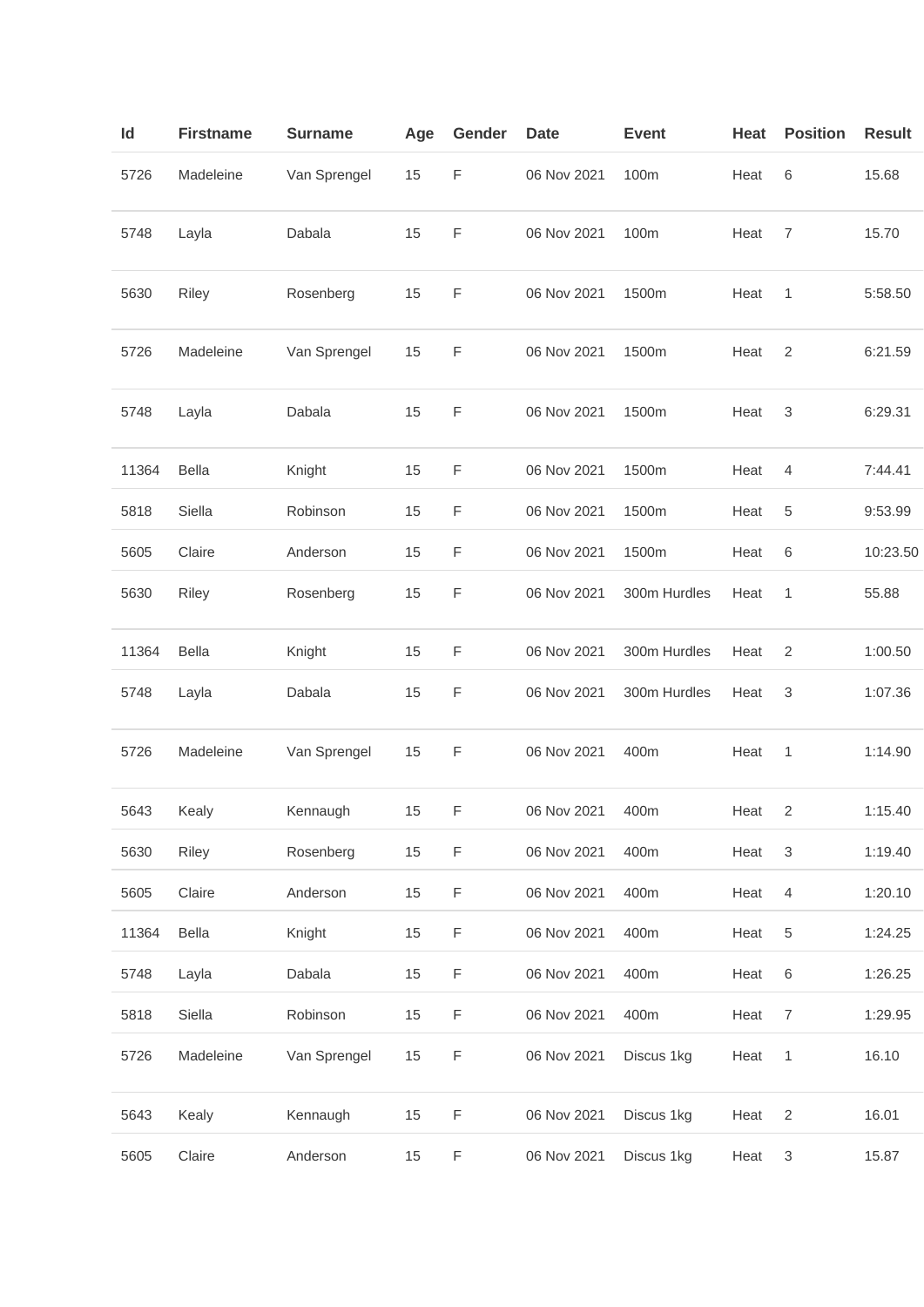| Id    | <b>Firstname</b> | <b>Surname</b> | Age | Gender      | <b>Date</b> | <b>Event</b>         | Heat   | <b>Position</b> | <b>Result</b> |
|-------|------------------|----------------|-----|-------------|-------------|----------------------|--------|-----------------|---------------|
| 5630  | Riley            | Rosenberg      | 15  | F           | 06 Nov 2021 | Discus 1kg           | Heat   | $\overline{4}$  | 15.79         |
| 5748  | Layla            | Dabala         | 15  | F           | 06 Nov 2021 | Discus 1kg           | Heat   | 5               | 12.65         |
| 11364 | Bella            | Knight         | 15  | F           | 06 Nov 2021 | Discus 1kg           | Heat   | 6               | 10.40         |
| 5818  | Siella           | Robinson       | 15  | F           | 06 Nov 2021 | Discus 1kg           | Heat   | 7               | 7.93          |
| 5726  | Madeleine        | Van Sprengel   | 15  | F           | 06 Nov 2021 | High Jump<br>Fosbury | Heat   | 1               | 1.50          |
| 5818  | Siella           | Robinson       | 15  | F           | 06 Nov 2021 | High Jump<br>Fosbury | Heat   | $\overline{2}$  | 1.40          |
| 5605  | Claire           | Anderson       | 15  | F           | 06 Nov 2021 | High Jump<br>Fosbury | Heat   | 3               | 1.35          |
| 5630  | Riley            | Rosenberg      | 15  | F           | 06 Nov 2021 | High Jump<br>Fosbury | Heat   | $\overline{4}$  | 1.25          |
| 5818  | Siella           | Robinson       | 15  | F           | 06 Nov 2021 | Long Jump            | Heat   | 1               | 4.85          |
| 5643  | Kealy            | Kennaugh       | 15  | $\mathsf F$ | 06 Nov 2021 | Long Jump            | Heat   | $\sqrt{2}$      | 4.77          |
| 5605  | Claire           | Anderson       | 15  | F           | 06 Nov 2021 | Long Jump            | Heat   | 3               | 4.36          |
| 5726  | Madeleine        | Van Sprengel   | 15  | F           | 06 Nov 2021 | Long Jump            | Heat   | 3               | 4.36          |
| 5630  | Riley            | Rosenberg      | 15  | F           | 06 Nov 2021 | Long Jump            | Heat 5 |                 | 4.35          |
| 11364 | Bella            | Knight         | 15  | F           | 06 Nov 2021 | Long Jump            | Heat   | $\,6\,$         | 4.32          |
| 5748  | Layla            | Dabala         | 15  | F           | 06 Nov 2021 | Long Jump            | Heat   | $\overline{7}$  | 3.46          |
| 5617  | Holly-Anne       | <b>Buchan</b>  | 16  | F           | 06 Nov 2021 | 100m                 | Heat   | 1               | 14.45         |
| 5829  | Jada             | Cassidy        | 16  | F           | 06 Nov 2021 | 100m                 | Heat   | $\overline{c}$  | 14.99         |
| 5673  | Lataya           | Lawrence       | 16  | F           | 06 Nov 2021 | 100m                 | Heat   | 3               | 15.14         |
| 5615  | Paige            | Vos            | 16  | F           | 06 Nov 2021 | 100m                 | Heat   | $\overline{4}$  | 15.66         |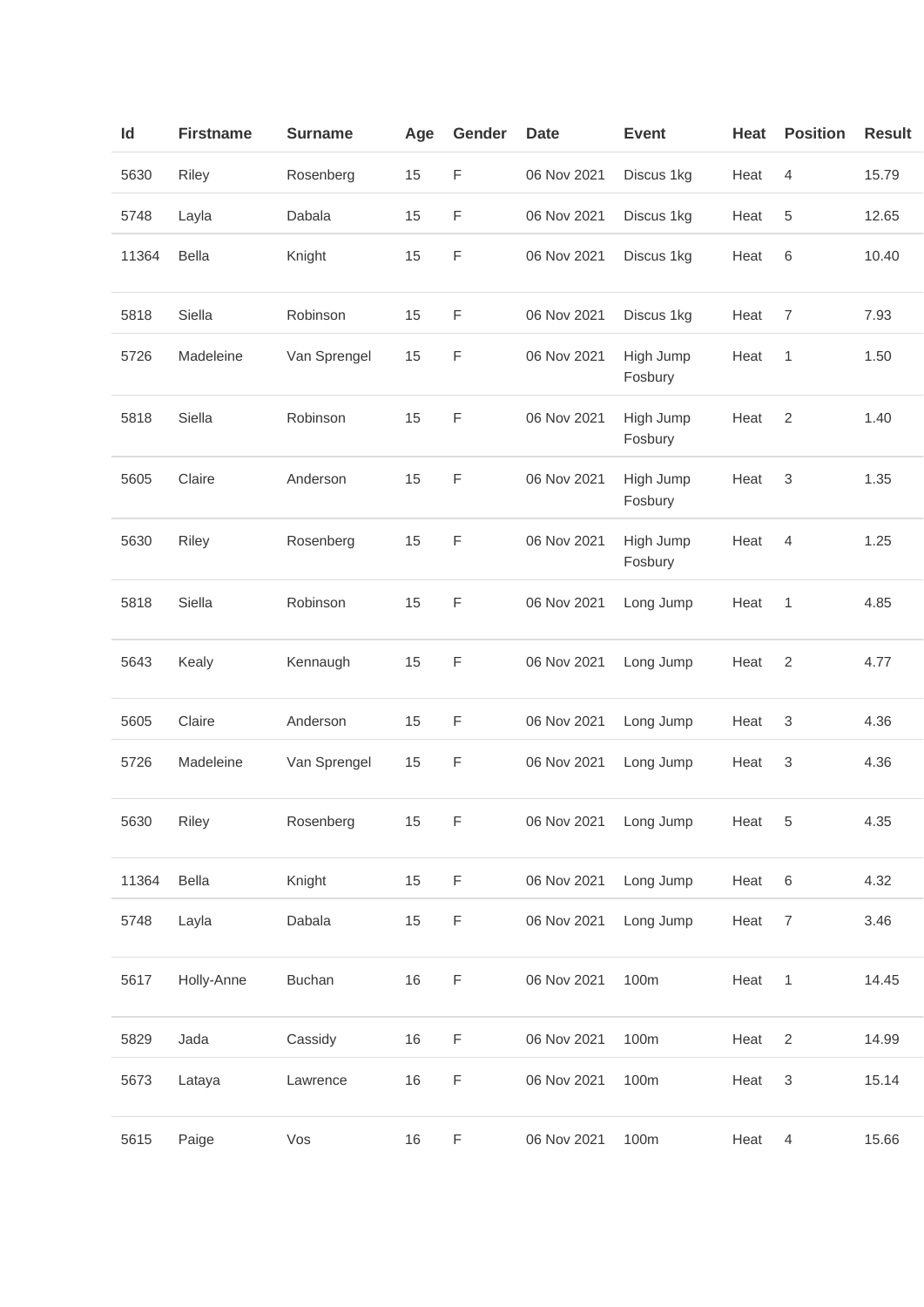| ld   | <b>Firstname</b> | <b>Surname</b>      | Age | Gender      | <b>Date</b> | <b>Event</b>         | Heat | <b>Position</b>           | <b>Result</b> |
|------|------------------|---------------------|-----|-------------|-------------|----------------------|------|---------------------------|---------------|
| 5788 | Georgia          | Lillimagi           | 16  | F           | 06 Nov 2021 | 100m                 | Heat | 5                         | 15.82         |
| 5673 | Lataya           | Lawrence            | 16  | F           | 06 Nov 2021 | 1500m                | Heat | 1                         | 5:59.27       |
| 5615 | Paige            | Vos                 | 16  | F           | 06 Nov 2021 | 1500m                | Heat | $\overline{2}$            | 7:01.36       |
| 5673 | Lataya           | Lawrence            | 16  | F           | 06 Nov 2021 | 300m Hurdles         | Heat | 1                         | 56.50         |
| 5673 | Lataya           | Lawrence            | 16  | F           | 06 Nov 2021 | 400m                 | Heat | 1                         | 1:10.89       |
| 5615 | Paige            | Vos                 | 16  | F           | 06 Nov 2021 | 400m                 | Heat | $\overline{2}$            | 1:24.61       |
| 5829 | Jada             | Cassidy             | 16  | F           | 06 Nov 2021 | 400m                 | Heat | 3                         | 1:25.89       |
| 5694 | Lenae            | Conway-<br>Mortimer | 16  | F           | 06 Nov 2021 | Discus 1kg           | Heat | 1                         | 26.73         |
| 5615 | Paige            | Vos                 | 16  | F           | 06 Nov 2021 | Discus 1kg           | Heat | 2                         | 21.22         |
| 5617 | Holly-Anne       | <b>Buchan</b>       | 16  | F           | 06 Nov 2021 | Discus 1kg           | Heat | 3                         | 17.34         |
| 5829 | Jada             | Cassidy             | 16  | F           | 06 Nov 2021 | Discus 1kg           | Heat | $\overline{4}$            | 16.65         |
| 5788 | Georgia          | Lillimagi           | 16  | F           | 06 Nov 2021 | Discus 1kg           | Heat | 5                         | 12.74         |
| 5673 | Lataya           | Lawrence            | 16  | F           | 06 Nov 2021 | Discus 1kg           | Heat | $\,6\,$                   | 11.89         |
| 5615 | Paige            | Vos                 | 16  | $\mathsf F$ | 06 Nov 2021 | High Jump<br>Fosbury | Heat | $\mathbf{1}$              | 1.39          |
| 5829 | Jada             | Cassidy             | 16  | $\mathsf F$ | 06 Nov 2021 | High Jump<br>Fosbury | Heat | $\sqrt{2}$                | 1.37          |
| 5673 | Lataya           | Lawrence            | 16  | $\mathsf F$ | 06 Nov 2021 | Long Jump            | Heat | $\mathbf{1}$              | 4.20          |
| 5829 | Jada             | Cassidy             | 16  | F           | 06 Nov 2021 | Long Jump            | Heat | $\sqrt{2}$                | 4.13          |
| 5615 | Paige            | Vos                 | 16  | $\mathsf F$ | 06 Nov 2021 | Long Jump            | Heat | $\ensuremath{\mathsf{3}}$ | 3.97          |
| 5788 | Georgia          | Lillimagi           | 16  | $\mathsf F$ | 06 Nov 2021 | Long Jump            | Heat | $\overline{4}$            | 3.69          |